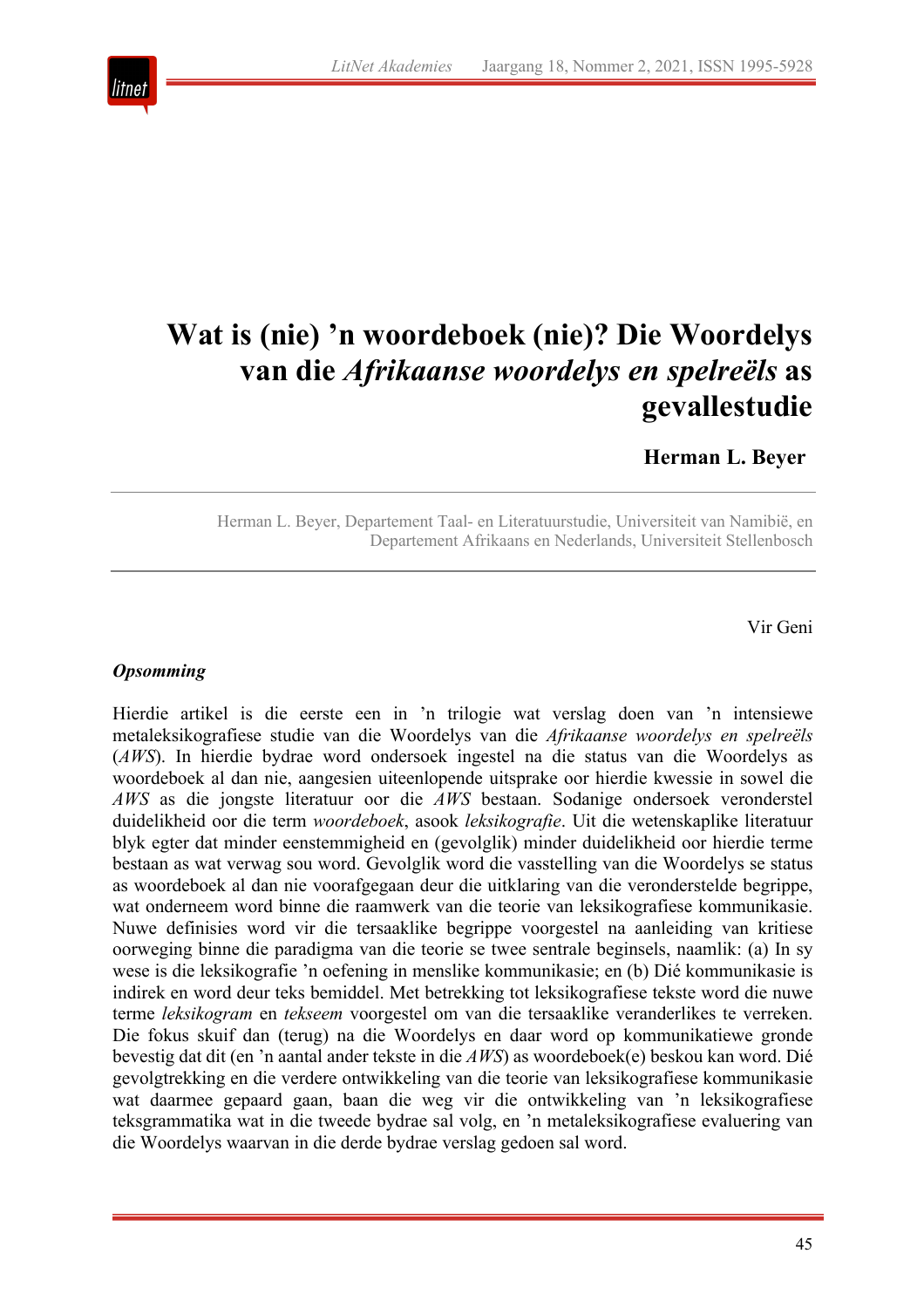

**Trefwoorde:** leksikale kommentaar; leksikografie; leksikografiese kommunikasie; leksikografiese teks; leksikogram; ortografiewoordeboek; teks; tekseem; tekslinguistiek; tekstualiteit; woordeboek; woordelys

#### *Abstract*

# **What is (not) a dictionary, and/or what is a dictionary not? The Woordelys of the**  *Afrikaanse woordelys en spelreëls* **as a case study**

The *Afrikaanse woordelys en spelreëls* (*AWS*) (Afrikaans word list and spelling rules) is the authoritative reference work on orthography for Standard Afrikaans. The latest edition (2017) consists of two major parts and several front and back matter texts. The first major part is a section of 244 pages called the Spelreëls, which describes the standard orthography in a series of spelling rules. The second major part, covering 318 pages, is called the Woordelys, in which words (and sometimes short phrases) of the Standard variety are listed because they may pose spelling difficulty, or because they are now specifically recognised as lexical elements of the Standard variety as opposed to (previously) dialectal or foreign items. This article is the first in a trilogy that reports on an intensive metalexicographic study of the Woordelys. In this contribution the status of the Woordelys as a dictionary or not is investigated.

Diverging opinions on whether the Woordelys is a dictionary are reflected in the *AWS*, and also in the most recent scientific literature about the *AWS*. Until the tenth edition (2009) front matter texts to the *AWS* and the Woordelys emphasised that the Woordelys should not be regarded as a dictionary. However, in the orientation to the Woordelys in the latest, eleventh edition of 2017, it is asserted that the Woordelys is not a *traditional dictionary*, terminology list or grammar, which would imply that the Woordelys is in fact some type of dictionary. In recent literature, opinions also vary, ranging from regarding the entire *AWS* (ostensibly including the "Spelreëls") as a type of dictionary, to regarding the Woordelys as a special or orthographic dictionary with limited lexicographical information, through to regarding the whole *AWS* as neither a dictionary nor a grammar or textbook. To resolve this question, the metalexicographic literature is consulted for clarity on terms and concepts like *dictionary* and *lexicography*. However, less agreement on the denotations of these terms exists among researchers than one would expect. In addition, some scholars have recently warned that lexicography as a discipline is under threat in the rapidly evolving Fourth Industrial Revolution, and that innovation is urgently needed.

The primary research question, namely whether the Woordelys is a dictionary, is therefore approached afresh and from a relatively new and still evolving metalexicographic angle, namely the theory of lexicographic communication (TLC). The basic tenets of the TLC are: (a) In essence, lexicography is an exercise in human communication; and (b) This communication is indirect and mediated by text. These tenets require definitions of *lexicography* and *text*.

The general definition of *lexicography* in the literature (including dictionaries) is that lexicography is the discipline that deals with the study, planning and compilation of dictionaries. From a TLC perspective it is argued that this conception of lexicography limits the entire discipline to a single type of artefact as product, while lexicographical communication can in fact occur via a host of media, of which dictionaries represent only one type. A comprehensive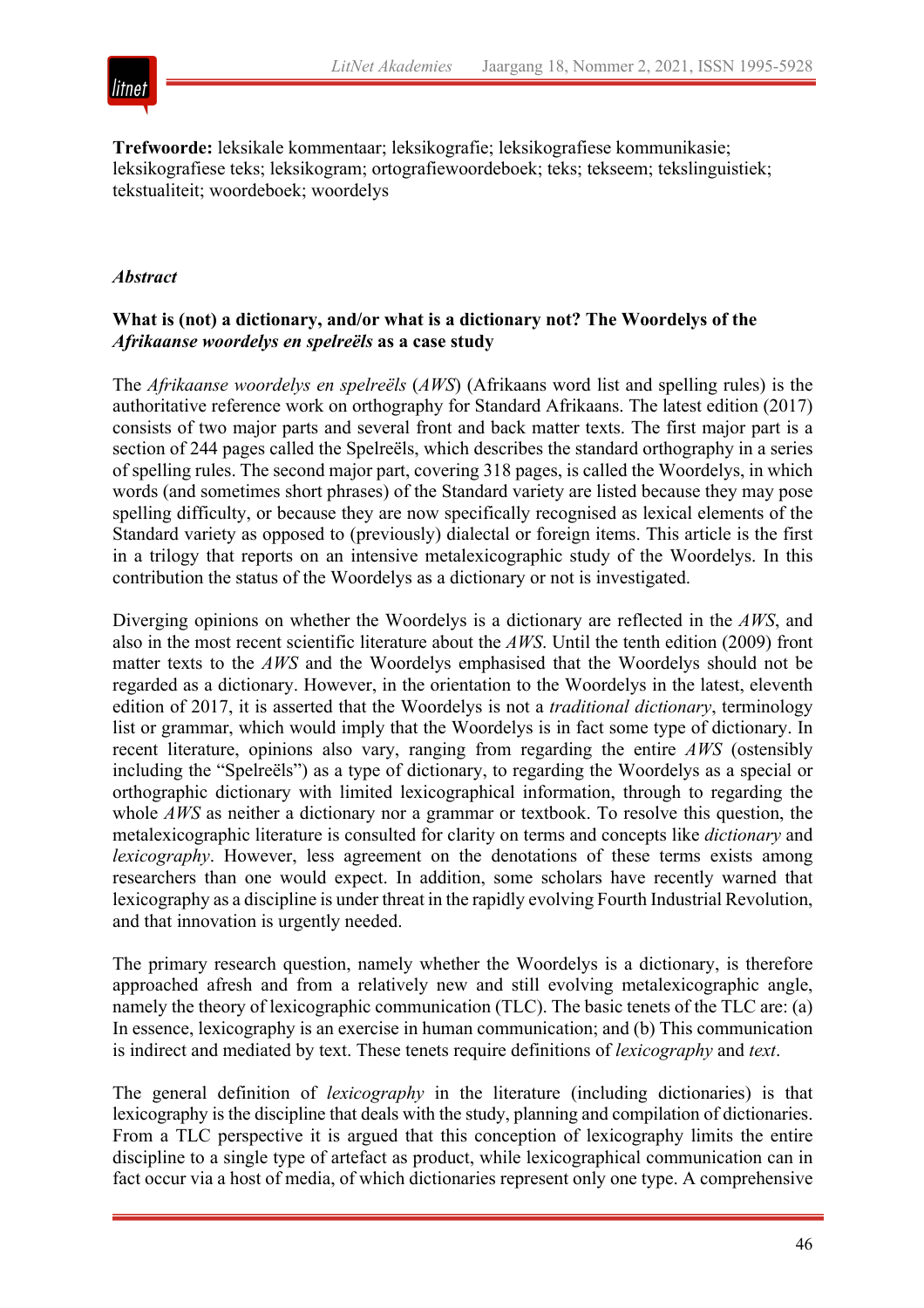

definition of *lexicography* should rather capture the core communicative activity associated with the discipline. Considering the etymology and actual use of the terms *lexicography* and especially *lexicographic(al)* (as in "lexicographic guidance, data", etc.) in the scientific literature, as well as the origins of the discipline, *lexicography* is defined as the *study, planning and compilation of lexical commentary*. *Lexical commentary*, then, is defined as *consisting of one or more lexicographic messages that state a particular sign (e.g. a lexical item) and identifies it as an element of a particular set of signs (or lexicon) belonging to a particular sign system (e.g., Afrikaans), and/or convey further information pertaining to that sign (like formal, paradigmatic, syntagmatic and pragmatic properties)*. Lexical commentary can include lexicological commentary, but also non-linguistic and even non-verbal commentary. A *lexicographic message m* is defined as *the product of at least one lexicographic proposition p and a communicative (speech) act Ψ, which is associated with one expression e by means of encoding/decoding or implication/inference, so that*  $e \rightarrow \Psi(p)$ *,*  $\Psi(p) = m$ *, therefore*  $e \rightarrow m$ *. Lexicographic propositions* convey the propositional contents of lexical commentary. An *expression e* is the realisation of a sign or series of signs to signal at least one message *m*, so that  $e \rightarrow m$ .

According to the second tenet of the TLC, lexicographical communication is mediated by text. Therefore the compilation of lexical commentary necessarily results in the production of text. From the discipline of text linguistics a working definition of *text* is adapted to apply to a broader range of communication modes than only linguistic sign systems, e.g. visual communication by means of diagrams or pictures. As such, a *text* is defined as *a series of expressions experienced, presented and accepted as a communicative unit by the participants involved*, where *communicative unit* refers to the product of the formal, syntagmatic, semantic and pragmatic relations between signs, meaning and their users respectively. Consequently, a *lexicographic text* can be defined as *any text with the primary objective to communicate lexical commentary*. By applying the principle that text types are identified according to their *dominant* communicative functions, the essence of a lexicographic text *ℓ*T can be expressed by a formula, namely  $\ell T = \{E, P, Q\}$ , where *E* represents a set of lexicographic propositions that (i) establishes that a certain form *x* exists in the discourse domain, (ii) makes a statement about *x*'s referential value (generally, that it denotes a lexicon element *y*), and (iii) makes a statement about *y*'s membership of a given lexicon *K* (generally,  $y \in K$ ); *P* represents a further series of lexicographic propositions about *y*; and *Q* represents a series of non-lexicographic propositions, usually to establish text cohesion. The propositions belonging to *E* and *P* should dominate the propositional contents of a lexicographic text. This is indicated by underlining *E* and *P* in the formula. Elements of *Q* are optional.

The nature of the series of expressions constituting a lexicographic text places that text between two poles on a coding spectrum, with *pure prosaic lexicographic text* at the one pole, and *pure lexicogramme* at the opposite pole. A pure prosaic lexicographic text is a lexicographic text in which the lexical commentary is expressed by means of prose in the natural language of the target user. Such texts typically consist of full sentences and paragraphs in the relevant language. On the other hand, a pure lexicogramme is a lexicographic text in which the lexical commentary is expressed via a sign system that is completely different from that of the target user's natural language. Lexicographic texts on the spectrum between the poles can be characterised as *strong(er)* or *weak(er)* prosaic lexicographic texts or lexicogrammes respectively. Compare the following two texts, which are communicatively equivalent in their respective contexts: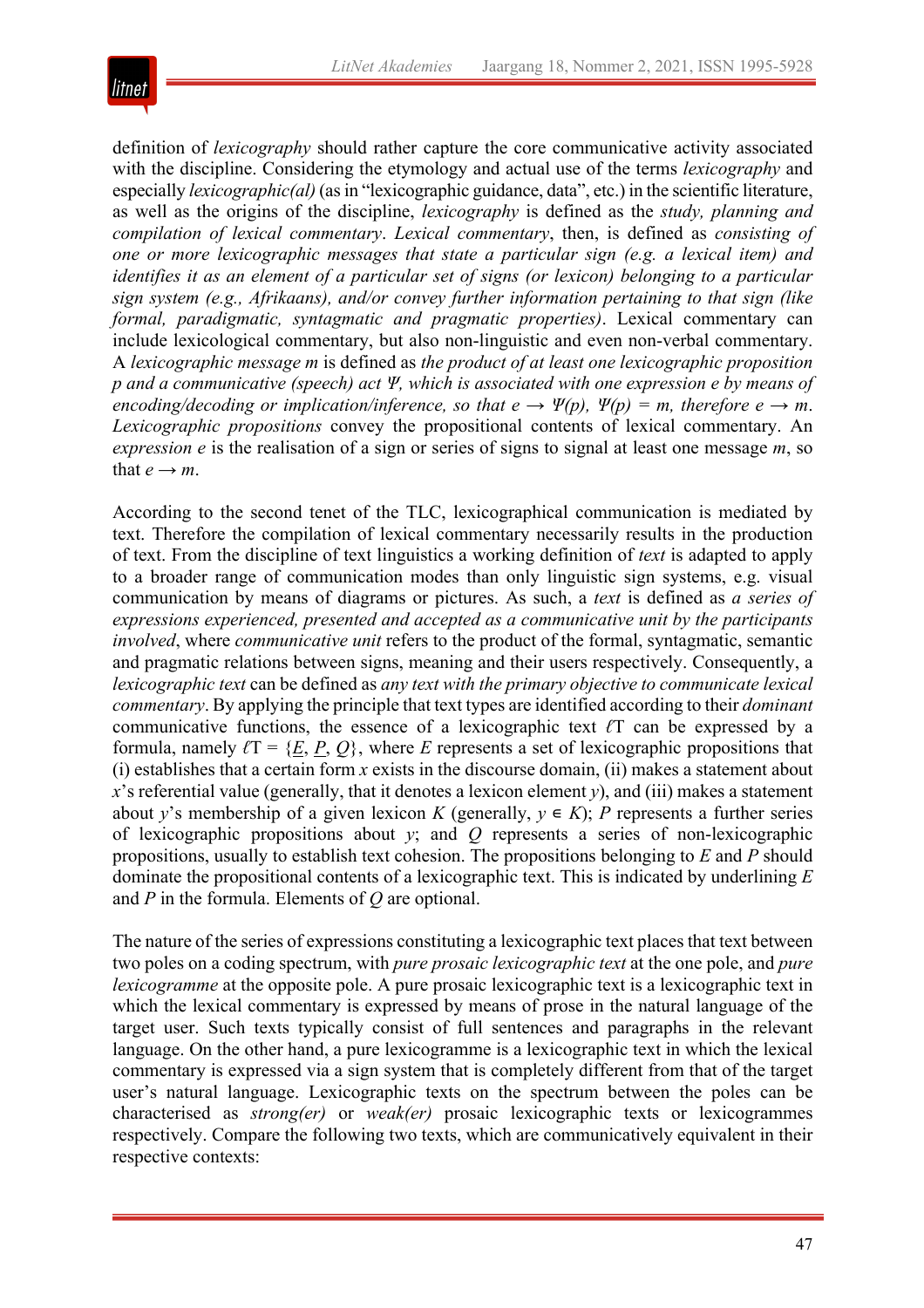

#### $text_1$  koop, ge-

text<sub>2</sub> This paragraph deals with the existing orthographic form "koop". This form denotes the Afrikaans verb [ko:p]. This word is an element of the lexicon of Standard Afrikaans, and in this variety the correct orthographic form is "koop". As such, this word inflects to the past participle [xə'ko:p], with "gekoop" as its correct orthographic form.

Text<sub>1</sub> is an article from the Woordelys. It consists of two expressions, namely  $\kappa$  and  $\geq$ . These two expressions encode the same set of propositions as text<sub>2</sub> does. Both texts meet the standard of  $\ell T = \{E, P, Q\}$ , and are therefore identified as lexicographic texts. The expressions in text<sub>2</sub> correspond to a high degree with prose in English, and therefore text<sub>2</sub> can be regarded as a strong prosaic lexicographic text. On the other hand, text<sub>1</sub> communicates the same propositional content in a significantly different sign system, by which the expression  $\kappa$  \koop, \ encodes the propositional equivalent of the first three sentences in text<sub>2</sub>, and \ge-\ encodes the propositional equivalent of the last sentence. Therefore text<sub>1</sub> can be characterised as a strong lexicogramme.

Having clarified the terms *lexicography* and *lexicographic text* in the TLC, the term *dictionary* requires definition to ultimately answer the primary research question. Assuming that a dictionary is a type of reference work, *dictionary* is defined as *a lexicographic reference work*, with *lexicographic* denoting "consisting primarily of lexicographic texts".

Finally, it is established that the Woordelys is a reference work displaying an outer and inner access structure. Furthermore, the texts contained in the Woordelys are lexicographic texts and, more specifically, relatively strong lexicogrammes (cf. text<sub>1</sub> above). Therefore, the Woordelys is a dictionary, and, more specifically, a monolingual, synchronic, standard, orthographic dictionary. The *AWS* is characterised as a monolingual, synchronic, standard, orthographic reference source.

By means of the Woordelys as a case study the terms *lexicography*, *dictionary* and *lexicographic text* are defined within the framework of the TLC. In the second contribution in this series of articles the Woordelys, as a type of dictionary, will be described in terms of the constitutive components of textuality as defined in text linguistics, i.e. cohesion, intentionality, acceptability, informativity, contextuality, intertextuality and coherence. In the third contribution the Woordelys will be evaluated as a dictionary in terms of the regulative text-linguistic principles of efficiency, effectiveness and appropriateness.

**Keywords:** dictionary; lexical commentary; lexicogramme; lexicographic communication; lexicographic text; lexicography; orthographic dictionary; text linguistics; text; texteme; textuality; word list

# **1. Inleiding**

Hierdie artikel is die eerste een in 'n trilogie wat verslag doen van 'n intensiewe metaleksikografiese studie van die Woordelys (voortaan WOORDELYS) van die *Afrikaanse woordelys en spelreëls*. Die afkorting *AWS* word gebruik om na die kollektiewe uitgawes van dié werk te verwys, terwyl *AWS11* verwys na die 11de uitgawe van 2017, *AWS10* na die 10de uitgawe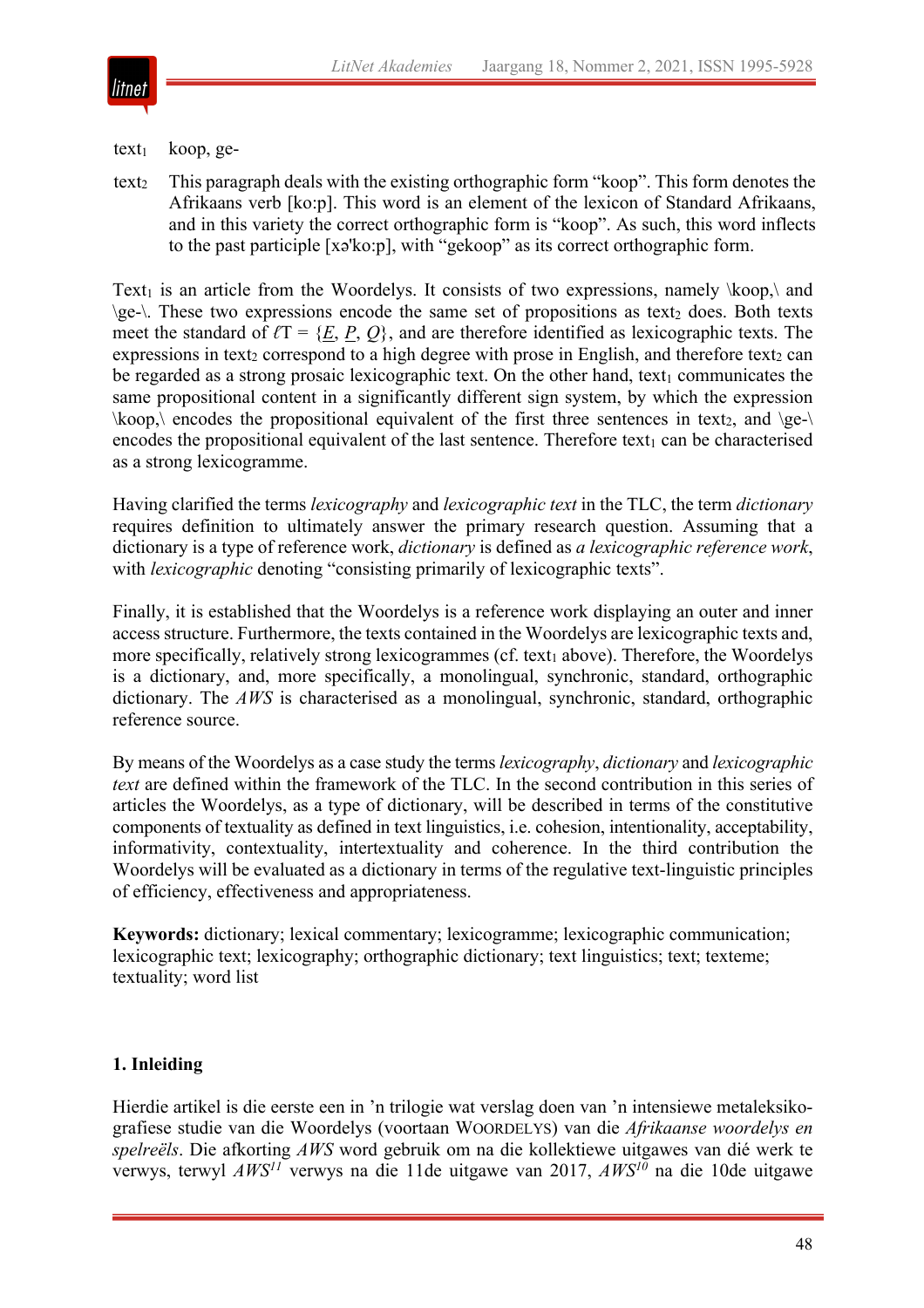

van 2009, ens. Die betrokke uitgawes word ook volgens hierdie verwysingstegniek in die bibliografie aangedui.

Die doel van hierdie studie is tweërlei: Eerstens word 'n beskrywing en evaluering van die WOORDELYS as 'n woordeboek onderneem; tweedens word terselfdertyd gewerk aan die uitbou van die teorie van leksikografiese kommunikasie as die teoretiese paradigma waarbinne die studie onderneem word, wat gepaard gaan met die bekendstelling van enkele nuwe terme.

'n Historiese perspektief op die WOORDELYS laat blyk dat die werk daaraan meer as 'n eeu gelede begin het sonder dat dit deur konkrete leksikografiese beplanning voorafgegaan is; trouens, die Taalkommissie van die Suid-Afrikaanse Akademie vir Wetenskap en Kuns, wat vir die samestelling van die *AWS* en derhalwe die WOORDELYS verantwoordelik is, het eers in 2006 begin met die saamstel van 'n leksikografiese stylgids en geformaliseerde riglyne met betrekking tot die WOORDELYS, en die werk daaraan duur steeds voort (Van Huyssteen 2017:326–7). Gegee die relatief onlangse ontstaan en ontwikkeling van die metaleksikografie as dissipline uit eie reg (vgl. Gouws en Prinsloo 2005:1–8) is hierdie stand van sake miskien in 'n mate te verstane. Dit is ook duidelik dat die aanvanklike samestellers die WOORDELYS nie as 'n woordeboek gekonsipieer het nie, soos wat in die volgende afdeling sal blyk. (Vergelyk ook Odendaal 2012 en Van Rensburg 2017 vir 'n historiese agtergrond van die Taalkommissie en die *AWS*.)

Die eerste vraag in 'n metaleksikografiese studie oor die WOORDELYS moet derhalwe dít wees: Is die WOORDELYS 'n woordeboek?

Die gewone taalgebruiker herken en erken 'n (gedrukte) woordeboek aan sy omslag, titel(blad), fisiese omvang, ens., maar veral aan sy bladspieël en inhoud, wat in 'n hoë mate gekonvensionaliseerd is: minstens twee kolomme wat bestaan uit 'n alfabetiese lys vetgedrukte woorde, 'n aantal gegewens oor die uitspraak, leksikale kategorie en fleksie van elk, betekenisparafrases en dalk voorbeeldsinne en/of -frases. 'n Werk wat nie hierdie eienskappe vertoon nie, maar as woordeboek voorgehou word, sal waarskynlik die tipiese reaksie ontlok dat dit nie 'n woordeboek is nie omdat dit nie soos een lyk nie. Hierdie stand van sake impliseer egter nie dat dieselfde gevolgtrekking in die teoretiese leksikografie sou geld nie. As wetenskaplike dissipline moet die metaleksikografie objektiewe kriteria ontwikkel en aanlê vir die identifikasie, klassifikasie en beskrywing van leksikografiese werke. Daarom moet ook dié vraag gestel word: Wat is 'n woordeboek?

Die studie, beplanning en saamstel van woordeboeke is die domein van die leksikografie. Volgens sekere navorsers verkeer die leksikografie vandag egter in 'n krisis, of is dit selfs in 'n stryd om oorlewing gewikkel, as gevolg van die snel ontwikkelende inligtingsomgewing wat met die Vierde Nywerheidsrevolusie gepaard gaan. 'n Grootskaalse herwaardering van die leksikografie as dissipline word bepleit, en daarom moet ook dié vraag gestel word: Wat is leksikografie?

In hierdie eerste bydrae word 'n poging aangewend om dié drie vrae (in omgekeerde volgorde) te beantwoord ten einde 'n wetenskaplike basis te vorm vir die metaleksikografiese beskrywing en evaluering van die WOORDELYS, wat in die tweede en derde bydraes onderskeidelik onderneem word.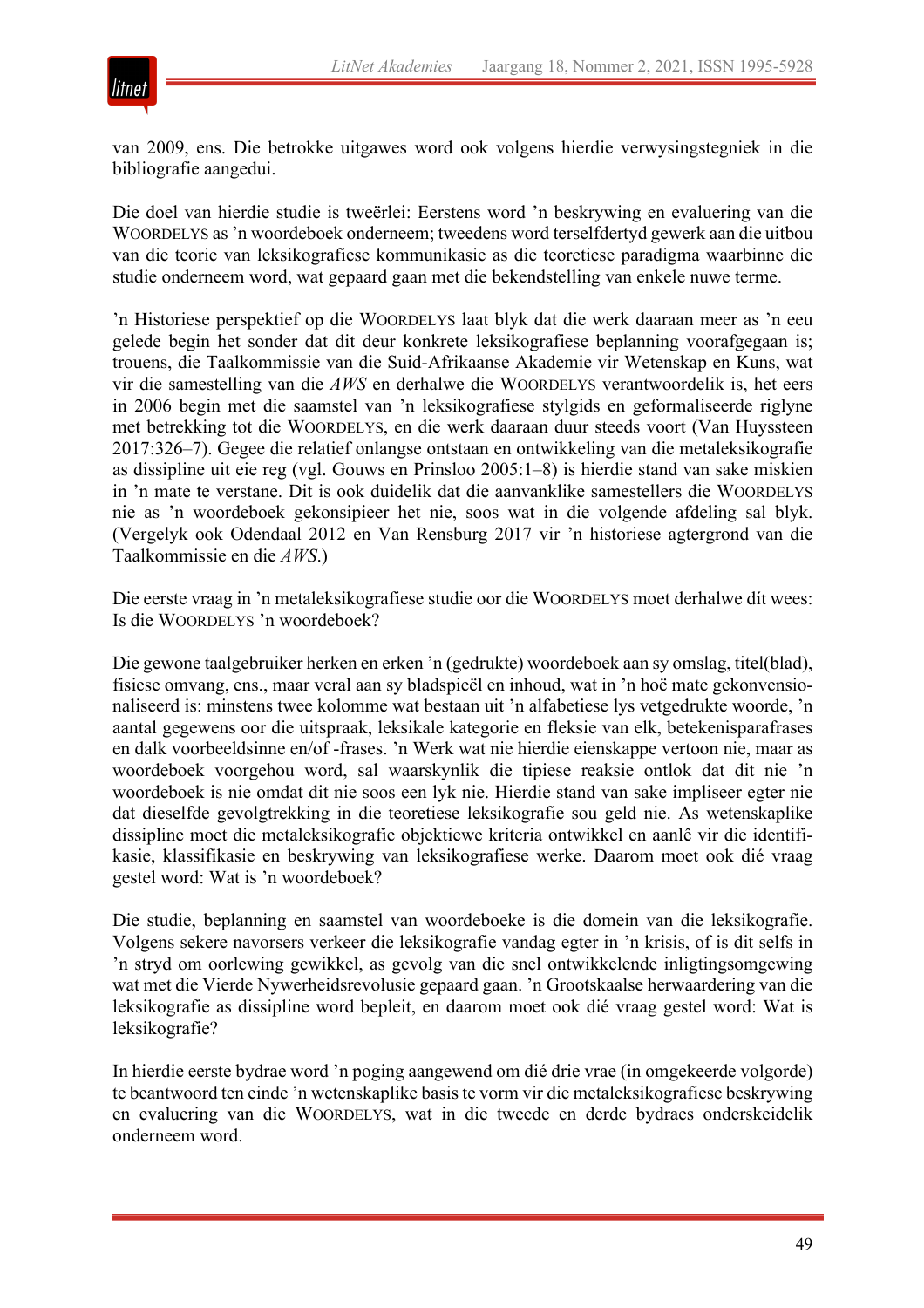

# **2. Agtergrond**

Oor die status van die WOORDELYS as 'n woordeboek al dan nie bestaan daar kontrasterende en selfs oënskynlik selfweersprekende standpunte, beide in die *AWS* self en in die jongste literatuur oor die *AWS*.

# *2.1 Die status van die WOORDELYS volgens die* **AWS**

In "2. Die Woordelys" van die "Toeligting" tot *AWS10* (2009:xvi) word die volgende verklaar:

(1) Daar word ten sterkste beklemtoon dat die WOORDELYS *nie 'n woordeboek is nie* en dat die Taalkommissie gevolglik nie probeer om 'n verteenwoordigende versameling woordeskatelemente van Afrikaans daarin te gee nie. Dat 'n bepaalde woord nie in die WOORDELYS verskyn nie, is dus hoegenaamd geen bewys dat hy nie bestaan of dat sy bestaansreg nie erken word nie. Woorde wat wel in die WOORDELYS opgeneem is, word egter beskou as deel van die Standaardafrikaanse woordeskat. (My kursivering)

Hierdie paragraaf is 'n woordelikse herhaling uit die toeligtings van *AWS9* (2002:14) en *AWS8* (1991:5). In *AWS7* (1964:i) verskyn die paragraaf as deel van die "Voorwoord", minus die laaste sin, en met die eerste sin wat lui: "Dit moet egter *weer eens* ten sterkste beklemtoon word dat hierdie Woordelys nie 'n woordeboek is nie en *slegs op spellinggebied* leiding wil gee" (my kursivering).

In die "Oriëntasie" tot die WOORDELYS wat in *AWS9* (2002:209), *AWS10* (2009:186) en *AWS11* (2017:245) verskyn, lui die eerste paragraaf telkens soos volg:

(2) Die Woordelys is nie 'n volledige lys van alle bestaande Afrikaanse woorde nie. *Dit is ook nie 'n woordeboek nie en moet nie as een gebruik of beskou word nie*. (My kursivering)

Uit die voorgaande kan voorlopig die volgende twee primêre doelstellings van die WOORDELYS afgelei word:

(3) a. Die WOORDELYS voorsien (slegs) spellingleiding. b. In die WOORDELYS verskyn woorde wat elemente is van die Standaardafrikaanse leksikon (hoewel die volledige Standaardafrikaanse leksikon nie daarin verteenwoordig word nie).

(Daar word in die tweede bydrae in die artikelreeks op die doelstellings van die WOORDELYS uitgebrei.)

Dit blyk op grond van doelstelling (3)a duidelik te wees dat die samestellers die WOORDELYS nie as 'n woordeboek beskou nie. Sodanige standpunt strook met die tipiese opvatting van 'n woordeboek as dat dit in hierdie geval dui op 'n eentalige verklarende woordeboek (vgl. Van Sterkenburg 2003, empiries ondersteun deur Beyer en Faul 2010); dus:

(4) woordeboek = eentalige verklarende woordeboek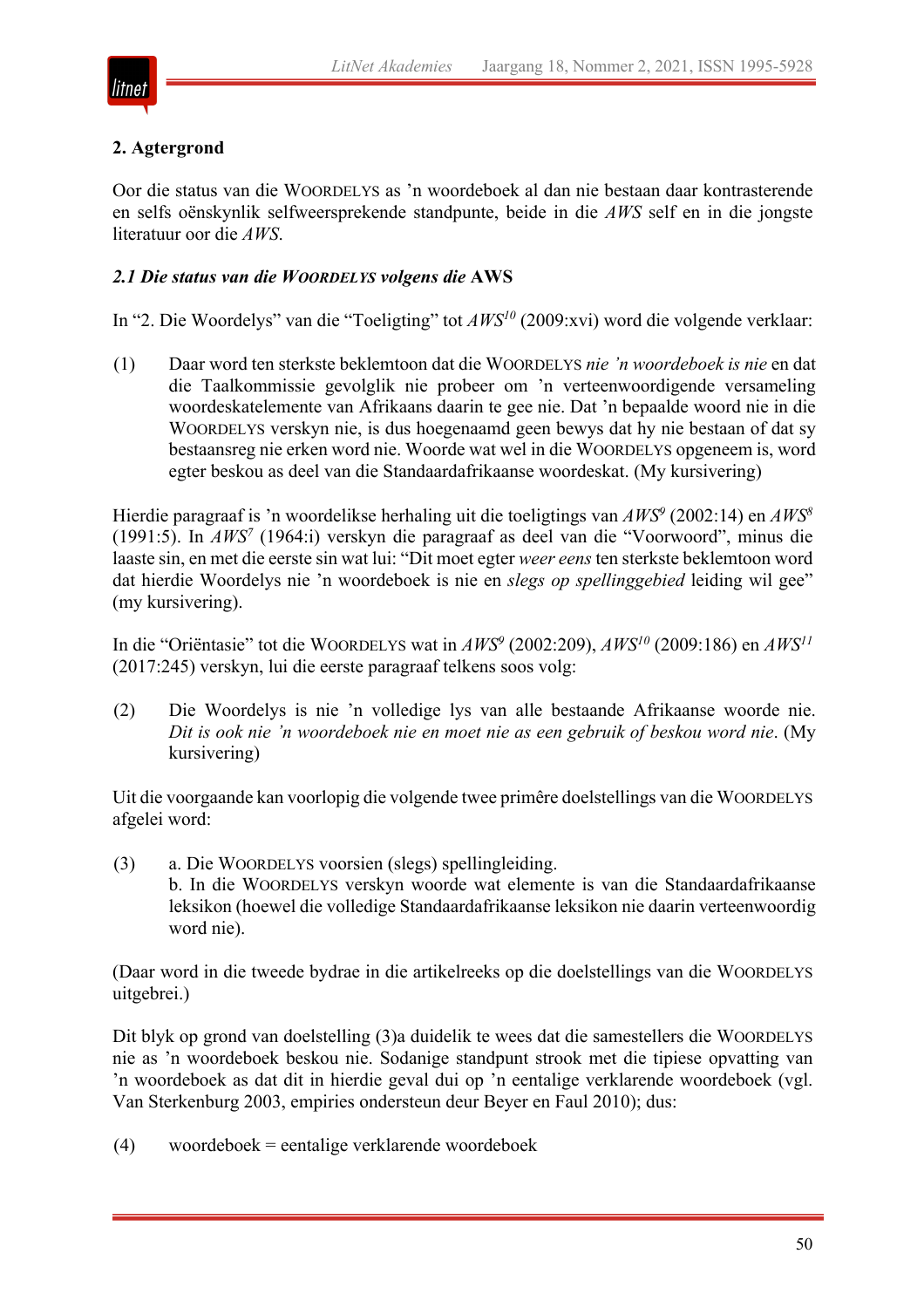

Wat in vorige uitgawes van die *AWS* in die paragraaf in (1) saamgevat is, word in *AWS11* in twee uiteengeplaaste stellings in verskillende deeltekste verteenwoordig. In die "Voorwoord" word die volgende gemeld:

(5) Die WOORDELYS is en was nog nooit 'n volledige opgawe van die woordeskat van Afrikaans nie, maar bevat eerder leksikale items wat probleme met spelling en/of skryfwyse kan oplewer, 'n bepaalde verskynsel illustreer, of wat ter wille van erkenning opgeneem word. (*AWS11* 2017:vi–vii)

In "2. Woordelys" van die "Gebruikersgids" (*AWS11* 2017:xvii) word die volgende stelling gemaak:

(6) Die WOORDELYS is nié 'n tradisionele woordeboek, 'n termlys of 'n grammatika nie.

Die voorveronderstelling in (6) is dat die WOORDELYS wel 'n woordeboek is; dit is net nie 'n *tradisionele* (lees: eentalige verklarende) een nie. Die Taalkommissie se standpunt oor die tekstipe waartoe die WOORDELYS behoort, het dus blykbaar enigsins verander (minstens volgens die "Gebruikersgids"), hoewel die aard van die WOORDELYS onveranderd gebly het. Die rede vir die aangepaste standpunt word nie pertinent in  $AWS<sup>11</sup>$  gemotiveer nie,<sup>1</sup> hoewel dit afgelei sou kon word uit die res van die "Gebruikersgids" (vgl. die tweede bydrae in hierdie artikelreeks). Die teenstrydige standpunt in (2) word egter ook in *AWS11* aangetref, wat nie tot klaarheid bydra nie.

# *2.2 Die status van die WOORDELYS volgens die jongste literatuur*

In hulle tweedelige bydrae oor die *AWS* wat veral op die WOORDELYS fokus, wys Bosman, Taljard en Prinsloo (2017:297) en Taljard, Prinsloo en Bosman (2017:309) op Odendaal (2016:260), wat aanvoer dat die *AWS* as 'n woordeboek vir spesiale doeleindes beskou kan word, "aangesien die bron 'n beperkte leksikale aanbod het, asook beperkte datakategorieë". Odendaal word aangehaal as een instansie van verskillende opinies oor "die aard van die *woordelys*" (Bosman e.a. 2017:297; my kursivering), hoewel dié aanhaling en soortgelyke stellings in Odendaal (2016) inderwaarheid verwys na die *AWS* in sy geheel en nie slegs na die WOORDELYS as een komponent daarvan nie. Daar blyk dus nie slegs oor die status van die WOORDELYS as woordeboek verskillende opinies te wees nie, maar ook oor dié van die *AWS* in sy geheel.

Dat die oënskynlik uiteenlopende stellings hier bo dalk nie soseer spruit uit sterk oortuigings eerder as tentatiewe oordele nie, blyk uit Van Huyssteen (2017) se bespreking van die aard, doel en funksie van die *AWS*. Aanvanklik huldig Van Huyssteen (2017:327) die standpunt dat

(7) [a]angesien die AWS primêr uit twee dele bestaan (d.i. die woordelys en die spelreëls), het dit 'n distinktiewe karakter, sodat dit nóg as woordeboek, nóg as grammatika/ handboek beskou kan word. Dit is eerder 'n hibridiese naslaanbron met eienskappe van sowel woordeboeke as taalkundige grammatikas en selfs 'n ensiklopedie […].

In die volgende paragraaf verklaar Van Huyssteen (2017:327) dat "die AWS (en moontlik ook ander sogenaamde spelling- of ortografiewoordeboeke […]) geklassifiseer [kan] word as 'n beperkte, eentalige, sinchroniese, linguisties-ensiklopediese naslaanbron". Enkele bladsye later volg die vereiste van wetenskaplike begronding wanneer "'n ortografiese woordeboek (soos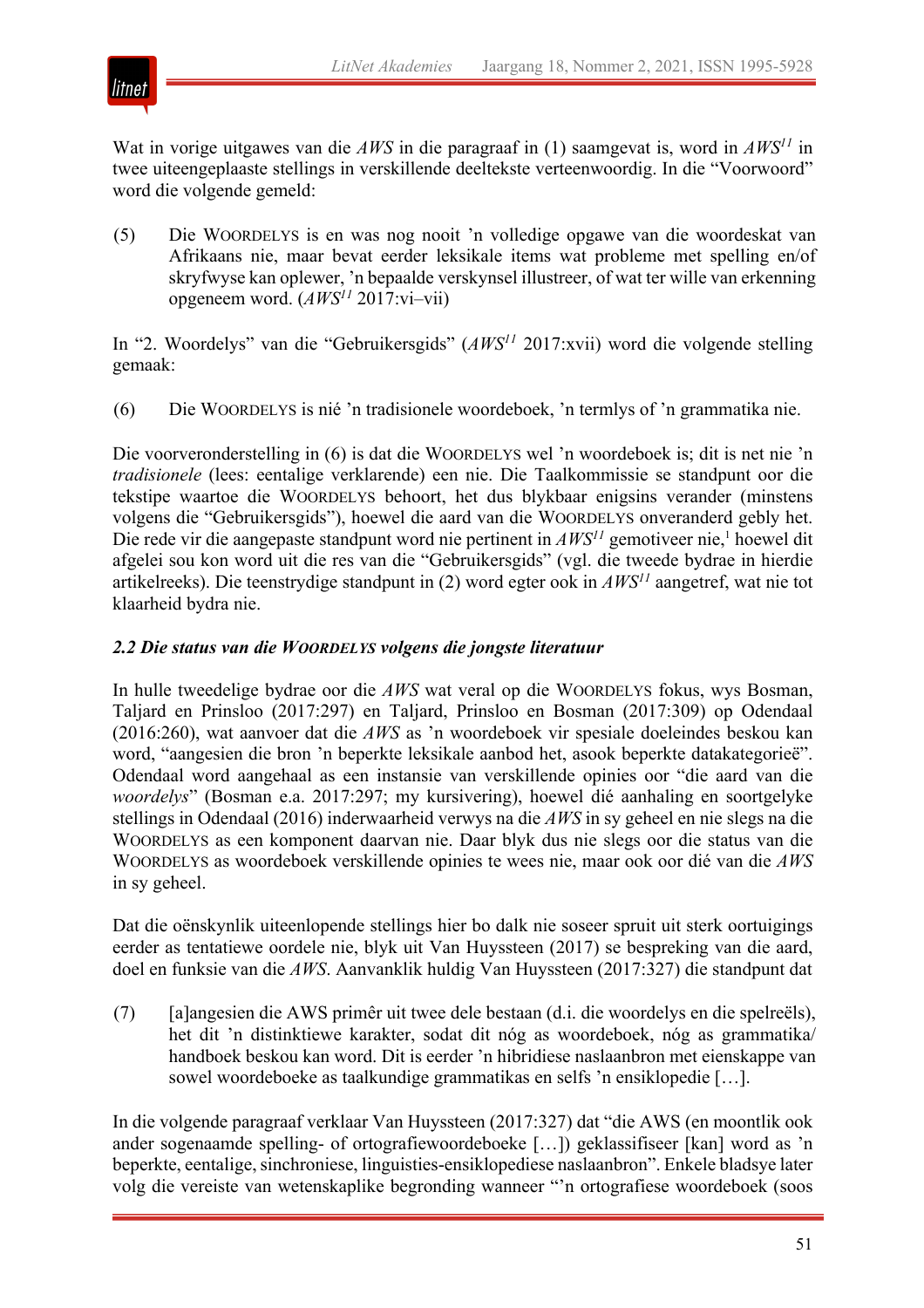

die AWS)" saamgestel word (Van Huyssteen 2017:331). Aan die een kant beskou Van Huyssteen dus die *AWS* as nóg woordeboek, nóg grammatika of handboek, maar aan die ander kant klassifiseer hy die *AWS* as 'n ortografiese woordeboek (d.w.s. inderdaad as 'n *soort* woordeboek). Hierdie klaarblyklike selfweerspreking sou verdedig kon word vanuit die konseptuele vergelyking in (4), want vroeër dui Van Huyssteen (2017:327) aan dat die *AWS* se "plek in 'n groter woordeboektipologie en die ooreenkomste wat dit met standaard verklarende woordeboeke vertoon" as verwysingsraamwerk in sy bespreking dien. Die feit bly egter staan dat woordeboektipologieë daargestel word ter wille van die klassifikasie van *woordeboeke*, en dit volg dat die plasing van 'n naslaanbron in sodanige tipologie veronderstel dat die tersaaklike bron 'n (soort) woordeboek is. (Op hierdie aspek word in afdeling 5 teruggekeer.)

Uiteindelik neem Bosman e.a. (2017) en Taljard e.a. (2017) ook geen definitiewe standpunt in oor die status van óf die WOORDELYS óf die hele *AWS* as woordeboek nie. Hulle besprekings fokus wel op die WOORDELYS as "(leksikografiese) inligtingsbron" vir die beantwoording van vrae "[b]elangriker as die tipologiese status van die *Woordelys* as spesiale woordeboek al dan nie" (Taljard e.a. 2017:309), maar wel so aan die hand van leksikografiese beginsels. Hieruit kan wel met 'n redelike mate van sekerheid afgelei word dat Bosman e.a. (2017) en Taljard e.a. (2017) die "Spelreëls", as tweede primêre komponent van die *AWS*, uitsluit as 'n leksikografiese werk.

Odendaal (2016:260) se beskouing van die *AWS* as "woordeboek vir spesiale doeleindes" word gegrond op 'n verwysing na Gouws en Prinsloo (2005:47) se onderskeid tussen algemene en beperkte woordeboeke. Taljard e.a. (2017:309) meld ter ondersteuning van Odendaal (2016) dat aangevoer sou kon word dat die WOORDELYS dien as 'n "spel- of ortografiese woordeboek" op grond daarvan dat "'n ortografiese woordeboek geen ander leksikografies relevante inligting verstrek nie". Die rede(s) vir die klassifikasie van die WOORDELYS as 'n woordeboek word nie verstrek nie; slegs die subklassifikasie as "woordeboek vir spesiale doeleindes" en "ortografiese woordeboek" word gemotiveer. Wat presies onder *leksikografiese inligting* verstaan word (en wat presies 'n woordeboek is) word vir die doeleindes van hulle bydrae klaarblyklik as veronderstelde kennis aanvaar.

Uit die voorgaande word dit duidelik dat daar nie slegs uiteenlopende standpunte bestaan of geïmpliseer word oor óf die WOORDELYS 'n soort woordeboek is nie, maar ook oor wát 'n woordeboek is. Bergenholtz en Agerbo (2018:104) redeneer dat die sentrale probleem vir tipologieë en klassifikasies van woordeboeke in die volgende vraag lê: Wat is 'n woordeboek en wat is nie 'n woordeboek nie? Dit is derhalwe nodig om klaarheid te verkry oor die begrip *woordeboek*. Daarvoor moet die metaleksikografie geraadpleeg word, waarbinne bepaalde paradigmas en teoretiese raamwerke bestaan. In hierdie studie word die teorie van leksikografiese kommunikasie toegepas en terselfdertyd uitgebou om hierdie vraag te beantwoord.

# **3. Teoretiese raamwerk**

# *3.1 Die teorie van leksikografiese kommunikasie*

Die teorie van leksikografiese kommunikasie (TLK), wat steeds in ontwikkeling is, het sy oorsprong in Beyer (2006) se leksikografiese kommunikasiemodel vir die evaluering van woordeboeke op grond van Shannon en Weaver (1949) se klassieke kommunikasiemodel, soos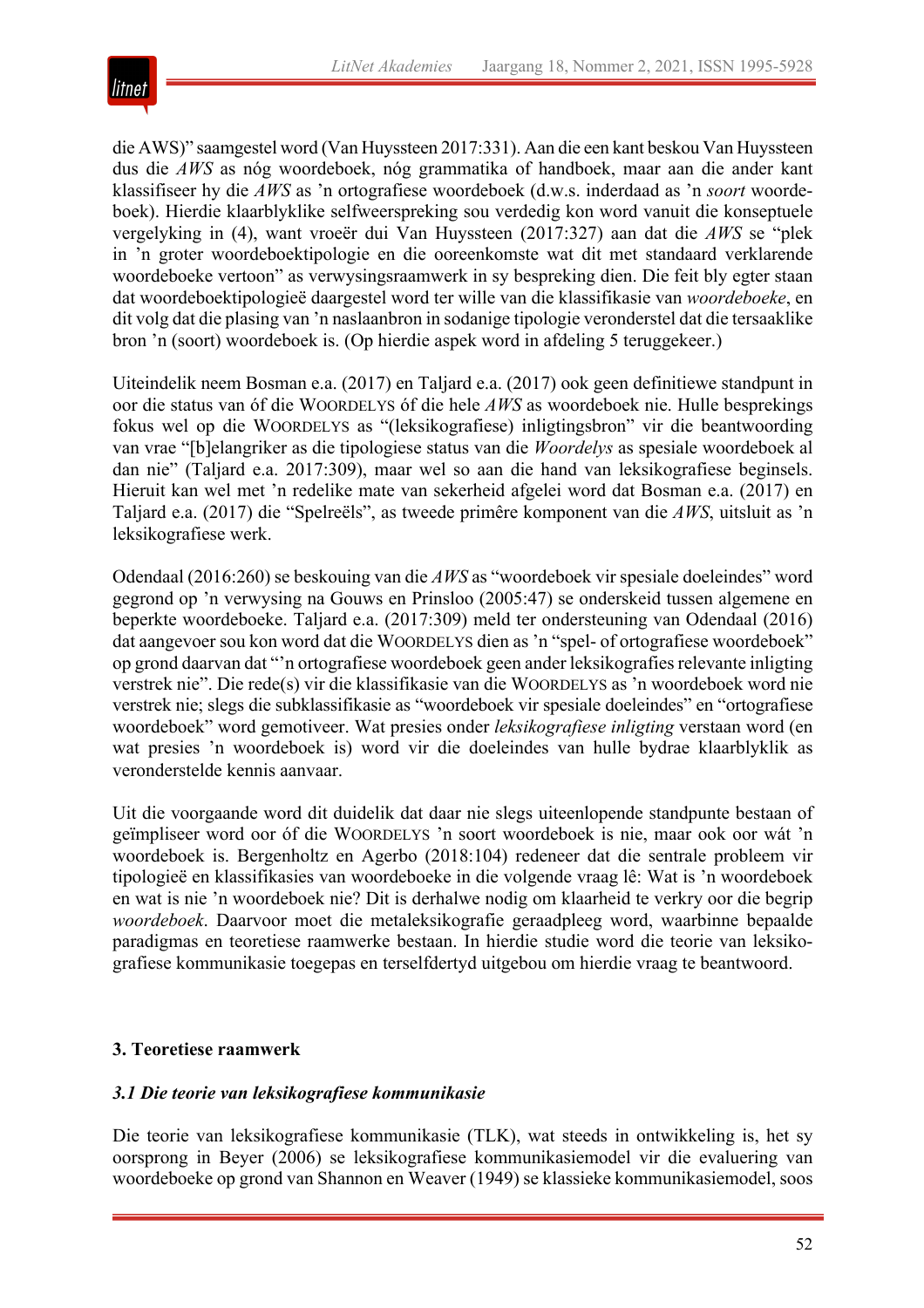

uitgebou deur verskeie teoretici vir verskillende doeleindes (bv. Schramm 1954; Lyons 1977; Cruse 2000). Die verskyning van Yong en Peng (2007) se kommunikasieteorie vir tweetalige leksikografie het die ontwikkeling van die model tot 'n tentatiewe teorie gestimuleer. Aspekte van dié ontwikkeling is gerapporteer in onder meer Beyer (2013), en bepaalde elemente is geformaliseer in Beyer (2014) en Beyer en Augart (2017). In Beyer (2018) word die tentatiewe teorie verder op die basis van De Saussure (2013) se semiotiek uitgebou. Die TLK trek voordeel uit reeds ontwikkelde metaleksikografiese paradigmas, soos die teorie van leksikografiese tekste (vgl. o.m. Wiegand 1996; Gouws, Heid, Schweickard en Wiegand 2013) en die sogenaamde moderne teorie van leksikografiese funksies (vgl. o.m. Bergenholtz en Tarp 2003; Tarp 2008, 2013 – voortaan "die funksieteorie"), maar daar is belangrike punte van uiteenloping, wat aangedui word waar dit ter sake is.

Volgens Beyer en Augart (2017:6–10) berus die TLK op twee sentrale beginsels, naamlik: (a) In sy wese is die leksikografie 'n oefening in menslike kommunikasie; (b) Dié kommunikasie is indirek en word deur teks bemiddel. Gevolglik is die sentrale vraag van die TLK: Hoe word leksikografiese betekenis in 'n teks geskep?

'n Holistiese (en enigsins eklektiese) benadering laat die TLK toe om, in aanvulling tot bestaande metaleksikografiese kennis, te put uit die algemene kommunikasieteorie, die algemene taalwetenskap, die tekslinguistiek en die breër tekswetenskap, wat daarvan 'n duidelik interdissiplinêre raamwerk maak.

Daar dien ook op gewys te word dat die TLK tans nie in die eerste plek gemoeid is met 'n beskrywing van die leksikografiese proses nie, maar dat die fokus op die *teks* as middel vir menslike leksikografiese kommunikasie is, want sonder die teks is leksikografiese kommunikasie onmoontlik en die ganse leksikografiese proses 'n futiele onderneming. Uiteraard sou metodologiese begrippe as komponente van 'n leksikografiese proses uit 'n goedgeformuleerde teorie afgelei of geïdentifiseer kon word, soos wat uit De Beaugrande en Dressler (1981:220) se karakterisering van tekste blyk: "By defining texts as actual communicative occurrences, we are obliged to consider all the factors of control and processing in realistic settings."

Die term *teks* staan duidelik sentraal in die TLK en vra dus om definisie. Vir die doeleindes van hierdie studie word Carstens (1997:82) se werksdefinisie, wat op sy kritiese oorweging van minstens 84 ander definisies gegrond is, as vertrekpunt geneem:

def1 'n Teks is 'n stuk taalgebruik wat deur die betrokke teksdeelnemers as EENHEID ervaar en aanvaar word op sintaktiese, semantiese en pragmatiese gronde.

Hoewel def<sub>1</sub> kan deug vir spesifiek die tekslinguistiek, benodig dit binne 'n breër kommunikatiewe benadering effense aanpassing: Die frase "'n stuk taalgebruik" is relatief vaag wat betref die grense van 'n teks ('n teks sou stellig uit verskeie "stukke" taalgebruik kon bestaan), en die verwysing na spesifiek taal beperk "sintaktiese, semantiese en pragmatiese gronde" tot 'n suiwer taalwetenskaplike interpretasie en sluit die teks as kommunikasiemodus vir ander moontlike tekensisteme uit. Hierop word in afdeling 3.2.3.1 teruggekeer.

Vervolgens word die term *leksikografie* en verwante terme binne die raamwerk van die TLK gedefinieer, teen die agtergrond van die uitdagings waarmee die dissipline gekonfronteer word.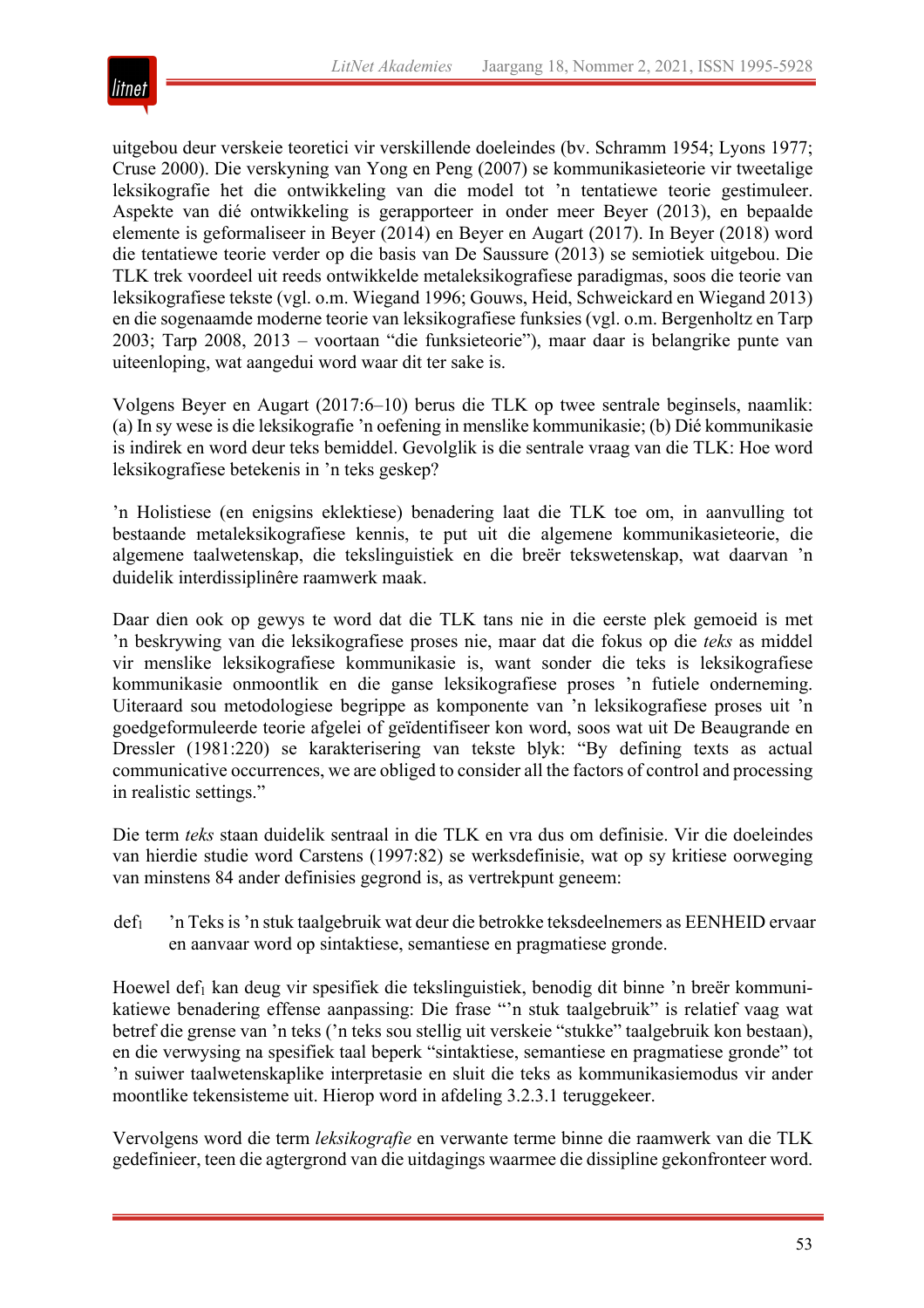

# *3.2 Leksikografie: 'n (her)definiëring*

Uit die titels en inhoud van relatief onlangse artikels soos "What is lexicography?" (Bergenholtz en Gouws 2012), "What is a dictionary?" (Bergenholtz 2012) en "Who can really be called a lexicographer?" (Gouws 2012) in die leksikografievaktydskrif *Lexikos* blyk dit dat daar onder navorsers nie eenstemmigheid bestaan oor die antwoorde op hierdie vrae nie, veral ook in die snel ontwikkelende inligtingstegnologie-omgewing wat kenmerkend is van die Vierde Nywerheidsrevolusie. Bergenholtz en Agerbo (2018) meen byvoorbeeld vanuit 'n funksieteorieperspektief dat 'n telefoongids 'n tipe leksikografiese hulpbron is – 'n standpunt wat die TLK se begrip van die leksikografie nie kan akkommodeer nie en wat, soos Bergenholtz en Agerbo self erken, ook nie universeel in die metaleksikografiese gemeenskap aanvaarbaar is nie (vgl. bv. Atkins en Rundell 2008; Swanepoel 2015). In die onderhawige afdeling sal gepoog word om die tersaaklike begrippe binne die raamwerk van die TLK en die eietydse konteks uit te klaar, ook met die oog op die toepassing daarvan op die WOORDELYS.

# *3.2.1 Wat is leksikografie?*

In die vakliteratuur bied Bergenholtz en Gouws (2012:39) ná 'n oorsig van en kritiek op 'n aantal bestaande definisies die volgende relatief onlangse definisie vir die term *leksikografie* aan:

def2 Lexicography is the discipline dealing with theories about recently completed and also older existing dictionaries but also about future dictionaries as planned and produced by lexicographers.

As die oënskynlike vooroordeel ten gunste van die teoretiese leksikografie daar gelaat word, kan def<sub>2</sub> soos volg geparafraseer word:

def3 Leksikografie is die vakkundige dissipline wat te doen het met die studie, beplanning en saamstel van woordeboeke.

Def3 stem grootliks ooreen met die betekenisparafrases wat in algemene verklarende woordeboeke vir die lemma **leksikografie** aangebied word.2 Van belang is dat beide definisies die volgende soort logiese implikasie ondersteun:

(8) leksikografie  $\rightarrow$  woordeboeke

Hierdie implikasie blyk ook te strook met die vroegste gebruik van die woord *lexicography*, ten minste volgens *The Oxford English Dictionary* (Simpson en Weiner 1989:876) en Tarp (2019). Vergelyk verder Wiegand (1984, 1989) en Gouws (2017) se standpunt dat die leksikografie 'n wetenskaplike praktyk is wat op die daarstel van woordeboeke gerig is.

Die afleiding *leksikografies* word in die meeste gedrukte, algemene, verklarende woordeboeke glad nie gelemmatiseer nie, of dit word as onverklaarde lemma ná die woordeboekartikel van die lemma **leksikografie** verstrek; in elektroniese woordeboeke word die gebruiker dikwels na die lemma **leksikografie** herlei indien die soekitem *leksikografies* ingevoer word. Sodanige behandeling en prosedure kommunikeer klaarblyklik aan die gebruiker dat die adjektief *leksikografies* die betekeniswaarde "wat op die studie, beplanning en saamstel van woordeboeke betrekking het" dra. Hierdie betekeniswaarde word gevind in onder meer terme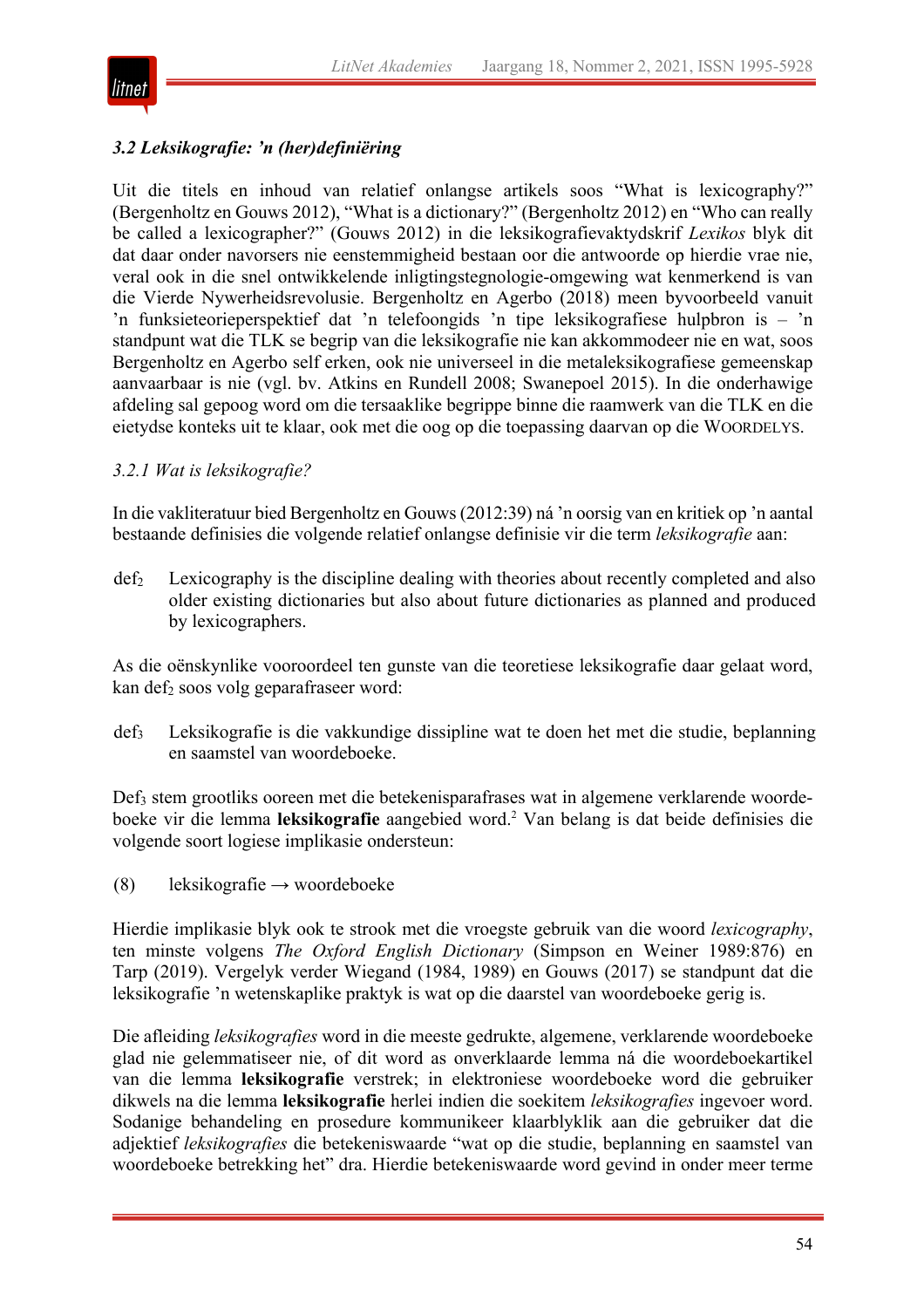

soos *leksikografiese proses*, wat byvoorbeeld verwys na 'n bepaalde prosesbenadering tot die beplanning en saamstel van woordeboeke (vgl. Gouws en Prinsloo 2005).

Hierdie tipies beperkte behandeling van die lekseem *leksikografies* laat egter nie ten volle reg geskied aan die semantiese kompleksiteit daarvan nie. Bosman e.a. (2017:297) gebruik byvoorbeeld die adjektief *leksikografies* met verwysing na *AWS*-woordelyste wat sedert 1917 "in beperkte mate *leksikografiese* leiding" bied, en Taljard e.a. (2017:309) karakteriseer die *AWS* as "'n preskriptiewe *leksikografiese* inligtingsbron" (telkens my kursivering). Bergenholtz en Agerbo (2018:97) stel byvoorbeeld 'n tipologie van "lexicographical tools" binne 'n breë begrip van die term voor, waaronder woordeboeke ressorteer. Vergelyk ook die term *leksikografiese kommunikasie*, wat onder meer in hierdie artikelreeks gebruik word, Yong en Peng (2007) se ekwivalente *lexicographic communication* en die gebruik van die term *lexicographical data* (Afr. *leksikografiese data*) in die metaleksikografiese literatuur (bv. Tarp 2019). Hierdie instansies is maar enkeles wat eksemplaries is van algemene gebruik en wat 'n bykomende – of onderliggende – betekeniswaarde impliseer, want kennelik word daar nie verwys na onderskeidelik leiding, inligting, hulpmiddele, kommunikasie en data met betrekking tot die beplanning en saamstel van woordeboeke nie.3

In Tarp en Gouws (2019) en Tarp (2019) se oorsig van die oorsprong van die Europese leksikografie in die vyfde eeu voor Christus word gewys op die Griekse skribas van destyds as voorlopers van moderne leksikograwe. Hulle het naamlik glosse in die kantlyne van manuskripkopieë bygevoeg om ongewone en verouderde woorde in die vroeër werke van Homeros en ander skrywers te verklaar. Later is hierdie glosse in aparte glossaria saamgestel, wat uiteindelik tot moderne woordeboeke aanleiding sou gee.

Tarp (2019:230) voer aan dat die logiese implikasie in (8) hier bo nie noodwendig sonder meer waar is nie, indien die etimologie van die term *leksikografie* oorweeg word:

The term "lexicography" is originally Greek and means "writing about the lexicon", precisely what the scribes did. They produced lexicographical data (glosses) addressed to difficult words (glotta) that were later compiled into the glossaries that represent prototype dictionaries in the European tradition.

Die gebruik van die afleiding *leksikografies* in onder meer die bogenoemde voorbeelde lê die etimologie van die stam *leksikografie* bloot en ondersteun die gedagte dat die tersaaklike begrip nie slegs met woordeboeke te doen het nie, maar ook en eerder met wát in woordeboeke gevind kan word. Trouens, Tarp (2019:231) meen dat moeilikheid reeds aangebreek het vir die leksikografie in die Vierde Nywerheidsrevolusie indien die neiging in (8) geldig bly:

Basically, lexicographers have two options in the long run. Either they accept that their profession comprises far more than the compilation of dictionaries, or they will have to prepare a farewell party for lexicography as a millennial cultural practice because their own work is increasingly presented in forms different from the traditional dictionary.

Binne die paradigma van die TLK moet 'n herdefiniëring van *leksikografie* wel rekening hou met dié teorie se twee sentrale beginsels, soos in afdeling 3.1 gemeld. Gegee die etimologie van die term en die oorsprong van die leksikografie as praktyk, kan die werk van die skribas van ouds beskou word as die voorsiening van *leksikale kommentaar* (vgl. 3.2.2) deur die medium van primitiewe *leksikografiese tekste* in die kantlyne van die manuskripkopieë, en later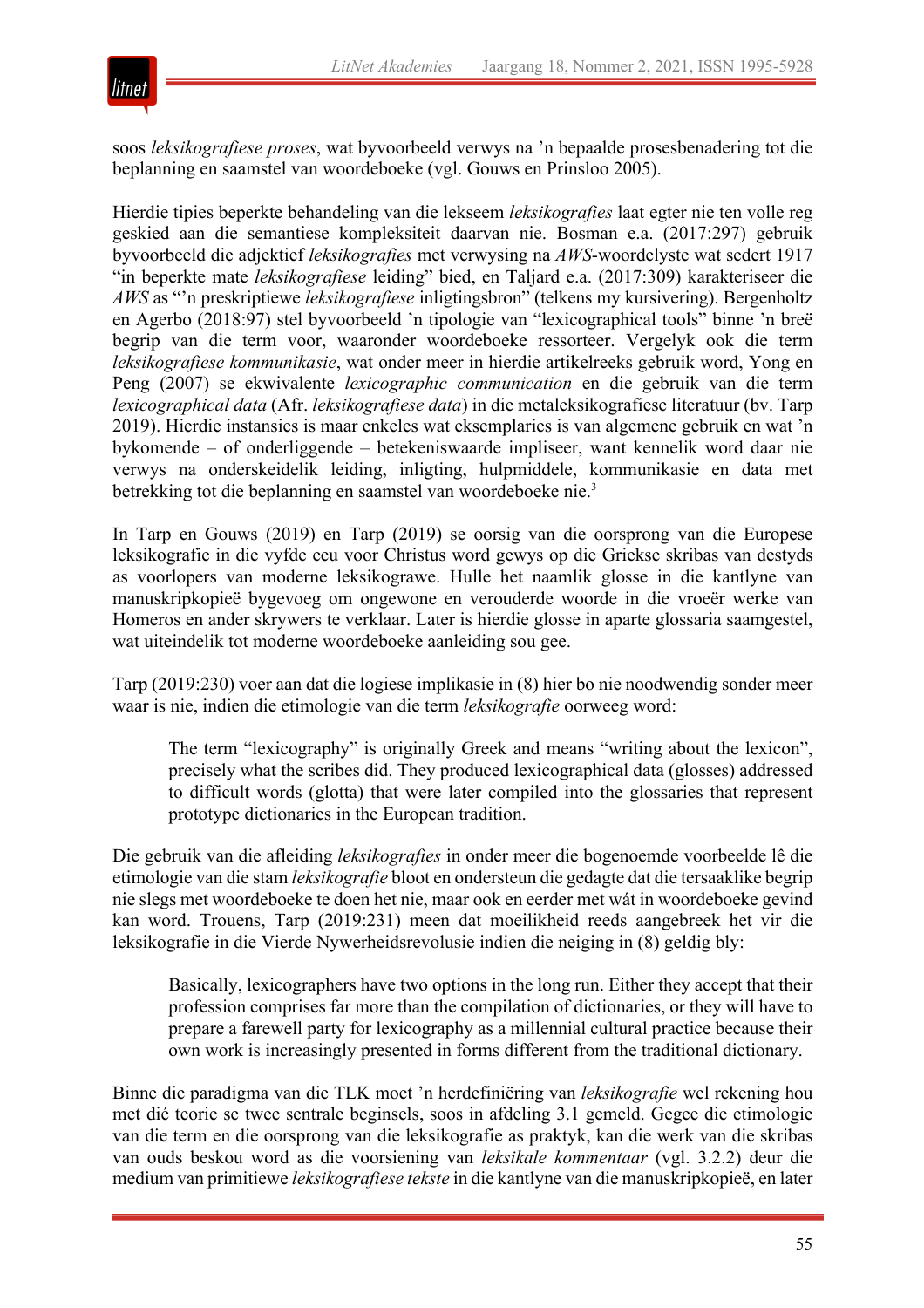

deur vollediger, komplekser leksikografiese tekste in die latere glossaria en uiteindelik in woordeboeke.

Indien die begrip *leksikografie* losgewikkel word van die begrip *woordeboek*, soos wat Tarp (2019) en Tarp en Gouws (2019) blykbaar suggereer, kan *leksikografie* soos volg opnuut gedefinieer word:

def4 *Leksikografie* is die vakkundige dissipline wat te doen het met die studie, beplanning en saamstel van leksikale kommentaar.

Hierdeur word die implikasie in (8) vervang deur die volgende een:

(9) leksikografie  $\rightarrow$  leksikale kommentaar

Die begrip *leksikografie* word ingrypend verruim tot 'n veel omvattender domein as bloot woordeboeke, vergelykbaar met die joernalistiek, wat vandag met veel meer as koerante geassosieer word. Leksikografiese kommunikasie kan in 'n wye spektrum tipes en deur middel van 'n verskeidenheid media en kanale plaasvind, waarvan *woordeboekbemiddelde leksikografiese kommunikasie* 'n tipiese en tradisionele eksponent is, maar hoegenaamd nie die enigste een nie. Leksikale kommentaar is dus nie tot woordeboektekste beperk nie. Insgelyks is *teoretiese leksikografie* en *woordeboeknavorsing* nie aan mekaar gelyk te stel nie: Die teoretiese leksikografie sluit woordeboeknavorsing in, maar woordeboeknavorsing is nie die somtotaal van die teoretiese leksikografie nie. Gouws (1989:25) se stelling in die konteks van 'n taalwetenskaplike leksikografieteorie dat die leksikografie te make het "met die beskrywing en verklaring van 'n taal se woordeskat of van 'n subversameling leksikonelemente" weerspieël in 'n groot mate so 'n omvattender benadering. Sodanige vernuwing in die konseptualisering van die leksikografie kan die dissipline toelaat om die uitdagings van die Vierde Nywerheidsrevolusie sinvol die hoof te bied.

Uiteraard is def4 nutteloos indien daar nie inhoud gegee word aan die terme *leksikale kommentaar* en *leksikografiese teks* nie, veral gesien in die lig daarvan dat (gedeeltelik) soortgelyke terminologie in Wiegand (1990, 1996, ens.) se teorie van leksikografiese tekste gebruik word. Dít word in die volgende afdelings gedoen.

# *3.2.2 Wat is leksikale kommentaar?*

In die TLK word die term *leksikografie* en die oorsprong van die benoemde praktyk gekoppel aan De Saussure (2013) se semiotiese beskrywing van die aard van taal as 'n tekensisteem wat bestaan uit 'n kode (oftewel 'n grammatika) en 'n versameling tekens (oftewel leksikonelemente) wat volgens die kode in sintagmatiese en paradigmatiese verhoudings met mekaar tree om betekenis gedurende kommunikasie oor te dra (vgl. ook Beyer 2018). Sodanige benadering bemiddel 'n definisie op die hoogste vlak van abstraksie vir die kommunikatiewe kern van die leksikografiese aktiwiteit, naamlik die lewering van *leksikale kommentaar*:

def5 *Leksikale kommentaar* word gelewer deur een of meer leksikografiese boodskappe, wat 'n bepaalde teken (bv. 'n leksikale item) stel en as element van die versameling tekens (oftewel leksikon) van 'n bepaalde tekensisteem (bv. Afrikaans) identifiseer, en/of verdere inligting met betrekking tot daardie teken (bv. vormlike, paradigmatiese, sintagmatiese en pragmatiese eienskappe) oordra.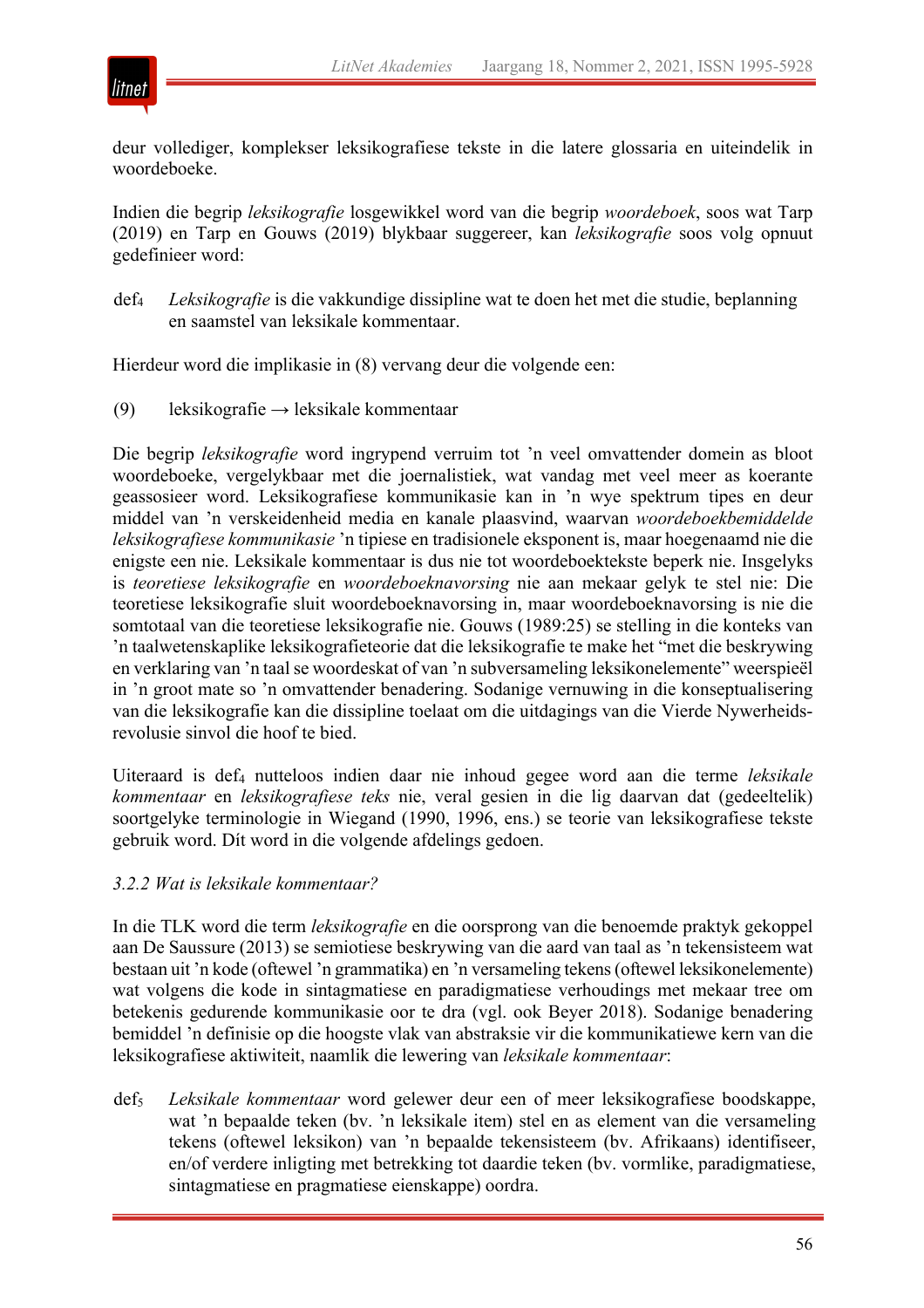

Waar dit gaan oor spesifiek taaltekens, neem leksikale kommentaar 'n bepaalde leksikale item of lekseem as vertrekpunt en sentreer normaalweg daarrondom, terwyl *grammatiese* en *leksikologiese kommentaar* die grammatika en derhalwe 'n bepaalde grammatiese kategorie of struktuur, of 'n leksikologiese verskynsel of konstruk, as vertrekpunt neem. Vergelyk Zgusta (1973:14) se onderskeid tussen die leksikologie en die leksikografie:

Both lexicology and lexicography study the lexicon, but whereas lexicology concentrates more on general properties and features that can be viewed as systematic, lexicography typically has the so to say individuality of each lexical unit in the focus of its interest.

Uiteraard kan daar oorvleueling voorkom tussen leksikale en grammatiese/leksikologiese kommentaar, soos wanneer die sintagmatiese eienskappe van 'n bepaalde leksikonelement beskryf word. Leksikale kommentaar oor die werkwoord *neem* sou byvoorbeeld kon insluit dat dit 'n oorganklike werkwoord is, terwyl grammatiese/leksikologiese kommentaar sou verduidelik dat 'n oorganklike werkwoord in 'n sin verpligtend met 'n direkte voorwerp kombineer, waarvan die werkwoord *neem* 'n enkele voorbeeld is. Daarbenewens sluit leksikale kommentaar nie noodwendig (slegs) taalkundige kommentaar in nie, terwyl leksikologiese kommentaar noodwendig taalkundige kommentaar sal wees, aangesien die leksikologie 'n onderafdeling van die taalkunde is.

Die term *boodskap* staan sentraal in die algemene kommunikasieteorie (vgl. Beyer 2006, 2014; Sebeok 2006; Bock 2014a). Vir die doel van die TLK word die volgende definisie in taalwetenskaplike terme voorgestel:

def6 'n *Boodskap b* is die produk van minstens een proposisie (lokusie) *p* en 'n kommunikatiewe handeling Ψ, wat aan een uitdrukking *u* verbind kan word deur óf enkodering/dekodering óf implikasie/inferensie, sodat  $u \rightarrow \Psi[p]$ ;  $\Psi[p] = b$ ; daarom:  $u \rightarrow b$ .

Dit volg dan dat 'n *leksikografiese* boodskap 'n *leksikografiese* proposisie bevat en sodoende 'n element van leksikale kommentaar daarstel. Leksikografiese proposisies dien om *leksikale data*/*inligting* tydens leksikografiese kommunikasie oor te dra.4 Vergelyk die volgende leksikografiese proposisies, wat elk kommentaar op 'n sintagmatiese en vormlike eienskap van die leksikale items *koop* en *ry* onderskeidelik lewer:

*p*<sup>i</sup> = Die werkwoordvorm *koop* flekteer in Standaardafrikaans tot die verlededeelwoordvorm *gekoop*, as sodanig met die ortografiese vorm "gekoop".

 $p_i$  = Die werkwoordvorm *ry* flekteer in Standaardafrikaans tot die verlededeelwoordvorm *gery*, as sodanig met die ortografiese vorm "gery".

Na aanleiding van Bock (2014b) word die term *kommunikatiewe handeling* as superordinaat vir *taalhandeling* in die TLK gebruik. Sover vasgestel kon word, is daar nog nie navorsing onderneem oor kommunikatiewe handelinge in leksikografiese tekste nie; derhalwe word staatgemaak op die algemene literatuur oor taalhandelinge, vernaam die seminale werk van Austin (1975) en Searle (1969), asook die Afrikaanse literatuur daarop gebaseer, soos De Stadler (1989) en Van Niekerk en Olivier (2017). (In die tweede bydrae in hierdie artikelreeks word gepastheidsvoorwaardes vir kommunikatiewe handelinge in die WOORDELYS voorgestel.)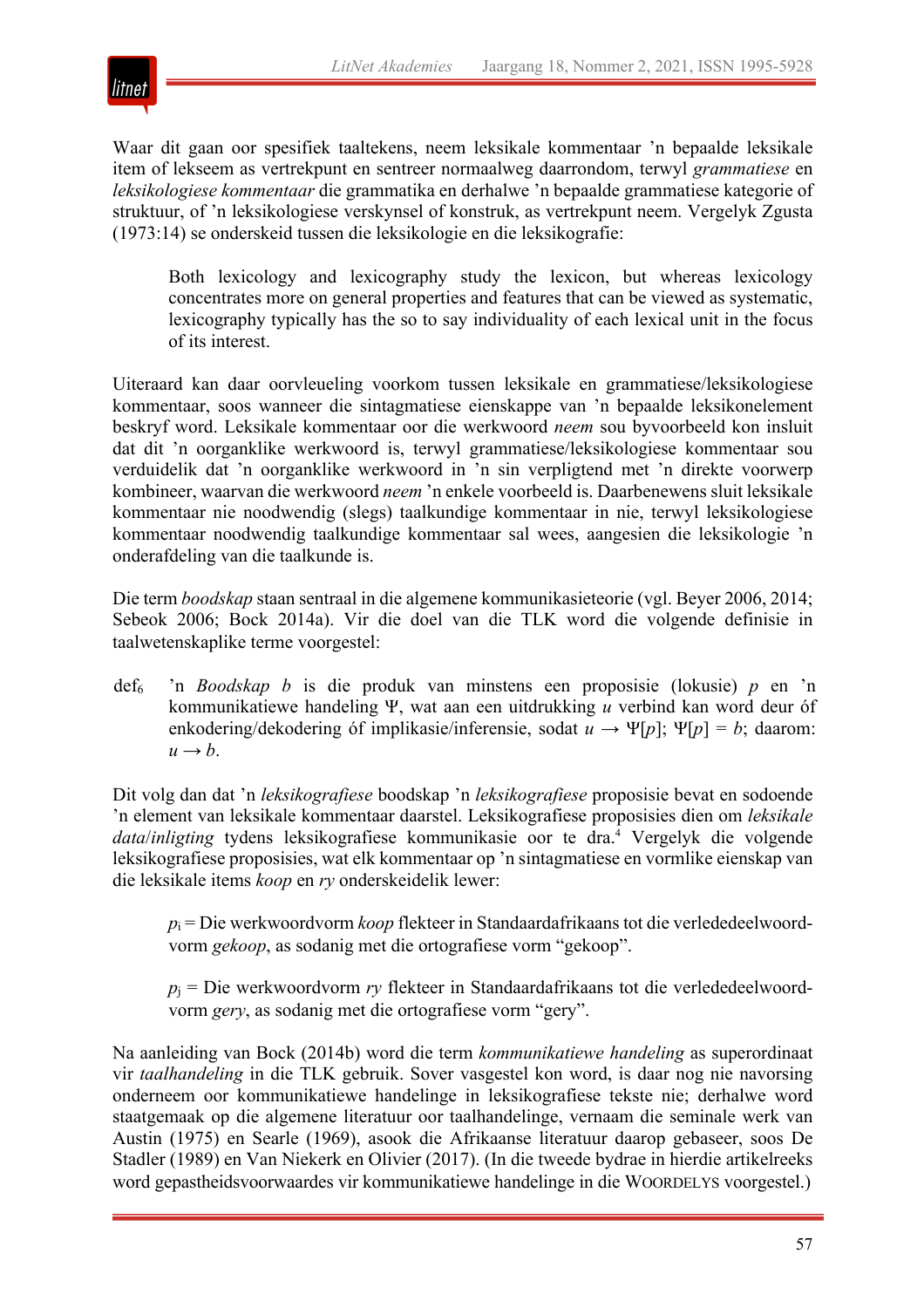

Indien die proposisies *p*<sup>i</sup> en *p*<sup>j</sup> onderskeidelik kombineer met die kommunikatiewe handeling STELLING, gesimboliseer deur "\$", kan die resulterende boodskappe  $b_i$  en  $b_j$  soos volg geformaliseer word:

 $b_i = \frac{\S{p_i}}{ }$ 

 $b_i = \frac{\S[p_i]}{k}$ .

Boodskappe word deur uitdrukkings gesein (def<sub>6</sub>). Volgens De Saussure (2013) se semiotiek bestaan 'n teken uit twee onderskeibare maar onskeibare komponente, te wete die *uitdrukking*, *aanduider* of *vorm* van die teken enersyds, en die *begrip*, *inhoud* of *betekeniswaarde* van die teken andersyds. Gevolglik kan *uitdrukking* soos volg binne die TLK gedefinieer word:5

def7 'n *Uitdrukking u* is die realisering van 'n teken of 'n reeks tekens (oftewel 'n sintagma) om minstens een boodskap *b* te sein, sodat  $u \rightarrow b$ .

Vergelyk die volgende twee WOORDELYS-artikels (*AWS11* 2017:384, 481):

wa<sub>1</sub> wa<sub>2</sub> koop, gery, ge-

'n Stel trusolidusse \ \ word gebruik om 'n uitdrukking aan te haal. Elke artikel hier bo bevat twee uitdrukkings: Die uitdrukkings in wa<sub>1</sub> is \koop,\ en \ge-\, en dié in wa<sub>2</sub> is \ry,\ en \ge-\. Die uitdrukking \ge-\ in elke artikel enkodeer onder meer die boodskappe *b*<sub>i</sub> en *b*<sub>i</sub> onderskeidelik.6 Watter kommunikatiewe funksie (d.w.s. betekenis) aan watter uitdrukking gekoppel kan word, word egter nie primêr deur die betrokke uitdrukking bepaal nie, maar deur dié se sintagmatiese verhoudings met ander uitdrukkings in die tersaaklike teks; byvoorbeeld die feit dat \ge-\ onmiddellik op onderskeidelik \koop,\ en \ry,\ volg, bepaal die toekenning van *b*<sup>i</sup> en *b*<sup>j</sup> in plaas van enige ander betekenis. Hierdie aspek kom in die tweede bydrae in hierdie artikelreeks aan bod. Die bostaande terme kom weer ter sprake in afdeling 3. Dit is nou eers nodig om die begrip *leksikografiese teks* te beskryf.

# *3.2.3 Wat is 'n leksikografiese teks?*

Die begrip *leksikografiese teks* veronderstel die begrip *teks*. Daarom moet laasgenoemde begrip eers uitgeklaar word.

# 3.2.3.1 Die begrip *teks*

In afdeling 3.1 is gemeld dat Carstens (1997:82) se werksdefinisie van *teks* (def<sub>1</sub>) problematies is weens die frase "'n stuk taalgebruik" se relatiewe vaagheid en die verwysing na taal tot die uitsluiting van ander tekensisteme. Nou kan die volgende definisie voorgestel word:

def8 'n *Teks* T is 'n reeks uitdrukkings wat deur die betrokke deelnemers as kommunikatiewe eenheid ervaar, aangebied en aanvaar word.

In def<sub>8</sub> word "'n stuk taalgebruik" van def<sub>1</sub> vervang deur "'n reeks uitdrukkings", sodat die definisie nie tot 'n bepaalde (tipe) tekensisteem, kode, medium of kanaal beperk is nie. 'n Teks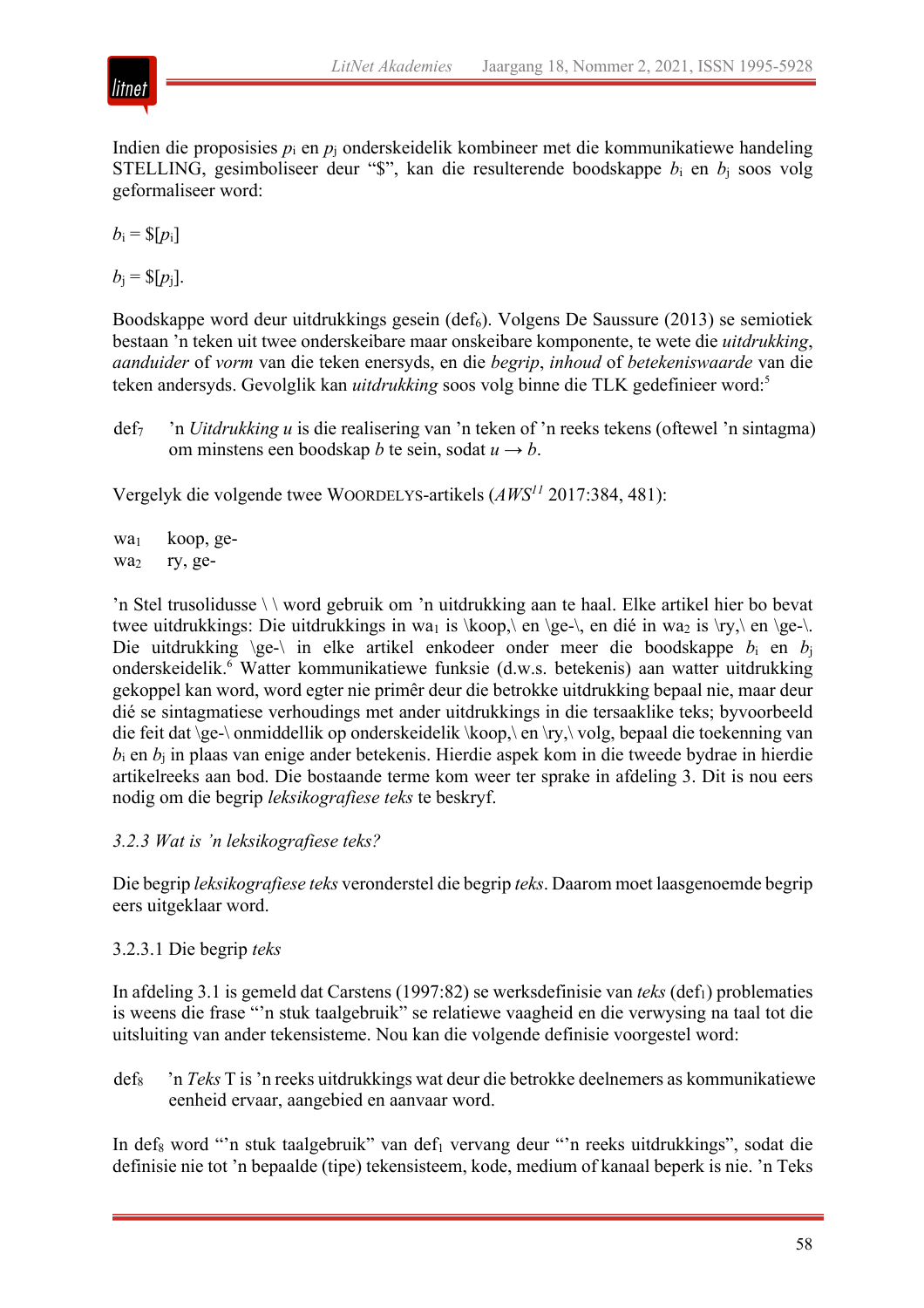

is dus nie noodwendig slegs die produk van 'n reeks skriftelike of selfs verbale tekens nie. Dit sou ook uit 'n reeks klank- of nieverbale tekens (bv. prente of diagramme) kon bestaan. Die betekenis van "sintaktiese, semantiese en pragmatiese gronde" in def<sub>1</sub> moet gevolglik na aanleiding van Schramm (1954) verruim word, met sintaksis as die formele eienskappe van, oftewel sintagmatiese verhoudings tussen, (reekse) tekens, semantiek as die verhoudings tussen uitdrukkings en betekenis, en pragmatiek as die verhoudings tussen tekens en hulle gebruikers. Die medewerking van hierdie dimensies bewerkstellig dan 'n gegewe reeks uitdrukkings se *kommunikatiewe eenheid*. Dit is ook nodig om by te voeg dat 'n teks as sodanig deur die teksproduseerder *aangebied* word. 'n Teks ontstaan nie vanself nie, maar is die produk van 'n doelbewuste teksproduksieproses (ten minste aan die teksproduseerder se kant).

Van kernbelang is dat die begrip *teks* in terme van die tekslinguistiek (en derhalwe binne die TLK) die konstitutiewe komponente van tekstualiteit, naamlik kohesie, intensionaliteit, aanvaarbaarheid, kontekstualiteit, informatiwiteit, intertekstualiteit en koherensie, asook die regulerende komponente, naamlik doeltreffendheid, effektiwiteit en geskiktheid, omvat (vgl. De Beaugrande en Dressler 1981; Carstens 1997). Die konstitutiewe komponente sal veral in die tweede bydrae in hierdie reeks tot hulle reg kom, en die regulerende komponente in die derde een.

# 3.2.3.2 Die begrip *leksikografiese teks*

Volgens Wiegand (1996a) en Wiegand en Gouws (2013) is die tipiese woordeboekartikel 'n gekondenseerde weergawe van 'n natuurliketaalteks wat leksikografiese tekstualisering deur middel van teksverdigting ondergaan het. Teen die agtergrond van Wiegand (1984) se beskrywing van die leksikografie wat met die implikasieverhouding in (8) ooreenstem, blyk die implikasie te wees dat slegs woordeboekartikels as leksikografiese tekste beskou sou word. Hierdie siening, wat vir Wiegand se teorie van leksikografiese tekste geld, word egter nie in die TLK gehandhaaf nie (vgl. Beyer 2018:11–3). Binne laasgenoemde paradigma kan *leksikografiese teks* soos volg gedefinieer word:

def9 'n *Leksikografiese teks ℓ*T is enige teks wat die primêre doel het om leksikale kommentaar te kommunikeer.

In terme van die voorafgaande begrippe kan die wese van 'n leksikografiese teks soos volg geformaliseer word: 'n Leksikografiese teks *ℓ*T bestaan uit drie reekse proposisies *E*, *P* en *Q*, soos volg:

 $E = \text{in}$  reeks leksikografiese proposisies wat (i) dit stel dat 'n vorm (oftewel uitdrukking) *x* in die tersaaklike diskoersdomein bestaan; (ii) 'n stelling maak oor die verwysingswaarde van vorm *x* (gewoonlik dat *x* 'n leksikonelement (oftewel teken) *y* denoteer); en (iii) 'n stelling maak oor *y* se lidmaatskap van 'n gegewe leksikon *K*  $(\text{gewoonlik } y \in K (\text{waar } |K| > 1))^7$ 

*P* = 'n reeks verdere leksikografiese proposisies oor *y*

*Q* = 'n reeks nieleksikografiese proposisies.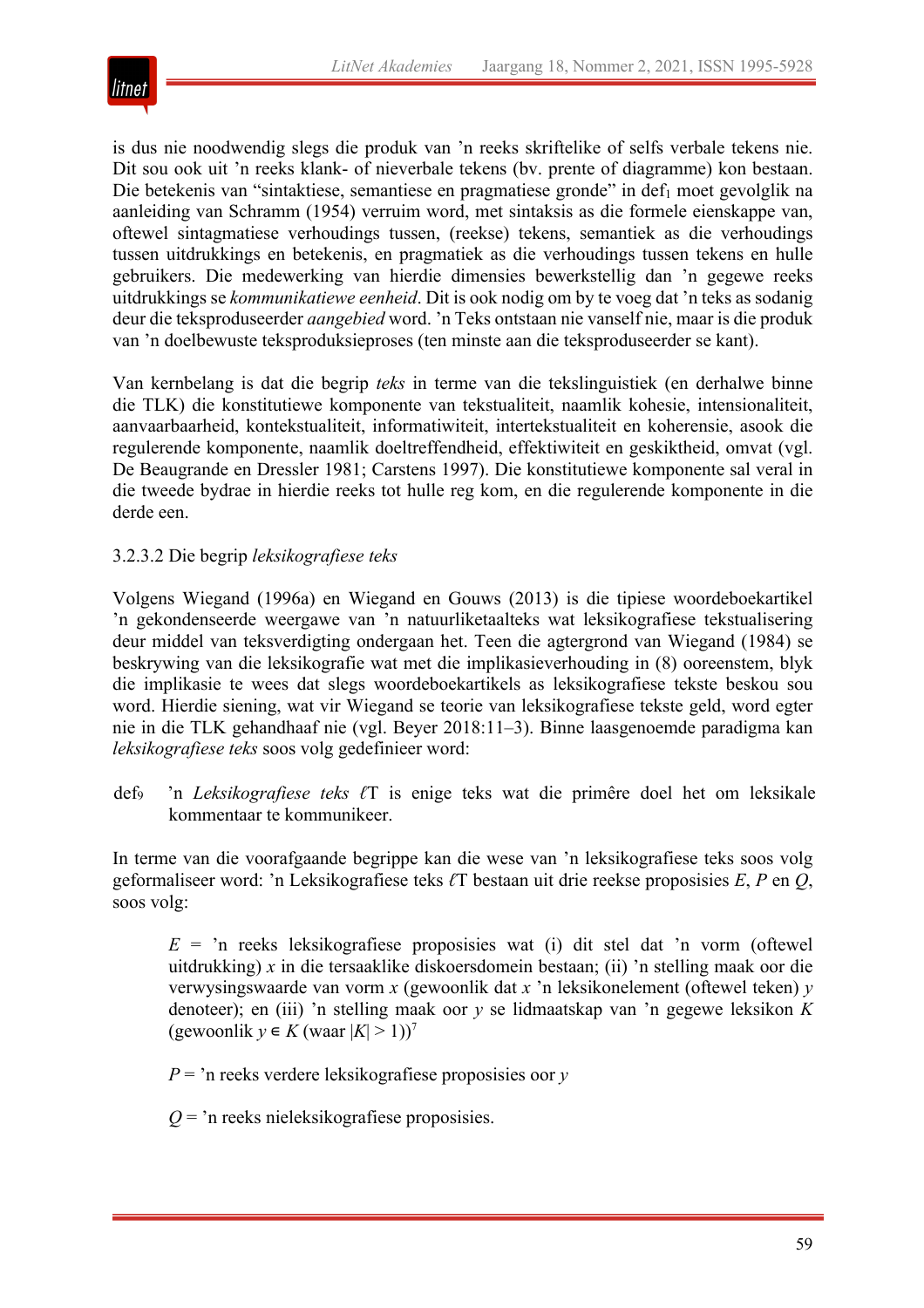

Derhalwe kan 'n leksikografiese teks oor *y*, naamlik *ℓ*T*y*, uitgedruk word deur die vergelyking

 $\ell T_v = \{E_v, P_v, Q\},\$ 

waar  $|E_y| \ge 1$ ,  $|P_y| \ge 1$ , en  $|Q| \ge 0$ . Die elemente van *Q* is fakultatief en lewer nie leksikale kommentaar nie, maar funksioneer byvoorbeeld as teksstruktuurproposisies wat tot tekskohesie bydra (vgl. die tweede bydrae in hierdie artikelreeks).<sup>8</sup> Leksikografiese proposisies moet die informatiwiteit (makroproposisionele inhoud) en intensionaliteit (makrokommunikatiewe inhoud) van die teks domineer, wat deur die onderstreping van *E* en *P* onderskeidelik in *ℓ*T*<sup>y</sup>* aangedui word.<sup>9</sup> Dit veronderstel normaalweg dat  $|E \cup P| > |Q|$ . 'n Teks wat slegs óf *E* óf *P* bevat, is nie 'n leksikografiese teks nie. 'n Leksikografiese teks *ℓ*T*<sup>y</sup>* moet dus minstens twee leksikografiese proposisies bevat: minstens een uit die versameling *Ey* en minstens een uit die versameling *Py*. 'n Teks wat sowel *E* as *P* bevat, maar waarin die tersaaklike elemente nie die informatiwiteit en intensionaliteit domineer nie, is nie 'n leksikografiese teks nie: *E* en *P* verteenwoordig dan leksikale kommentaar binne 'n groter, andersoortige teks, byvoorbeeld 'n definisie van *monargie* in 'n geskiedenishandboek of kommentaar op die prosodiese kenmerke van 'n bepaalde woord in 'n leksikologiese studie.

Wat kodering betref, word vanuit die TLK voorgestel dat 'n gegewe leksikografiese teks op 'n spektrum tussen twee pole op 'n koderingskaal lê. Op die een pool staan *suiwer prosaïese leksikografiese tekste*, en op die teenoorstaande pool staan *suiwer leksikogramme*.

'n *Suiwer prosaïese leksikografiese teks* is 'n leksikografiese teks waarin die leksikale kommentaar deur prosa in die "natuurlike taal" van die teikenleser ('n sosiale tekensisteem) gekommunikeer word. (Vgl. Chandler 2007:147–73 oor tekensisteme en kodes.) Die tekstuele kode is die sekondêre kode. Die leksikale kommentaar realiseer derhalwe in 'n reeks leksikografiese uitdrukkings soos sinne, wat deur die tersaaklike taal se grammatika gegenereer word. Deur middel van die tersaaklike tekstuele kode word die geproduseerde sinne saamgevoeg tot paragrawe, artikels, ens. om natuurliketaaltekste te vorm. Sodanige tekste vertoon nie konvensionele "leksikografiese struktuur" nie, want hulle kan in verskeie tekssoorte neerslag vind; die deelterm *leksikografiese teks* slaan dus op inhoud eerder as struktuur. Hulle kan wel ontleed word in terme van tekslinguistiese komponente en potensieel teksgrammatikas soos toegepas op die betrokke taal en tekssoort (d.w.s. tekstuele kode). Otto en Boekkooi (2020) se beskrywende akademiese artikel oor die herkoms van 'n aantal Afrikaanse uitdrukkings wat verband hou met die see kan byvoorbeeld beskou word as 'n sterk prosaïese leksikografiese teks, aangesien dit 'n teks is waarin oorwegend leksikale kommentaar oor 'n aantal Afrikaanse leksikonitems deur die tekensisteem van 'n natuurlike taal gelewer word. Hoewel dit inhoudelik 'n leksikografiese werk is, is dit volgens die tekstuele kode van 'n akademiese artikel gekodeer (d.w.s. in akademiese styl, met bepaalde afdelings, ens.). Uit hierdie voorbeeld blyk 'n verdere eienskap van 'n prosaïese leksikografiese teks: Dit het nie noodwendig slegs een leksikonitem as onderwerp nie, maar kan verskeie items behandel.

'n *Suiwer leksikogram* is 'n leksikografiese teks (normaalweg 'n woordeboekartikel) waarin die leksikale kommentaar deur 'n eiesoortige, funksioneel afgestemde tekstuele tekensisteem gekommunikeer word. Die teikenleser se taal (sosiale tekensisteem) is die sekondêre tekensisteem. Kortom: 'n Leksikogram se oppervlakteks korrespondeer nie met prosa in (die teikenleser se) natuurlike taal nie. In 'n leksikogram realiseer die leksikale kommentaar in 'n reeks leksikografiese uitdrukkings wat deur die tersaaklike tekstuele tekensisteem gegenereer word en tot verskillende klasse *tekseme* behoort. (Die vier uitdrukkings in wa<sub>1</sub> en wa<sub>2</sub>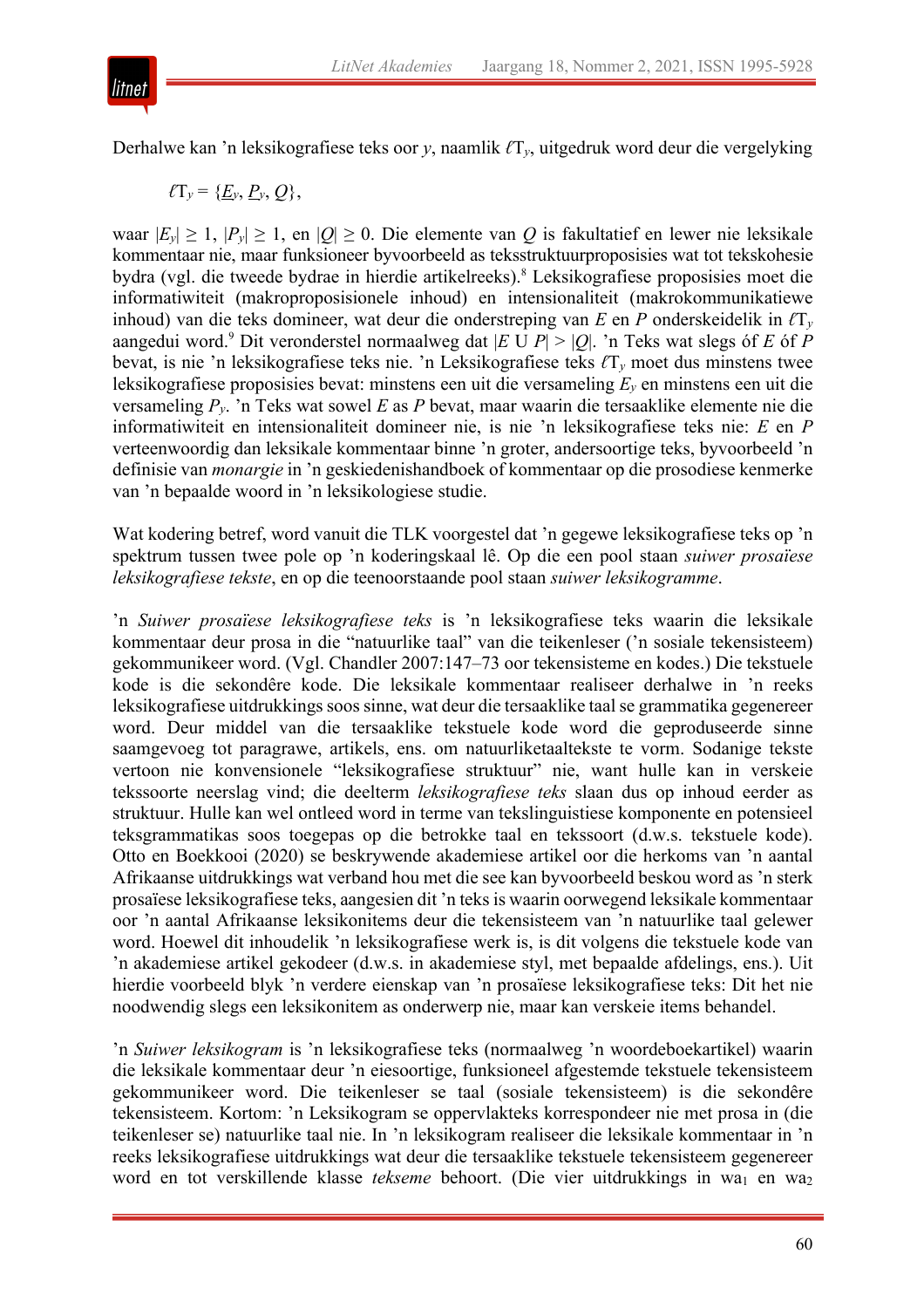

gesamentlik behoort byvoorbeeld tot twee tekseemklasse: \koop,\ en \ry,\ behoort tot die tekseemklas wat die lemmateken in 'n artikel aandui, terwyl \ge-\ in wa<sub>1</sub> en \ge-\ in wa<sub>2</sub> tot die tekseemklas behoort wat die verledetydsvorm van 'n verbale lemma aandui – meer hieroor in die tweede bydrae.) Leksikogramme is struktureel uiters gekonvensionaliseerde tekste, wat beteken dat die tekssoort in die eerste instansie deur struktuur eerder as inhoud bepaal word: 'n Alleenstaande leksikogram sou herken kon word bloot op grond van die teksstruktuur, selfs al kom dit uit 'n woordeboek van 'n volkome vreemde taal, op dié voorwaarde dat die waarnemer wel minstens in 'n mate vertroud is met die tipiese struktuur van 'n leksikogram (vgl. Beyer 2018). Dieselfde soort beginsel geld vir ander hoogs gekonvensionaliseerde tekssoorte, soos formele briewe en draaiboeke. 'n Leksikogram kan ontleed word in terme van beginsels of komponente van tekstualiteit soos toegepas op die betrokke tekstuele tekensisteem (wat ook van die tekslinguistiek afgelei sou kon word). Anders as wat in prosaïese leksikografiese tekste moontlik is, behandel 'n suiwer leksikogram slegs een element van die teikenleksikon.

Leksikografiese tekste op die spektrum tussen die pole van die koderingskaal kan beskryf word as *swak(ker)* of *sterk(er)* leksikogramme al dan prosaïese leksikografiese tekste na gelang van die graad van tekstuele hibriditeit.<sup>10</sup> 'n Tipiese woordeboekartikel waarin die betekenisparafrase uit 'n leksikale sinoniem of frase bestaan, verteenwoordig byvoorbeeld 'n sterker leksikogram as 'n woordeboekartikel wat andersins identies is, maar waarin die betekenisparafrase in volsinvorm aangebied word. Die WOORDELYS-artikels wa<sub>1</sub> en wa<sub>2</sub> hier bo is voorbeelde van relatief sterk leksikogramme. 'n Suiwer prosaïese leksikografiese teks n $l_{\text{t}}$  wat kommunikatief ekwivalent is aan wa<sub>1</sub>, sou soos volg daar kon uitsien:

n- $\ell T_1$  Hierdie paragraaf gaan oor die bestaande ortografiese vorm "koop". Dié vorm denoteer die Afrikaanse werkwoord *koop*. Dié woord is 'n element van die leksikon van Standaardafrikaans, waarin die korrekte ortografiese vorm daarvan "gekoop" is. As sodanig flekteer dié woord tot die verlededeelwoordvorm *gekoop*, met die korrekte ortografiese vorm "gekoop".

Hierdie teks sou as WOORDELYS-artikel kon dien, maar die leksikogramekwivalent wa<sub>1</sub> is 'n meer *geskikte* teks, gegee die WOORDELYS se ekologie.11 (Geskiktheid asregulerende komponent van tekstualiteit kom in die derde bydrae in hierdie artikelreeks aan bod.)

Die begrippe *tekseem* en *teksgrammatika* vorm die kern van die tweede bydrae in hierdie artikelreeks en sal daarin beskryf word.

# *3.2.4 Wat is 'n woordeboek?*

Vir die doeleindes van hierdie studie word van die veronderstelling uitgegaan dat 'n woordeboek 'n soort naslaanbron is. Vir *naslaanbron* kan die volgende definisie in kommunikatiewe terme, gesintetiseer uit Wiegand (1987) en Kühn (1989:115), voorgestel word:

def<sub>10</sub> 'n *Naslaanbron* is 'n informatiewe hulpbron wat ontwerp is om spesifieke eenhede inligting oor 'n bepaalde reeks onderwerpe in sistematies georganiseerde sintakties, semanties en pragmaties geskikte tekste oor te dra ten einde bepaalde, spesifieke potensiële vrae na sodanige eenhede inligting deur die teikengebruikers daarvan te beantwoord.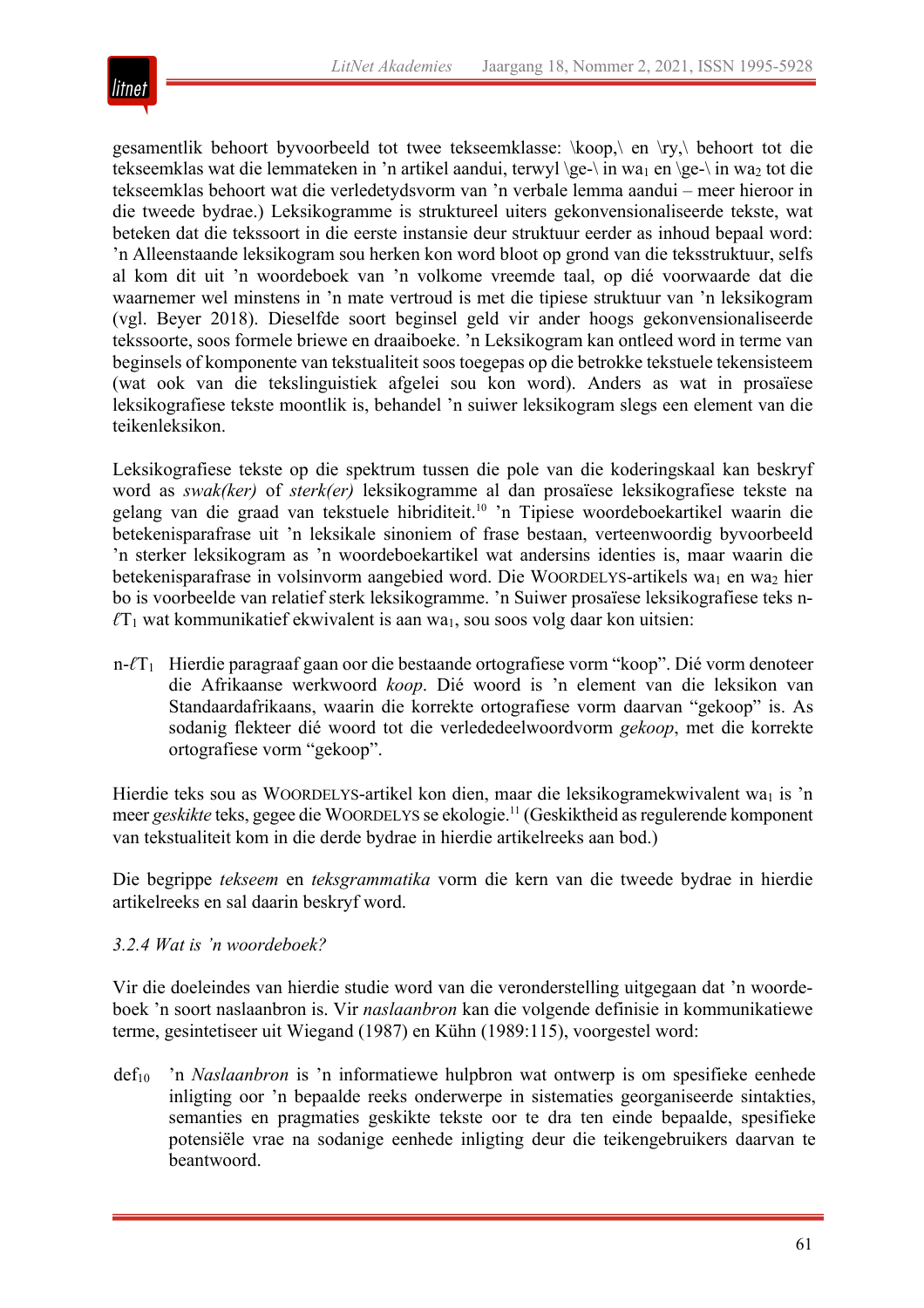

'n Onlangse definisie van *dictionary*, vanuit die funksieteorie, lui soos volg:

 $def_{11}$  A dictionary is a utility tool, which is conceived for consultation with the genuine purpose of meeting punctual information needs experienced by specific types of potential user in specific types of extra-lexicographical context, and which is designed to assist its users by providing manual or automatic access to lexicographically prepared data, which can either be used directly by the users in order to retrieve the required information which they can subsequently use to solve specific problems in the context where the needs originally occurred, or by a digital tool in order to make automatic corrections in texts or translations produced by the users of this tool. (Tarp 2018:246)

Enkele opmerkings oor def $_{11}$  moet aan die orde kom:

Afgesien van die term *extra-lexicographical context*, die frase "lexicographically prepared data" en die laaste sinsdeel, "or by a digital tool in order to make automatic corrections in texts or translations produced by the users of this tool", is daar inhoudelik weinig verskil tussen  $\text{def}_{10}$ en def<sub>11</sub>. Dat daar in soveel besonderhede op die naslaanaspek van 'n woordeboek in def<sub>11</sub> ingegaan word, herinner aan Swanepoel (2015:354) se pleidooi dat 'n waarlik multidissiplinêre benadering in die leksikografie nodig is, maar "nie een waarin die leksikografie gereduseer word tot die dienskneg van 'n ander dissipline, soos die inligtingskunde […] nie". Dit is duidelik dat die grootste gedeelte van die definisie van *woordeboek* eenvoudig deur die superordinaat *naslaanbron* gedek kan word.

Die term *buiteleksikografiese konteks* staan in die funksieteorie teenoor die term *leksikografiese konteks*. Laasgenoemde verwys na die spesifieke situasie waarin 'n gebruiker besig is met 'n woordeboekgebruiksprosedure en die veranderlikes wat daarmee verband hou, terwyl eersgenoemde hierdie situasie uitsluit van die konteks waarin die gebruiker verkeer (vgl. Tarp  $2008$ ). Dit gaan dus in def<sub>11</sub> oor 'n konteks waarin potensiële gebruikers inligtingsbehoeftes buite die onmiddellike situasie van woordeboekgebruik ondervind, wat tot sodanige onmiddellike situasie aanleiding kan gee. Die onderskeid tussen die twee kontekste is belangrik (en geld trouens vir enige soort naslaanbron), hoewel die terminologie onlogies aandoen weens die deelterm *lexicographical*, wat selfs binne die funksieteorie se definisie(s) van die term *leksikografie* verwys na die studie, beplanning en maak van woordeboeke en ander leksikografiese hulpmiddele (vgl. def2). Daarom word in die TLK gebruik gemaak van die term *gebruiksituasie* eerder as die funksieteorie se *leksikografiese konteks*, en *gebruikersituasie* eerder as *buiteleksikografiese konteks*.

Die laaste deel in def<sub>11</sub>, naamlik "by a digital tool in order to make automatic corrections in texts or translations produced by the users of this tool", verwys na byvoorbeeld 'n speltoetser as digitale hulpmiddel in 'n woordverwerkingsprogram wat moontlike skryffoute identifiseer en korreksies voorstel of wat outomaties korreksies in tekste aanbring. Hierdie hulpmiddel is volgens Bergenholtz en Agerbo (2018:109) nie self 'n woordeboek nie, maar dit benut 'n onderliggende "woordeboek" om te funksioneer. Dié onderliggende "woordeboek" neem die vorm van 'n databasis aan, wat nie die som van leksikografiese kommunikasie met die gebruiker is nie, maar wel een van die voorbereidende komponente daartoe. In soverre as wat sodanige databasis primêr uit leksikale kommentaar en derhalwe uit 'n reeks masjienleesbare leksikografiese tekste bestaan, kan daar dus tegnies wel sprake wees van 'n "woordeboek", maar binne die TLK word daarna verwys as 'n *leksikografiese databasis*. Die omvang van *woordeboek* word beperk tot 'n naslaanbron wat deur menslike gebruikers benut word.12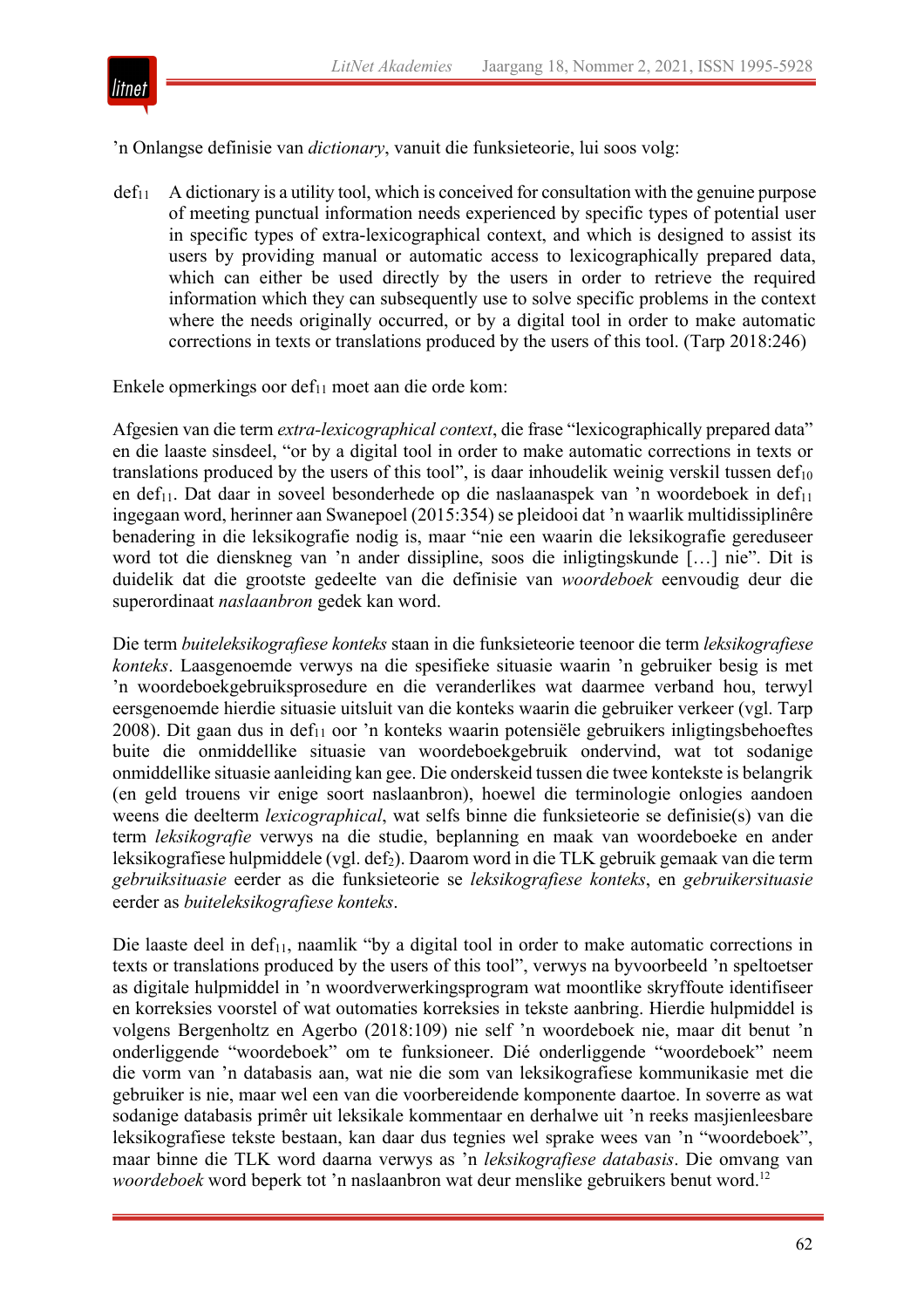

Gevolglik kan die begrip *woordeboek* soos volg gedefinieer word:

def12 'n *Woordeboek* is 'n leksikografiese naslaanbron,

waar die afleiding *leksikografiese* die betekeniswaarde "wat primêr uit leksikografiese tekste bestaan" denoteer, na aanleiding van Wiegand (1996) se beskrywing van woordeboeke as draers van tekssoorte.

'n Woordeboek as megateks moet dus aan minstens twee vereistes voldoen: (i) Dit moet 'n naslaanbron wees, en (ii) dit moet primêr leksikografiese tekste bevat. Vereiste (i) veronderstel die verpligte teenwoordigheid van spesifieke tipes mega- en mikroteksstrukture, waaronder spesifieke tipes raam-, toegang-, makro-, meso-, mikro- en artikelstrukture, waar van toepassing (vgl. o.m. Gouws en Prinsloo 2005), terwyl vereiste (ii) veronderstel dat primêr leksikale kommentaar in die genoemde tekste geënkodeer word.

Kritiek teen def<sub>12</sub> sou kon wees dat die soort(e) funksie, gebruiker en gebruikersituasie ten opsigte van 'n woordeboek nie in die formulering figureer nie (vgl. Bergenholtz 2012 se kritiek vanuit die funksieteorie teen bestaande definisies). Dit sou egter uit die oog verloor dat die begrip *teks*, as grondliggende begrip in def<sub>10</sub> en def<sub>12</sub>, die konstitutiewe komponente van tekstualiteit omsluit, waarvan intensionaliteit, aanvaarbaarheid en kontekstualiteit die veranderlikes met betrekking tot die doel, gebruiker en gebruikersituasie volledig vervat.

# **4. Wanneer word 'n (woorde)lys 'n woordeboek?**

In hierdie afdeling word die status van die WOORDELYS as woordeboek al dan nie uitgeklaar. Eerstens word die kommunikatiewe eienskappe van die prototipiese lys beskryf, waarna die WOORDELYS gesitueer word.

# *4.1 Die prototipiese lys*

'n Lys kan beskryf word as tipies 'n tipografies vertikaal geordende versameling uitdrukkings waarvan elk se boodskap 'n referent identifiseer wat 'n bepaalde eienskap of eienskappe met ander verskynsels gemeen het, op grond waarvan diesulke verskynsels se identifiserende uitdrukkings mede-elemente van daardie versameling (die lys) is.

In byvoorbeeld 'n inkopielys enkodeer die uitdrukking \brood\ die boodskap  $b\text{submod}$ , wat soos volg voorgestel kan word:

| $\bm{D}$ \brood\ |                                           |
|------------------|-------------------------------------------|
| Elemente         | <b>Waardes</b>                            |
| Ψ                | <b>VERSOEK</b>                            |
| $p_1$            | \brood\ is 'n element van die inkopielys. |

#### **Tabel 1. Die samestelling van boodskap** *b***\brood\ in 'n gegewe inkopielys**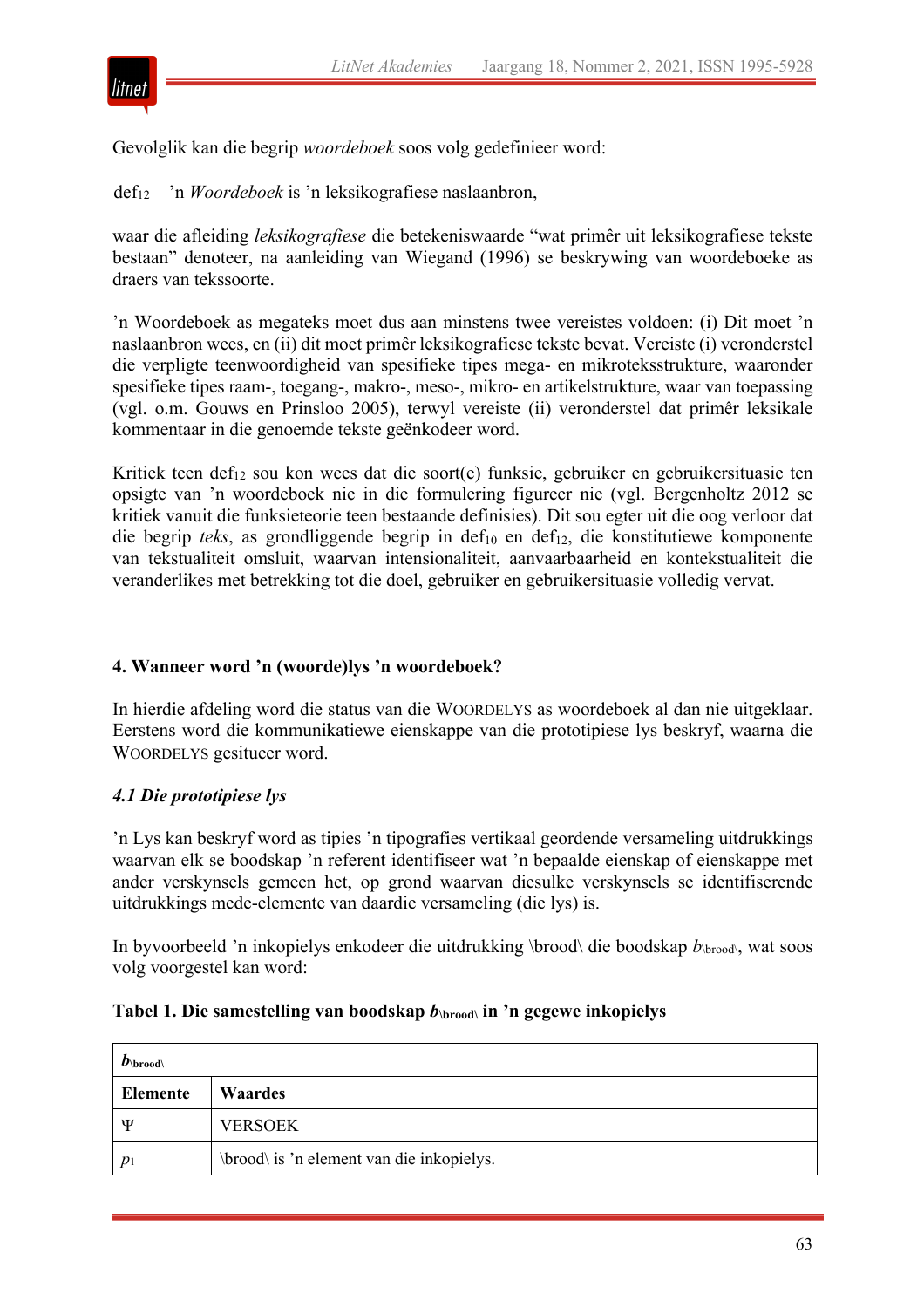

| $\rightarrow p_2$ | (Op grond van kontekstualiteit) \brood\ verwys na "een bruinbrood".  |
|-------------------|----------------------------------------------------------------------|
| $\rightarrow p_3$ | (Op grond van intensionaliteit) Die teikenleser koop een bruinbrood. |

Proposisies  $p_2$  en  $p_3$  volg elk uit die voorafgaande proposisie, sodat  $(p_1 \rightarrow p_2) \rightarrow p_3$ . Die implikasieverhoudings moet egter binne die konteks van die teks gedefinieer word. Dít gebeur deur die identifisering en beskrywing van die tersaaklike komponente van tekstualiteit as gronde vir die implikasieverhoudings, soos volg:

"(Op grond van kontekstualiteit)": *Kontekstualiteit* verwys na "al daardie faktore wat 'n teks relevant maak in 'n bepaalde gebruiksgeval" (Carstens 1997:387). In die geval van die inkopielys kan minstens die volgende faktore geïdentifiseer word om die implikasieverhouding *p*<sup>1</sup> → *p*<sup>2</sup> te beskryf: (i) Die teksdeelnemers deel voldoende bevoegdheid in Afrikaans vir die Afrikaanse woord *brood* om suksesvol betekenis oor te dra. (ii) Vir die huishouding waarin die teks geproduseer is, word normaalweg nie meer as een brood op 'n slag gekoop nie. (iii) Bruinbrood word normaalweg in die betrokke huishouding benodig. (iv) Die onmiddellike konteks waarin die teks relevant is, is die inkopiesituasie.

"(Op grond van intensionaliteit)": *Intensionaliteit* verwys na die teksproduseerder se kommunikatiewe doel met die teks (Carstens 1997). Die kernvraag is watter effek die teksproduseerder by die teksontvanger wil bewerkstellig. Intensionaliteit hang ten nouste saam met die kommunikatiewe handeling van die teks, asook byvoorbeeld Grice (1991) se samewerkingsbeginsel. In die geval van die inkopielys is die doel van die teks om die teikenleser te versoek om die items waarna verwys word te koop; daarom is dit byvoorbeeld onnodig om voor elke lysitem "Koop asseblief" in te voeg. Indien die teikenleser die inkopielys as sodanig aanvaar, sal funksionele kommunikasie plaasvind. Hierdie veranderlikes definieer die implikasieverhouding  $p_2 \rightarrow p_3$ . Uiteraard hang intensionaliteit ook ten nouste saam met kontekstualiteit, soos die implikasieverhouding  $p_1 \rightarrow p_2$  aantoon.

Hierdie gedefinieerde implikasieverhoudings tussen die proposisies in  $b\textsub>wood\$  sou aangedui kon word as  $(p_1^{kon} \rightarrow p_2)$  int $\rightarrow p_3$ , met "kon" wat 'n gedefinieerde implikasieverhouding op grond van kontekstualiteit voorstel, en "int" 'n gedefinieerde implikasieverhouding op grond van intensionaliteit.

Volgens Carstens (1997:58) kan 'n aantal makroreëls aangewend word om "dit wat die belangrikste is van die inhoud van die teks" te omskryf. Een van hierdie reëls is die veralgemeningsreël, waarvolgens die proposisies van die teks se samestellende sinne (d.i. 'n stel mikroproposisies) tot 'n enkele makroproposisie afgelei kan word "wat op alle sinne van toepassing is" en wat as sodanig die semantiese eenheid van die teks beskryf (Carstens 1997:58). Soos reeds duidelik is, word *proposisies* vir die doel van hierdie studie uitgebrei tot *boodskappe*; insgelyks word *semantiese eenheid* uitgebrei tot *kommunikatiewe eenheid*. Deur die toepassing van die veralgemeningsreël kan die stel mikroboodskappe (soos *b*\brood\,  $b_{\text{koffie}}$ , ens.) deur middel van eksistensiële veralgemening tot die minimale kommunikatiewe funksie van die *prototipiese lyselement* afgelei word om dié se kommunikatiewe eenheid te beskryf: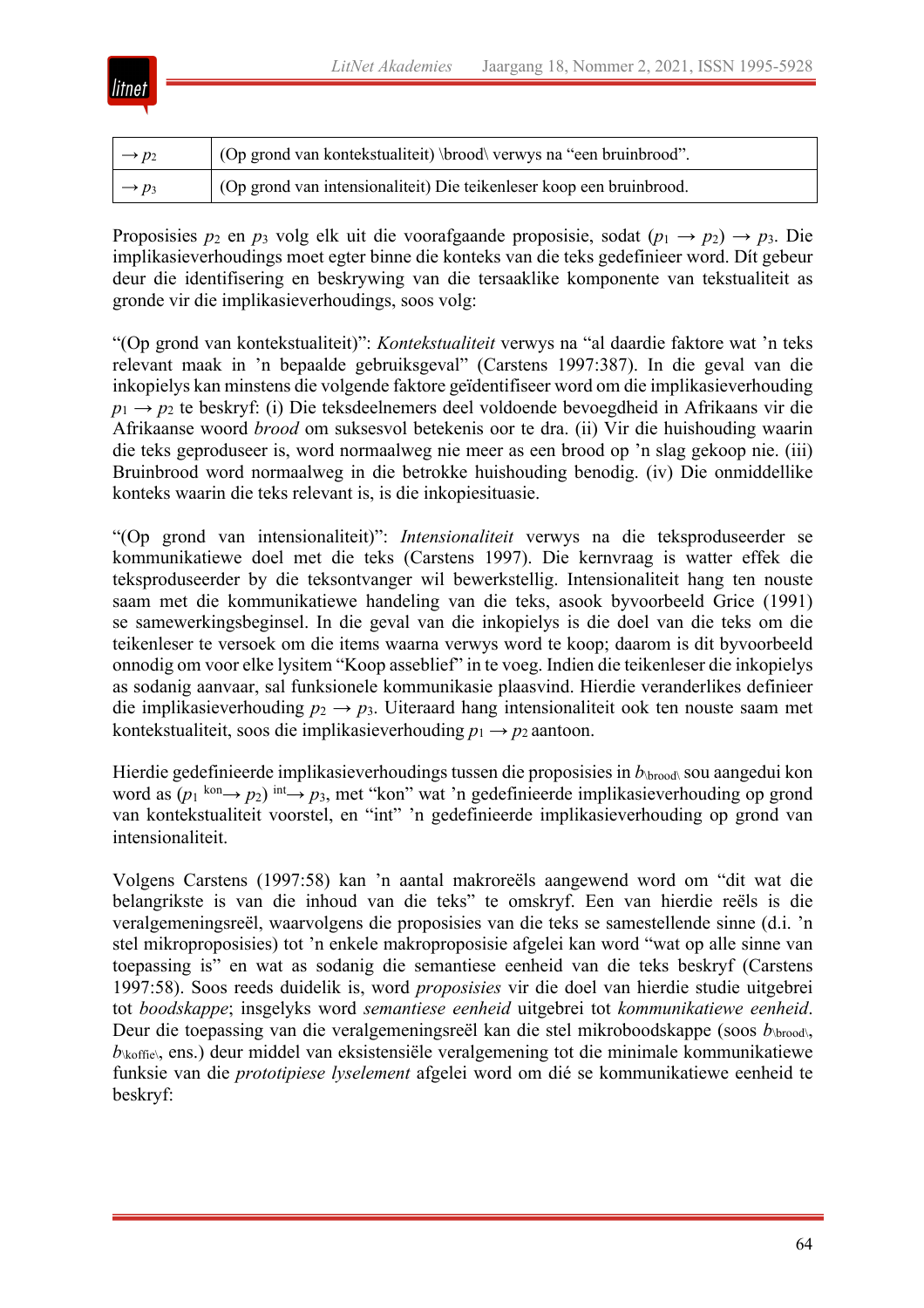

| <b>Prototipiese lyselement</b>             |                                            |  |
|--------------------------------------------|--------------------------------------------|--|
| <b>Elemente</b>                            | <b>Waardes</b>                             |  |
| Ψ                                          | Ψ                                          |  |
| $pf_1$                                     | Uitdrukking $x$ is 'n element van die lys. |  |
| $\lim^* \rightarrow pf_2$                  | Uitdrukking $x$ verwys na $y$ .            |  |
| $\lim_{t \to \infty}$ $\rightarrow$ $pf_3$ | Ten opsigte van $y$ geld $z$ .             |  |

#### **Tabel 2. Kommunikatiewe funksie van die prototipiese lyselement**

Proposisionele funksie *pf*<sup>3</sup> spesifiseer die kenmerk(e) *z* van *y*, op grond waarvan proposisionele funksie *pf*<sup>1</sup> geld.13 Kenmerk(e) *z* sal identies wees vir elke referent *y* waarvan uitdrukking *x* 'n element van 'n gegewe lys is. Die kommunikatiewe handeling Ψ is ongespesifiseer, aangesien dit van lys tot lys kan wissel. Om dieselfde rede is die gronde van die implikasieverhoudings "kon\*→" en "int\*→" weliswaar geïdentifiseer, maar nie beskryf nie. (Serobeskrywing word telkens deur 'n asterisk aangedui.) Die identiteit van die verhoudings, as onderskeidelik gegrond op kontekstualiteit en intensionaliteit, is egter voorspelbaar.14

Gevolglik kan die makrokommunikatiewe funksie vir die prototipiese lys Ma*Kf*(Lys) deur middel van die veralgemeningsreël afgelei en soos volg uitgedruk word:

Ma*Kf*(Lys) = Vir die referente van alle lyselemente geld kenmerk(e) *z*.

# *4.2 Die WOORDELYS*

Met die voorafgaande duidelik-gedefinieerde stel terme/begrippe is dit 'n relatief eenvoudige taak om formeel te bewys dat die WOORDELYS wel 'n woordeboek is. Vergelyk die volgende *minimale* WOORDELYS-artikel (*AWS11* 2017:460):

wa3 polo

Die elemente van die boodskap wat deur wa<sub>3</sub> enkodeer word, word in Tabel 3 hier onder aangebied, met die toepaslike element van die maatstaf *ℓ*T = {*E*, *P*, *Q*} naas elke proposisie aangedui:

# **Tabel 3. Die samestelling van** *b***wa3 en die assessering van die proposisies daarin as elemente m.b.t. die maatstaf**  $\ell T = \{E, P, Q\}$

| $b_{\rm wa3}$         |                                                   |                  |
|-----------------------|---------------------------------------------------|------------------|
| Elemente              | <b>Waardes</b>                                    | $\ell$ T-element |
| Ψ                     | S                                                 |                  |
| $p_1$                 | Vorm \polo\ is 'n element van die makrostruktuur. | $\in E$          |
| $\longrightarrow p_2$ | \polo\ verwys na die woord [po'lu].               | $\in E$          |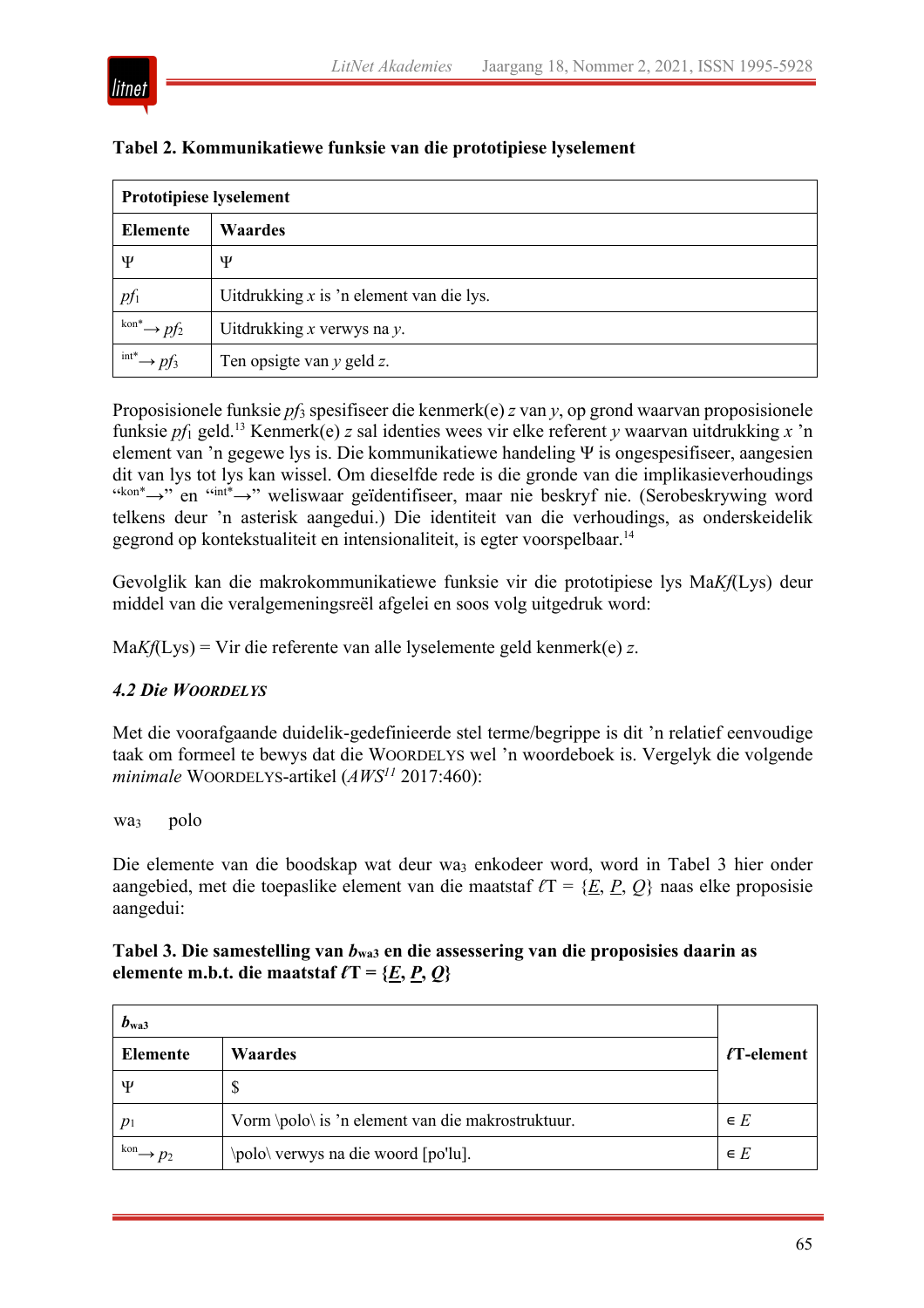

| $\lim_{\longrightarrow} p_3$ | [po'lu] behoort tot die Standaardafrikaanse leksikon.                                                    | $\in E$ |
|------------------------------|----------------------------------------------------------------------------------------------------------|---------|
| $\& p_4$                     | [po'lu] se korrekte ortografie in Standaardafrikaans is "polo" (d.w.s.<br>die vorm $\pmb{\text{polo}}$ . | $\in P$ |

Die toepassing van die maatstaf assesseer  $E = \{p_1, p_2, p_3\}, P = \{p_4\}, \text{ en } Q = \{0\}.$  Die gevolgtrekking is dat wa<sub>3</sub> 'n leksikografiese teks is, en meer spesifiek 'n sterk leksikogram.

Die implikasieverhoudings tussen die onderskeie proposisies kan liniêr voorgestel word as (*p*<sup>1</sup> kon→ *p*2) int→ (*p*<sup>3</sup> & *p*4). Die geïdentifiseerde gronde van die verhoudings kan soos volg beskryf word:

Kontekstualiteit (kon): Binne die gebruiksituasie weet die teksdeelnemers dat die elemente van die makrostruktuur in Afrikaans aangebied word en beskik hulle oor die bevoegdheid en gewilligheid om daardie elemente as Afrikaanse vorme te herken, asook dat elke vorm na 'n leksikonelement verwys (en byvoorbeeld nie na 'n deiktiese referent nie).

Intensionaliteit (int): Indien die (voorlopige) doelstellings van die WOORDELYS, soos in (3) in afdeling 2.1 uiteengesit, aan die teksdeelnemers bekend en aanvaarbaar is, kan aanvaar word dat  $p_3$  en  $p_4$  waar is.

Aangesien wa3 'n minimale WOORDELYS-artikel is, kan *b*wa3 deur middel van veralgemening tot die volgende kommunikatiewe funksie vir die minimale WOORDELYS-artikel afgelei word:

| <b>Minimale Woordelys-artikel</b>             |                                                                                    |  |
|-----------------------------------------------|------------------------------------------------------------------------------------|--|
| Elemente                                      | <b>Waardes</b>                                                                     |  |
| Ψ                                             | \$                                                                                 |  |
| $pf_1$                                        | Vorm $x$ is 'n element van die makrostruktuur.                                     |  |
| $\stackrel{\text{kon}}{\longrightarrow} pf_2$ | Vorm $x$ verwys na die leksikonelement $y$ .                                       |  |
| $\lim_{\longrightarrow}$ pf <sub>3</sub>      | Leksikonelement y behoort tot die Standaardafrikaanse leksikon.                    |  |
| $\&$ pf <sub>4</sub>                          | Leksikonelement $y$ se korrekte ortografie in Standaardafrikaans is die vorm $x$ . |  |

**Tabel 4. Kommunikatiewe funksie van die minimale WOORDELYS-artikel**

Gevolglik kan die makrokommunikatiewe funksie vir die WOORDELYS soos volg geformuleer word:

Ma*Kf*(WOORDELYS) = Alle vorme (lemmatekens) verteenwoordig Standaardafrikaanse leksikonitems en hulle korrekte ortografie in Standaardafrikaans.

Aangesien die bykomende proposisies in uitgebreide WOORDELYS-artikels primêr leksikografiese proposisies is, volg dit dat alle WOORDELYS-artikels leksikografiese tekste is. Daarby vertoon die makrostruktuur van die WOORDELYS 'n streng vertikaal alfabetiese ordening, wat as toegangstruktuur dien, omdat dit 'n naslaanbron is. (In die e-weergawe van die WOORDELYS geld 'n bepaalde toegangsroete in plaas van 'n makrostruktuur.)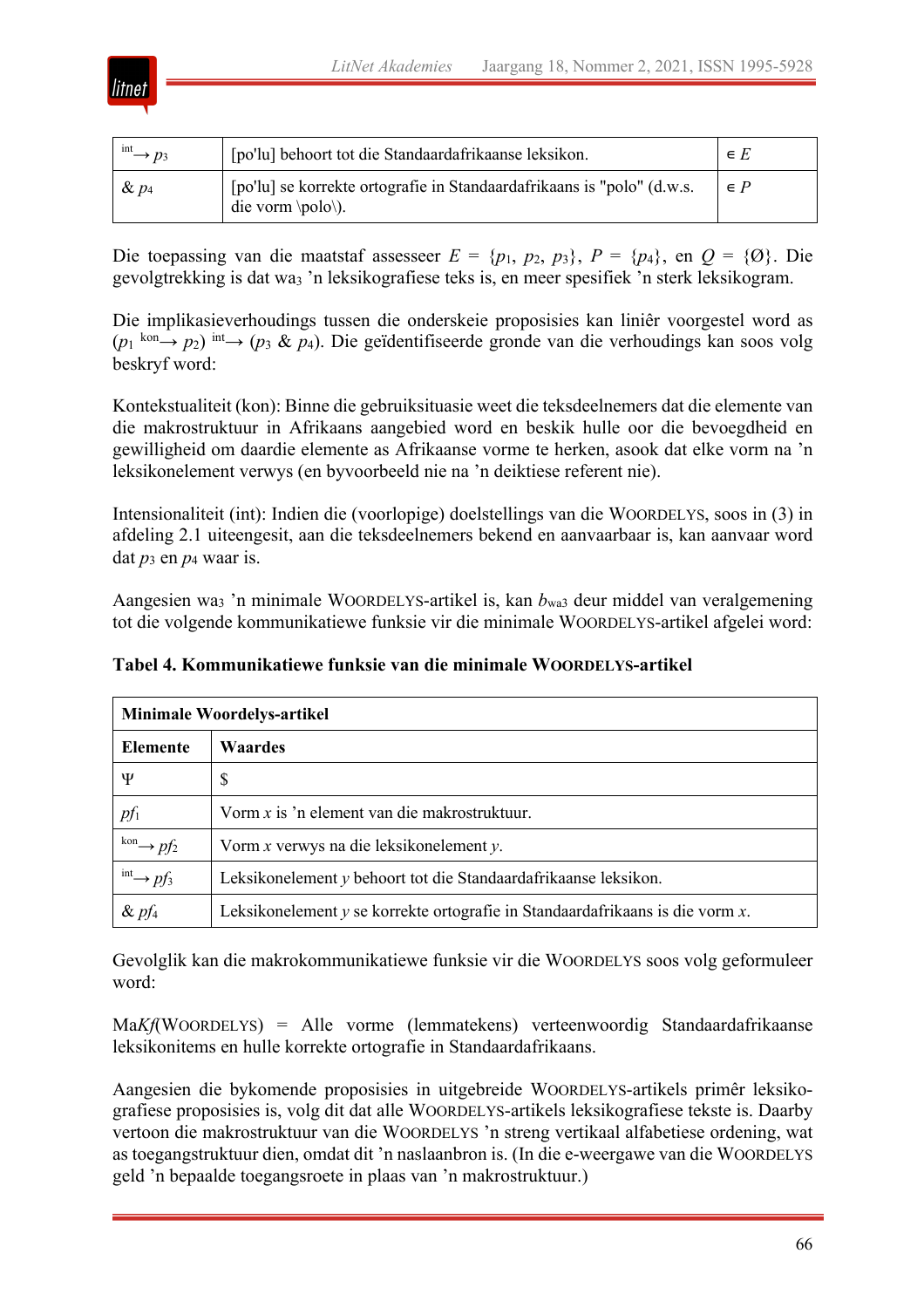

Die WOORDELYS is dus 'n *naslaanbron* wat uit 'n reeks *leksikografiese tekste* in die vorm van WOORDELYS-artikels bestaan. Daarom is die WOORDELYS 'n woordeboek.

Indien  $b_{\text{wa3}}$  nié  $p_4$  sou bevat nie, sou wa<sub>3</sub> nie 'n leksikografiese teks wees nie, omdat  $P = \{0\}$ . Indien wa3 sonder *p*<sup>4</sup> verder alle WOORDELYS-artikels sou verteenwoordig, sou *p*<sup>3</sup> 'n instansie wees van *pf*<sub>3</sub> in die prototipiese lyselement (vgl. Tabel 2); gevolglik sou die WOORDELYS inderdaad bloot 'n woorde*lys* wees, en nie as 'n woordeboek gekarakteriseer kon word nie (ten spyte van die feit dat *p*<sup>1</sup> tot *p*<sup>3</sup> leksikale kommentaar enkodeer – vgl. 3.2.3.2).

# **5. Perspektief en gevolgtrekking**

# *5.1 Woordeboeke en leksikografie*

Daar kan geredeneer word dat om *leksikografie* as die studie, beplanning en saamstel van woordeboeke te definieer, dieselfde sou wees as om *joernalistiek* as die studie, saamstel en uitgee van koerante te definieer. Dat die koerantwese 'n onmiskenbare en onontbeerlike komponent van die joernalistiek behels, ly geen twyfel nie, maar *joernalistiek* is nie gelyk te stel aan *koerantwese* nie. Koerante is maar een tekstipe waardeur die joernalistiek beoefen word. Saakmakende aspekte van die eksistensiële krisis waarin die leksikografie hom volgens Tarp (2019) bevind, kan te wyte wees aan die feit dat *leksikografie* uitsluitlik gedefinieer word in terme van die tekstipe wat die tradisionele produk van die praktiese leksikografie verteenwoordig, en nie in terme van die kernaktiwiteit wat daardeur veronderstel word nie. Dat die woordeboekbedryf 'n onmiskenbare en onontbeerlike komponent van die leksikografie behels, ly geen twyfel nie, maar *leksikografie* kan nie langer as (bloot) sinoniem met *woordeboekbedryf* beskou word nie.

Om *leksikografie* as die studie, beplanning en saamstel van leksikale kommentaar te definieer, mag op die oog af dun lyk. Teen die agtergrond van die groter proses van leksikografiese kommunikasie binne die TLK veronderstel dié definisie egter 'n onderskeibare maar onskeibare faset, naamlik dat die saamstel van leksikale kommentaar op die skepping van *teks* uitloop. Dié begrip veronderstel al die konstitutiewe komponente van tekstualiteit, naamlik kohesie, koherensie, intensionaliteit, aanvaarbaarheid, informatiwiteit, kontekstualiteit en intertekstualiteit, en dit is die veranderlikes wat met elkeen van hierdie komponente uit eie reg en gesamentlik verband hou wat uiteindelik bepaal in watter soort teks, omvang en vorm leksikale kommentaar geënkodeer word.

#### *5.2 Die WOORDELYS as woordeboek*

Indien 'n leksikografiese teks 'n element van 'n woordeboek is – soos wat die geval is met elke WOORDELYS-artikel – dan enkodeer die lemmateken as makrostruktuurelement die reeks leksikografiese proposisies *E*. Die mikrostruktuurelemente enkodeer die reeks leksikografiese proposisies *P* en nieleksikografiese proposisies *Q*, waar van toepassing. In die geval van die WOORDELYS is dit duidelik dat die minimale artikel in die oppervlakteks uit slegs 'n lemmateken bestaan, soos in wa3. Dit kan ten onregte die indruk skep dat sodanige artikel nie 'n mikrostruktuur het nie (wat inderdaad vir 'n prototipiese lys sou geld). Volgens Gouws (1989:75) het lemmata 'n dubbele rol deurdat hulle as makro- én mikrostruktuurelemente optree. Van Huyssteen (2017:332) bevestig dat die lemma in 'n ortografiese woordeboek die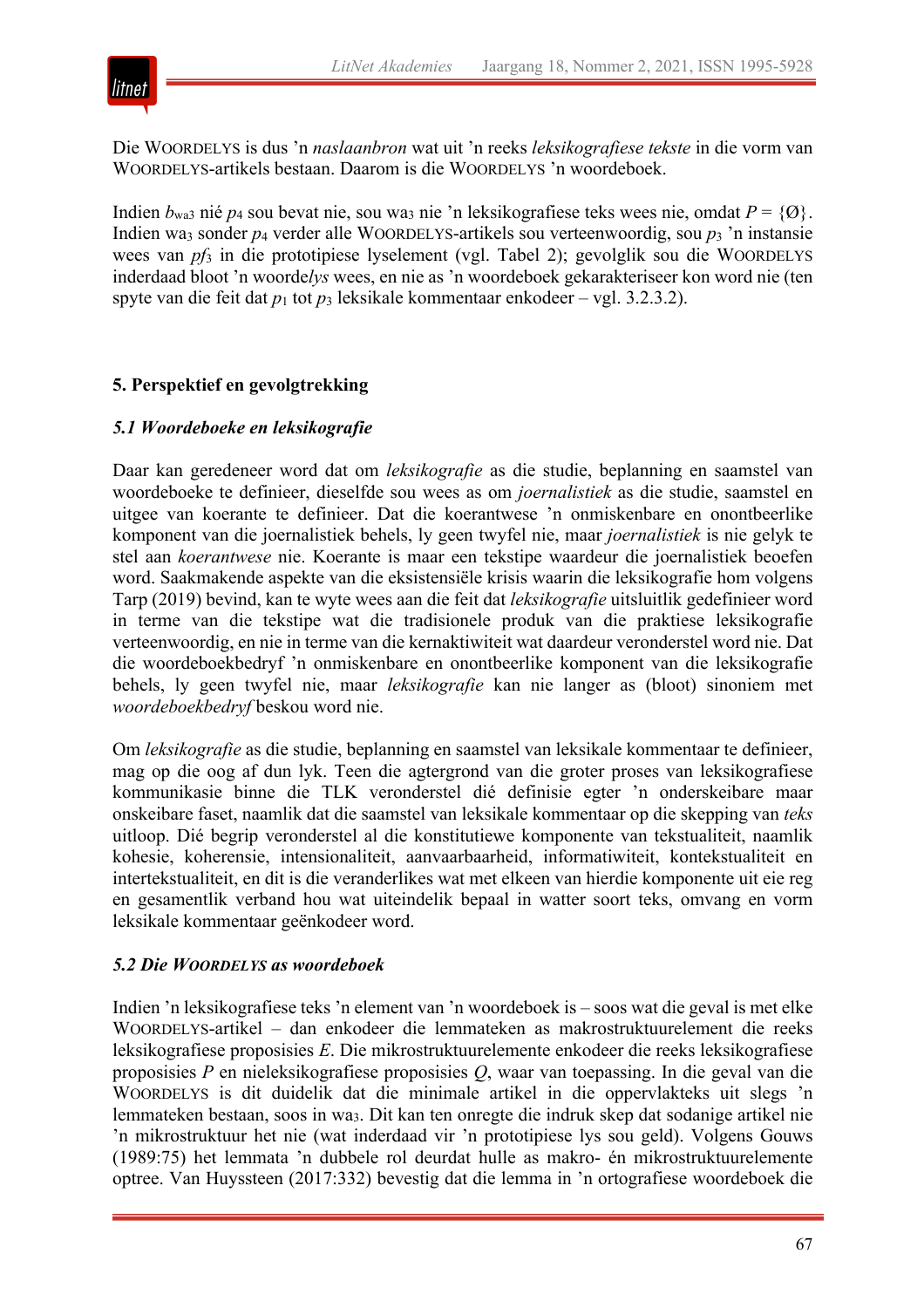

toegangselement tot ortografiese kommentaar én die kommentaar self is: "In 'n ortografiewoordeboek bevat die lemma sélf die inligting waarna die gebruiker primêr soek […]" Die lemmateken \polo\ gee uitdrukking aan *E* sowel as *P*, en dien daarom ook as uitdrukking van die volledige mikrostrukturele inhoud van wa3. In alle minimale WOORDELYS-artikels is daar dus 'n volledige oorvleueling van die makrostruktuur en die mikrostruktuur.

Bosman e.a. (2017:297) ondersteun soos volg die mening dat die WOORDELYS as 'n soort woordeboek beskou kan word:

Die woordelys verskil byvoorbeeld van 'n vertalende of verklarende woordeboek wat betref die aantal lemmas (met ander woorde wat omvang en volledigheid betref) en die afwesigheid van 'n konsekwente mikrostruktuur. Tog bied al die woordelyste vanaf 1917 wel in beperkte mate leksikografiese leiding en soos ander woordeboeke is hulle inligtingsbronne.

Reeds in 1917 gee die Woordelys morfologiese inligting, woordsoorte word in sommige gevalle aangedui, betekenisleiding word soms gegee en daar is ook hier en daar kollokasies […].

Hoewel die makrostruktuur van die WOORDELYS relatief tot dié van 'n standaard- vertalende of verklarende woordeboek in omvang beperk is, bepaal dié kenmerk nié of die WOORDELYS minder of meer 'n woordeboek is nie. Verder blyk dit uit die voorgaande bespreking dat die WOORDELYS tog 'n mikrostruktuur vertoon wat nie minder konsekwent is as dié van 'n vertalende of verklarende woordeboek nie: In 'n vertalende woordeboek word in die reël minstens een vertaalekwivalent vir elke lemma in die mikrostruktuur aangebied; in 'n verklarende woordeboek word insgelyks minstens een betekenisparafrase vir elke lemma in die mikrostruktuur aangebied; in die WOORDELYS word minstens die ortografiese vorm as die korrekte Standaardafrikaans-vorm vir elke lemma in die mikrostruktuur aangebied. Die bykomende leksikale kommentaar oor woordklas en betekeniswaardes, wat soms in die WOORDELYS gegee word, verskil nie van leksikale kommentaar in die vorm van byvoorbeeld glosse en vertaalkomplemente in vertalende woordeboeke (vgl. Beyer 2013) nie, wat (minstens in Afrikaanse vertalende woordeboeke) ook nie konsekwent aangebied word nie. Hoewel aangevoer sou kon word dat die WOORDELYS relatief tot vertalende of verklarende woordeboeke beperkte leksikale kommentaar lewer, is dié kommentaar nié beperk ten opsigte van die leksikografiese waarde van die WOORDELYS uit eie reg nie; inteendeel, in terme van die primêre doelstellings daarvan, soos voorlopig in (3) in afdeling 2.1 geïdentifiseer, lewer 'n geskikte minimale WOORDELYS-artikel maksimale leksikale kommentaar.

Gemeet aan die maatstaf *ℓ*T = {*E*, *P*, *Q*}, wat bevestig dat die WOORDELYS-artikels leksikografiese tekste is, plus die feit dat die WOORDELYS 'n naslaanbron is, bestaan daar binne die TLK geen twyfel dat die WOORDELYS wel 'n woordeboek is nie. As sodanig word daar met Bosman e.a. (2017) en Taljard e.a. (2017) saamgestem dat die WOORDELYS as 'n ortografiese woordeboek beskou kan word, ten minste binne Gouws en Prinsloo (2005) se woordeboektipologie. (Werk aan 'n TLK-woordeboektipologie is aan die gang.) Die status van die WOORDELYS as woordeboek word binne die TLK egter nie bepaal deur die mate waartoe die WOORDELYS met vertalende of verklarende woordeboeke ooreenstem nie (d.w.s. nié in terme van die vergelyking in (4) in afdeling 2.1 nie), maar deur die onafhanklike tekstuele kriteria wat in hierdie artikel beskryf is.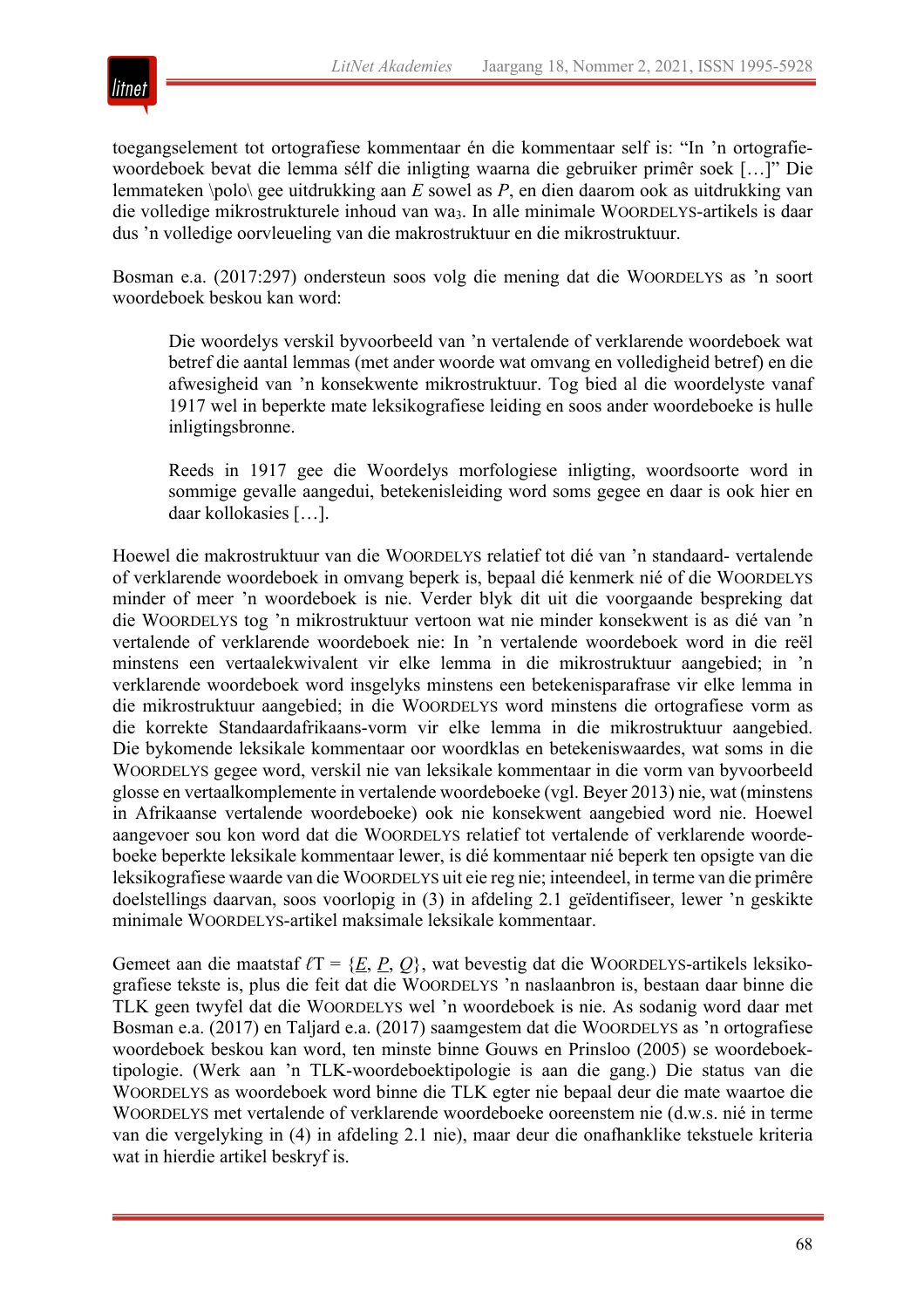

Die klassifikasie van die volledige *AWS* as 'n woordeboek kan vanuit die TLK egter as minder akkuraat bestempel word: Hoewel die ander primêre komponent van die *AWS*, naamlik die "Spelreëls", ook onmiskenbaar 'n naslaanbron is, voldoen die onderskeibare tekste daarin nie aan die maatstaf *ℓ*T = {*E*, *P*, *Q*} nie. In die "Spelreëls"-komponent is die vertrekpunt bepaalde grammatiese, ortografiese en taalgebruikskategorieë, eerder as bepaalde leksikonelemente.

Soos in afdeling 2.2 gemeld, klassifiseer Van Huyssteen (2017:327) die *AWS* (op grond van Zgusta (1971) se woordeboektipologie) as "'n beperkte, eentalige, sinchroniese, linguistiesensiklopediese naslaanbron". Daar is reeds hier bo kommentaar gelewer op die problematiek wat met die toekenning van die eienskap "beperk" gepaard gaan. Die kenmerke "eentalig" en "sinchronies" word as onproblematies beskou en daar gelaat. Van Huyssteen (2017:328) motiveer die kenmerk "ensiklopedies" soos volg:

Benewens die alfabetiese WOORDELYS, bevat die AWS ook ensiklopediese inligting, waarvan die spelreëls en die bylaes die belangrikste is. Die spelreëls is weliswaar linguistiese inligting, maar dit word op ensiklopediese wyse aangebied (tipies alfabeties gerangskik volgens die aspekte van die ortografie, maar met besprekings, kommentaar, opmerkings, voorbeelde, uitsonderings, en so meer).

Die kern van die motivering vir die kenmerk "ensiklopedies" ten opsigte van die "Spelreëls" hoort na regte tuis by die motivering vir die kenmerk "naslaanbron". Die proposisionele inhoud (besprekings, kommentaar, opmerkings, voorbeelde, uitsonderings, ens.) is bepaald taalkundig van aard en nie ensiklopedies nie. 'n Aantal bylaes word ook as ensiklopediese bronne beskou op grond daarvan dat die eksterne toegangstruktuur anders sou wees as dié van 'n "tradisionele" woordeboek:

Die ensiklopediese aard van sommige van hierdie inligting blyk onder andere uit die organisasie daarvan: Die bylae met plekname uit die Ooste is byvoorbeeld nie alfabeties gerangskik soos wat 'n mens in 'n tradisionele (linguistiese) woordeboek sou verwag nie, maar volgens land, provinsie/streek, ensovoorts. (Van Huyssteen 2017:328)

Die definisie van *naslaanbron* (def<sub>10</sub>), as grondliggende term vir die begrip *woordeboek*, stel dit dat die tekste in 'n naslaanbron sistematies georganiseer is ten einde 'n eksterne toegangstruktuur daar te stel. Alfabetiese ordening is een soort sistematiese organisasiebeginsel, maar nie die enigste een nie. 'n Tematiese organisasiebeginsel kan ewenwel die doelstellings van 'n bepaalde naslaanbron – en ook van 'n woordeboek – ondersteun; vergelyk die toegangstruktuur van die *Tesourus van Afrikaans* (De Stadler en De Stadler 2021). In die "Oriëntasie" tot die bylae "E. Lys geografiese name in die Ooste" (*AWS11* 2017:675) word die doel van die bylae soos volg beskryf: "In hierdie bylae verskyn 'n aantal geografiese eiename in Indië, Japan en China om as voorbeelde te dien van transliterasie vanuit Oosterse tale na Afrikaans." Uiteraard word die Standaardafrikaans-ortografie van die getranslitereerde vorme aangebied, en in die grootste gedeelte van die bylae word ook leksikale kommentaar oor uitspraak deur middel van fonetiese transkripsies gelewer. Die bylae is kennelik 'n naslaanbron (afgesien van die kort afdeling oor Indië, waarin geen eksterne toegangstruktuur herkenbaar is nie) en elke element daarvan voldoen aan die maatstaf *ℓ*T = {*E*, *P*, *Q*}. Gevolglik word hierdie bylae binne die TLK ook as 'n woordeboek beskou, hoewel dit een is wat enigsins meer ensiklopediese kommentaar bevat as die WOORDELYS. Die feit dat die uitdrukkings in tabelvorm aangebied word, doen nie afbreuk aan die kommunikatiewe funksie en derhalwe die leksikografiese aard van die teks nie. Vergelyk *The Greater Dictionary of Xhosa* (Pahl 1989) en Lombard (1990) se metaleksiko-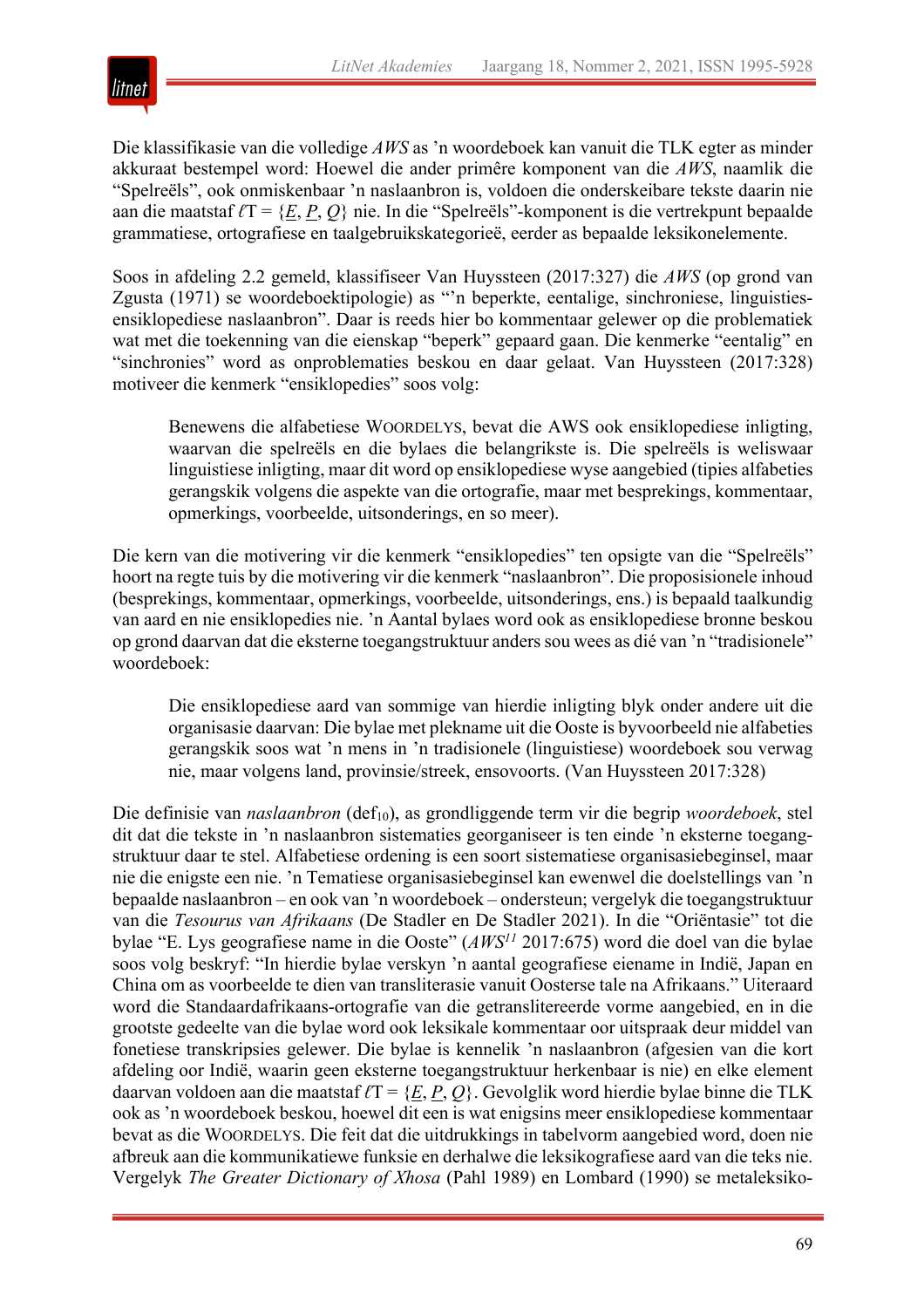

grafiese model vir 'n Afrikaanse skoolwoordeboek, waarin elemente van die mikrostruktuur ook in tabelvorm (weliswaar ongeraam) aangebied word. 'n Aantal ander bylaes in die *AWS* geld insgelyks as woordeboeke. Hierop word egter nie verder ingegaan nie, aangesien hierdie studie op die WOORDELYS fokus. *AWS11* bevat dus meer woordeboeke as wat op die oog af mag voorkom, maar die substansiële "Spelreëls" van 244 bladsye is nie een van hulle nie; daarom is dit nie sinvol om die hele *AWS* as 'n woordeboek te klassifiseer nie. Dit is nou ook reeds duidelik dat daar wesenlike probleme bestaan met die klassifikasie van 'n naslaanbron as woordeboek al dan nie op grond van die vergelyking daarvan met standaard- verklarende (of vertalende) woordeboeke.

Die *AWS* kan benader word in terme van 'n *teksboekstruktuur* (vgl. Gouws en Prinsloo 2005:57–65), waarvolgens die volledige werk beskou word as 'n megateks wat bestaan uit twee sentrale makrotekste, te wete die "Spelreëls" en die WOORDELYS, asook 'n versameling buitetekste, naamlik die elemente van die "Voorwerk" (*AWS11* 2017, inhoudsopgawe) as voortekste en die bylaes as agtertekste. Teen die agtergrond van die *AWS* se doelstellings kan dit dan binne die TLK geklassifiseer word as 'n *eentalige, sinchroniese, standaard- ortografiese naslaanbron*. Dit is dus nié 'n beperkte naslaanbron (omdat dit in omvang beperkter as 'n standaard- (of omvattende) verklarende woordeboek is) nie, maar 'n standaardnaslaanbron, omdat dit primêr (d.i. in die sentrale makrotekste, maar ook in die meeste buitetekste, m.a.w. proposisioneel dominerend) ortografiese kommentaar oor 'n standaardvariëteit bied. Die mate waartoe die omvang van die standaardvariëteit daarin verteenwoordig word, sou wel uitgedruk kon word in 'n gekwalifiseerde beskrywing soos *beperkte* (of *beknopte*) *standaard- ortografiese naslaanbron*, indien dit nuttig sou wees.

As een van die sentrale makrotekste in die *AWS* kan die WOORDELYS gevolglik geklassifiseer word as 'n *eentalige, sinchroniese, standaard- ortografiese woordeboek*.

# **6. Slot en vooruitskouing**

In woordeboeknavorsing word die status van 'n naslaanbron as woordeboek al dan nie, asook die tipologiese plasing van woordeboeke, dikwels bepaal deur 'n prototipe-gebaseerde kategorisering, met die (gedrukte) standaard- of omvattende verklarende (en moontlik vertalende) woordeboek in die duidelike sentrum (vgl. (4), afdeling 2.1). Naslaanbronne wat inhoudelik, maar veral teksstruktureel, verskil van die eksemplare in die sentrum word êrens in 'n min of meer radiale netwerk tussen die sentrum en 'n nondiskrete, konsentriese rand geplaas na gelang van die graad van sodanige verskil. (Vgl. Geeraerts 2010:183–203 oor die prototipemodel van kategoriestruktuur in die kognitiewe semantiek.) Die rede vir hierdie soort benadering is (ironies genoeg) waarskynlik te vinde in tot nog toe grootliks ontoereikende definisies van sentrale terme soos *leksikografie* en *woordeboek*, wat nie noodwendig bevorderlik is vir 'n dissipline wat aanspraak maak op 'n wetenskaplike basis nie. In hierdie bydrae is probeer om vanuit die TLK vorendag te kom met definisies van hierdie terme wat die identifikasie en beskrywing van woordeboeke en ander media van leksikografiese kommunikasie op 'n duideliker en hopelik meer wetenskaplike grondslag plaas: Dit gaan naamlik oor die objektiewe toepassing van 'n stel eenduidige tekstuele (en dus kommunikatiewe) kriteria, wat weliswaar ook relatiewe, maar dan steeds bepalende waardes kan aanneem, in plaas van die relativering van alle betrokke verskynsels tot 'n aksiomatiese prototipe.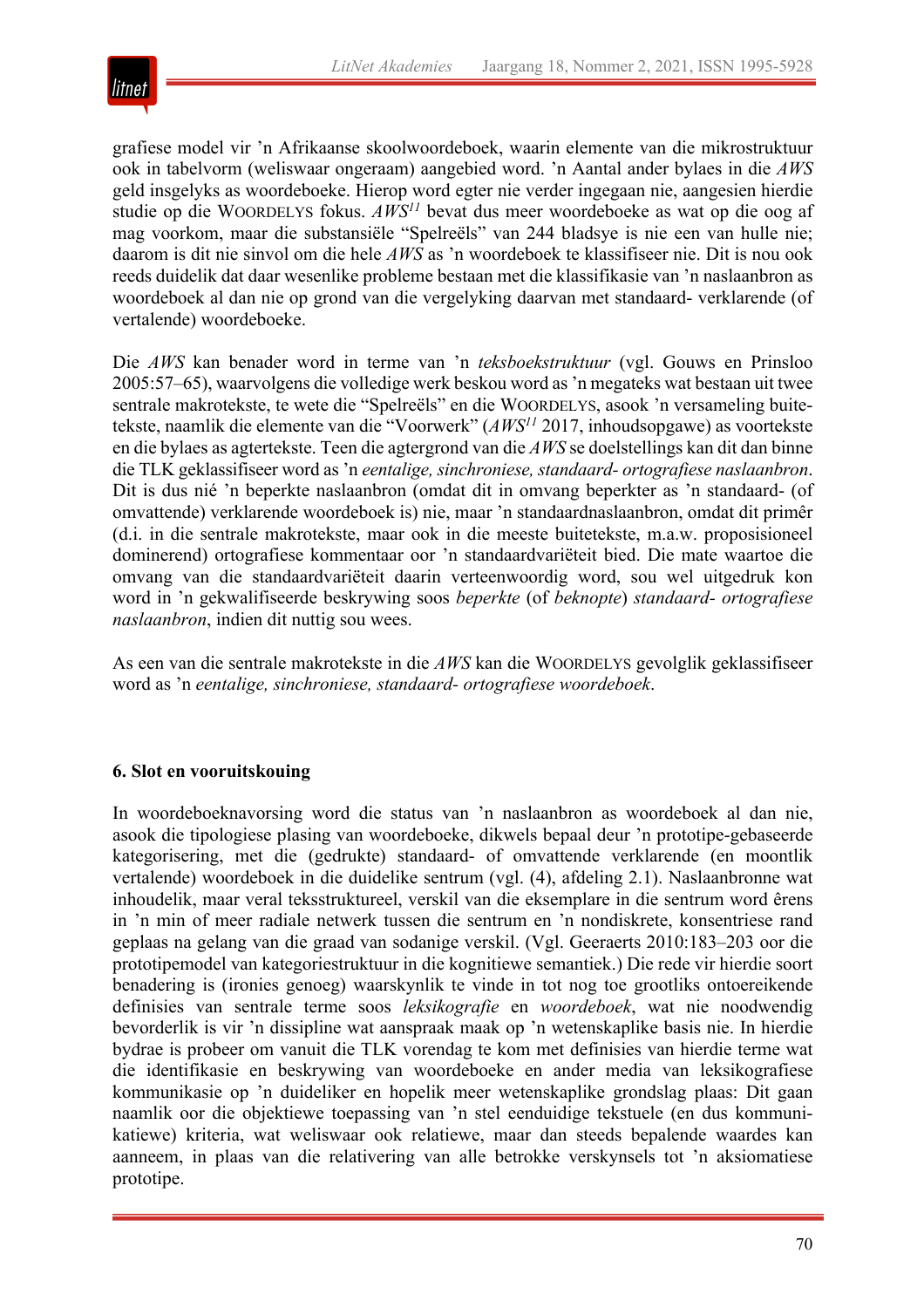

Aan die hand van die voorgestelde terme, waardeur die TLK uitgebou word, is bewys dat die WOORDELYS in die *AWS* as 'n woordeboek geld, ondanks hoe dit deur generasies Taalkommissielede beskou en bewerk is, of deur die gewone taalgebruiker benader word.

In die tweede bydrae in hierdie artikelreeks word die kommunikatiewe funksies van die WOORDELYS in terme van 'n leksikografiese teksgrammatika en die konstitutiewe komponente van tekstualiteit uit die tekslinguistiek bespreek, waarna die regulerende komponente van tekstualiteit as raamwerk sal geld vir 'n metaleksikografiese evaluering van die WOORDELYS in die derde bydrae.

# **Bibliografie**

Allwood, J., L. Andersson en Ö. Dahl. 1977. *Logic in linguistics*. Cambridge: Cambridge University Press.

Atkins, B.T.S. en M. Rundell. 2008. *The Oxford guide to practical lexicography*. Oxford: Oxford University Press.

Austin, J.L. 1975. *How to do things with words*. Tweede uitgawe. Cambridge, Massachusetts: Harvard University Press.

AWS7 . 1964. Taalkommissie van die Suid-Afrikaanse Akademie vir Wetenskap en Kuns. *Afrikaanse woordelys en spelreëls*. Sewende, verbeterde uitgawe. Kaapstad: Nasionale Boekhandel.

AWS8 . 1991. Taalkommissie van die Suid-Afrikaanse Akademie vir Wetenskap en Kuns. *Afrikaanse woordelys en spelreëls*. Agste, verbeterde uitgawe. Kaapstad: Tafelberg.

AWS9 . 2002. Taalkommissie van die Suid-Afrikaanse Akademie vir Wetenskap en Kuns. *Afrikaanse woordelys en spelreëls*. Negende, verbeterde en omvattend herbewerkte uitgawe. Kaapstad: Pharos.

AWS10. 2009. Taalkommissie van die Suid-Afrikaanse Akademie vir Wetenskap en Kuns. *Afrikaanse woordelys en spelreëls*. Tiende, verbeterde en omvattend herbewerkte uitgawe. Kaapstad: Pharos.

AWS11. 2017. Taalkommissie van die Suid-Afrikaanse Akademie vir Wetenskap en Kuns. 2017. *Afrikaanse woordelys en spelreëls*. Elfde, verbeterde en omvattend herbewerkte uitgawe. Kaapstad: Pharos.

Bergenholtz, H. 2012. What is a dictionary? *Lexikos*, 22:20–30. https://lexikos.journals.ac.za/ pub/article/view/995 (21 Oktober 2020 geraadpleeg).

Bergenholtz, H. en H. Agerbo. 2018. A typology of lexicographical tools based on information needs and user types. *Lexicography*, 5:97–121.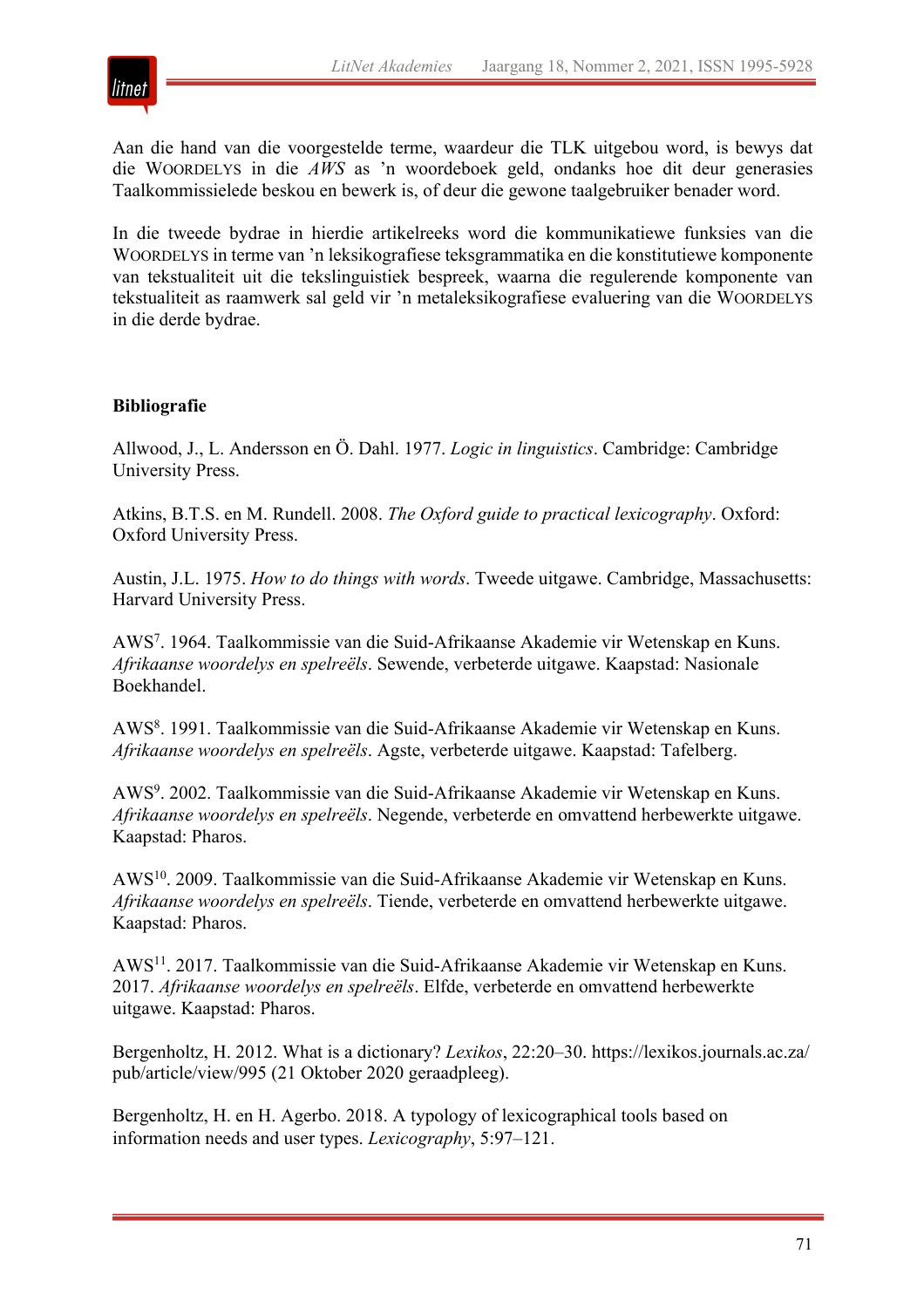

Bergenholtz, H. en R.H. Gouws. 2012. What is lexicography? *Lexikos*, 22:31–42. https://lexikos.journals.ac.za/pub/article/view/996 (21 Oktober 2020 geraadpleeg).

Bergenholtz, H. en S. Tarp. 2003. Two opposing theories: On H.E. Wiegand's recent discovery of lexicographic functions. *Hermes, Journal of Linguistics*, 31:171–96.

Beyer, H.L. 2006. 'n Voorlopige model vir die sistematiese beskrywing van gebruikersvriendelikheid in woordeboeke. *Lexikos*, 16:46–66. https://lexikos.journals.ac.za/ pub/article/view/647 (21 Oktober 2020 geraadpleeg).

—. 2013. Glosse en vertaalkomplemente in tweetalige woordeboeke. In Botha, Mavoungou en Nkomo (reds.) 2013.

—. 2014. Explaining dysfunctional effects of lexicographical communication. *Lexikos*, 24:36–74. https://lexikos.journals.ac.za/pub/article/view/1252 (21 Oktober 2020 geraadpleeg).

—. 2018. On recent proposals to abolish polysemy and homonymy in lexicography. *Lexikos*, 28:1–31. https://lexikos.journals.ac.za/pub/article/view/1456 (21 Oktober 2020 geraadpleeg).

Beyer, H.L. en J. Augart. 2017. From user questions to a basic microstructure: Developing a generative communication theory for a Namibian German dictionary. *Journal for Studies in Humanities and Social Sciences*, 6(2):1–31.

Beyer, H.L. en A.K. Faul. 2010. Namibian university entrants' concepts of "a dictionary". *Lexikos*, 20:644–79. https://lexikos.journals.ac.za/pub/article/view/160 (21 Oktober 2020 geraadpleeg).

Bock, Z. 2014a. Approaches to communication. In Bock en Mheta (reds.) 2014.

—. 2014b. Communication in context. In Bock en Mheta (reds.) 2014.

Bock, Z. en G. Mheta (reds.). 2014. *Language, society and communication: an introduction*. Pretoria: Van Schaik.

Bosman, N., E. Taljard en D. Prinsloo. 2017. Honderd jaar *Afrikaanse woordelys en spelreëls* – 'n oorsig en waardering. Deel 1: Die woordelys. *Tydskrif vir Geesteswetenskappe*, 57(2–1):285–301. http://www.scielo.org.za/scielo.php?script=sci\_arttext&pid=S0041- 47512017000200005&lng=en&nrm=iso&tlng=af (21 Oktober 2020 geraadpleeg).

Botha, W.P., P. Mavoungou en D. Nkomo (reds.). 2013. *Festschrift Rufus H. Gouws*. Stellenbosch: SUN PReSS.

Carstens, W.A.M. 1997. *Afrikaanse tekslinguistiek: 'n inleiding*. Pretoria: Van Schaik.

Carstens, W.A.M. en N. Bosman (reds.). 2017. *Kontemporêre Afrikaanse taalkunde*. Tweede uitgawe. Pretoria: Van Schaik.

Chandler, D. 2007. *Semiotics. The basics*. Tweede uitgawe. Oxford: Routledge.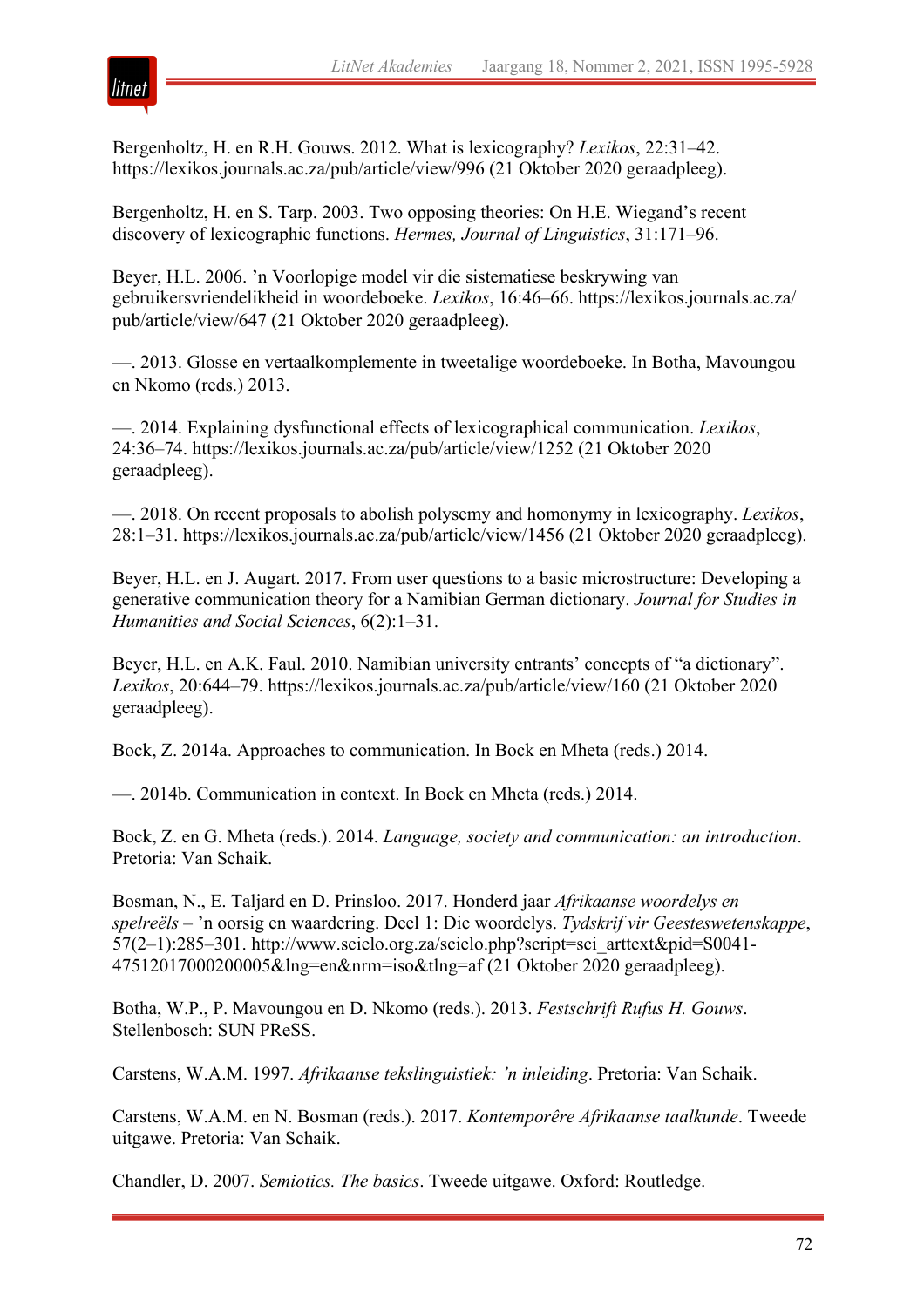

Cobley, P. (red.). 2006. *Communication theories. Critical concepts in media and cultural studies. Volume I*. Londen, New York: Routledge.

Collins Online Dictionary. 2020. https://www.collinsdictionary.com (6 Oktober 2020 geraadpleeg).

Cruse, A. 2000. *Meaning in language. An introduction to semantics and pragmatics*. Oxford: Oxford University Press.

De Beaugrande, R. en W. Dressler. 1981. *Introduction to text linguistics*. Londen, New York: Longman.

De Saussure, F. 2013. *Course in general linguistics*. Vertaal en geannoteer deur R. Harris. Londen, New York: Bloomsbury Academic.

De Stadler, L.G. 1989. *Afrikaanse semantiek*. Johannesburg: Southern.

De Stadler, L.G. en A. de Stadler. 2021. *Tesourus van Afrikaans*. Tweede uitgawe. Kaapstad: Pharos.

Fuertes-Olivera, P. (red.). *The Routledge handbook of lexicography*. Londen: Routledge.

Geeraerts, D. 2010. *Theories of lexical semantics*. Oxford: Oxford University Press.

Gouws, R.H. 1989. *Leksikografie*. Pretoria, Kaapstad: Academica.

—. 2012. Who can really be called a lexicographer? *Lexikos*, 22:217–225. https://lexikos.journals.ac.za/pub/article/view/1004 (21 Oktober 2020 geraadpleeg).

—. 2017. Leksikografie. In Carstens en Bosman (reds.) 2017.

Gouws, R.H. en D.J. Prinsloo. 2005. *Principles and practice of South African lexicography*. Stellenbosch: SUN PReSS.

Gouws, R.H., U. Heid, W. Schweickard en H.E. Wiegand (reds.). 2013. *Dictionaries. An international encyclopedia of lexicography. Supplementary volume: Recent developments with focus on electronic and computational lexicography*. Berlyn: De Gruyter Mouton.

Grice, P. 1991. *Studies in the way of words*. Cambridge, Massachusetts: Harvard University Press.

Hartmann, R.R.K. (red.). 1984. *LEXeter '83 proceedings. Papers from the International Conference on Lexicography in Exeter, 9–12 September 1983*. Tübingen: Max Niemeyer.

Hausmann, F.J., O. Reichmann, H.E. Wiegand en L. Zgusta (reds.). 1989–1991. *Wörterbücher. Dictionaries. Dictionnaires. Ein internationales Handbuch zur Lexikographie. An international encyclopedia of lexicography. Encyclopédie internationale de lexikographie*. Berlyn, New York: Walter de Gruyter.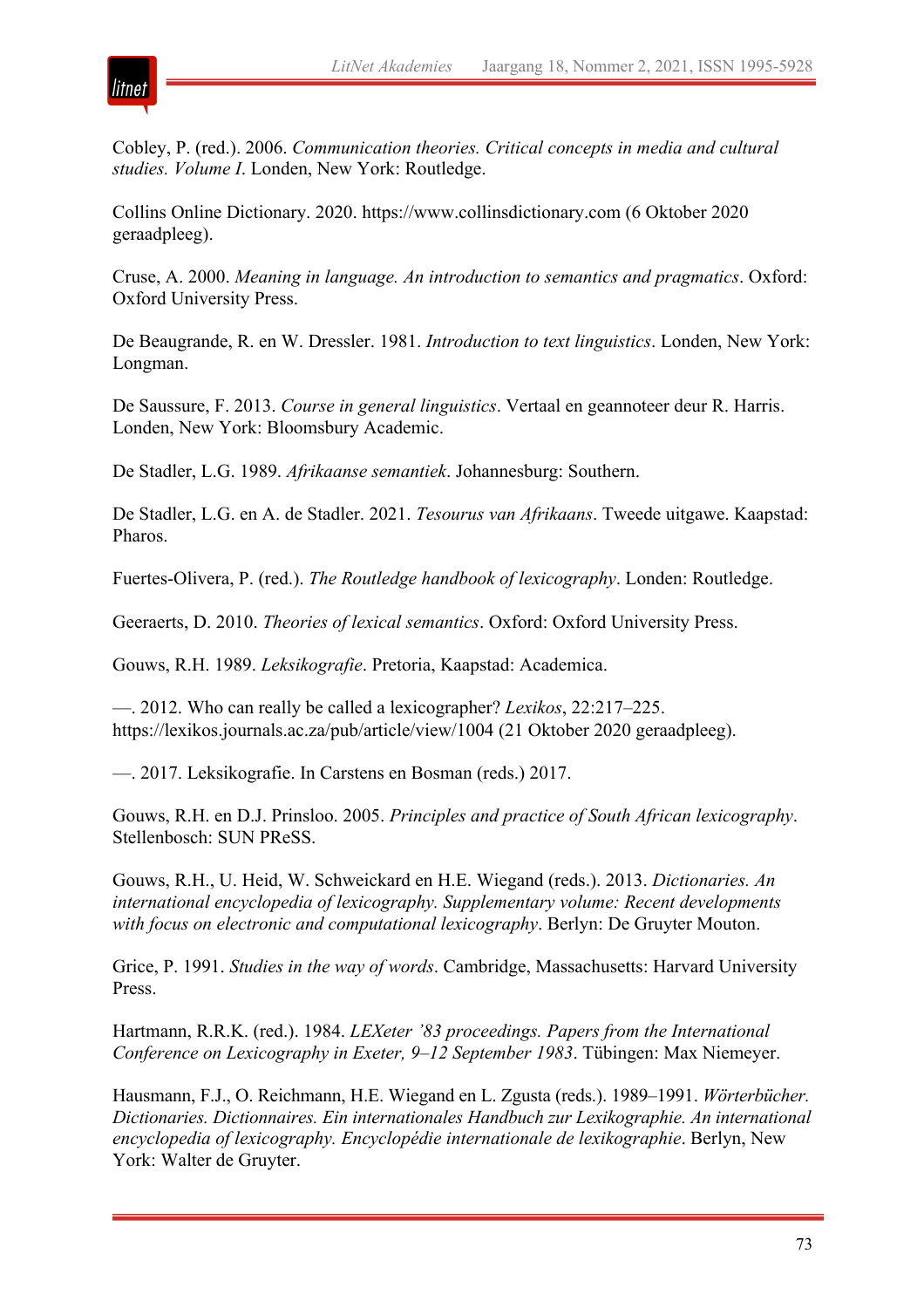

Kempson, R.M. 1977. *Semantic theory*. Cambridge: Cambridge University Press.

Kühn, P. 1989. Typologie der Wörterbücher nach Benutzungsmöglichkeiten. In Hausmann, Reichmann, Wiegand en Zgusta (reds.) 1989–1991.

Labuschagne, F.J. en L.C. Eksteen. 2010. *Verklarende Afrikaanse woordeboek*. Negende, hersiene uitgawe. Kaapstad: Pharos.

Lee, S. 2017. *Logic. A complete introduction*. Londen: Hodder & Stoughton.

Lombard, F.J. 1990. 'n Metaleksikografiese fundering van Afrikaanse skoolwoordeboeke. DLitt-proefskrif, Universiteit Stellenbosch.

Luther, J., F. Pheiffer en R.H. Gouws. (reds.). 2015. *Handwoordeboek van die Afrikaanse taal*. Sesde uitgawe. Kaapstad: Pearson.

Lyons, J. 1977. *Semantics. Volume 1*. Cambridge: Cambridge University Press.

Nederlands woordenboek. https://www.woorden.org. (9 Oktober 2020 geraadpleeg).

Odendaal, B.G. 2012. Die herstandaardisering van Afrikaans: 'n praktiese benadering met die AWS as gevallestudie. PhD-proefskrif, Universiteit Stellenbosch. http://scholar.sun.ac.za/ handle/10019.1/71820 (21 Oktober 2020 geraadpleeg).

—. 2016. Die rol van die US se Departement Afrikaans en Nederlands in die ontwikkeling van die Afrikaanse leksikografie: Die Nederlands-Afrikaans-stryd gedurende die aanvangsjare. *Tydskrif vir Geesteswetenskappe*, 56(1):257–76. http://www.scielo.org.za/ scielo.php?script=sci\_arttext&pid=S0041-47512016000100016&lng=en&nrm=iso&tlng=af (21 Oktober 2020 geraadpleeg).

Otto, A.N. en E. Boekkooi. 2020. Die herkoms van 'n aantal Afrikaanse uitdrukkings wat verband hou met die see. *LitNet Akademies*, 17(2):113–51. https://www.litnet.co.za/wpcontent/uploads/2020/09/LitNet\_Akademies\_17-2\_Otto-Boekkooi\_113-151.pdf.

Pahl, H.W. (hoofred.). 1989. *The greater dictionary of Xhosa. Volume 3*. Alice: University of Fort Hare.

Partee, B.H., A. ter Meulen en R.E. Wall. 1993. *Mathematical methods in linguistics*. Studies in linguistics and philosophy 30. Dordrecht, Boston, Londen: Kluwer Academic.

Schramm, W. 1954. How communication works. In Schramm (red.) 1954.

Schramm, W. (red.). 1954. *The process and effects of communication*. Urbana, Illinois: University of Illinois Press.

Searle, J.R. 1969. *Speech acts. An essay in the philosophy of language*. Cambridge: Cambridge University Press.

Sebeok, T.A. 2006. Communication. In Cobley (red.) 2006.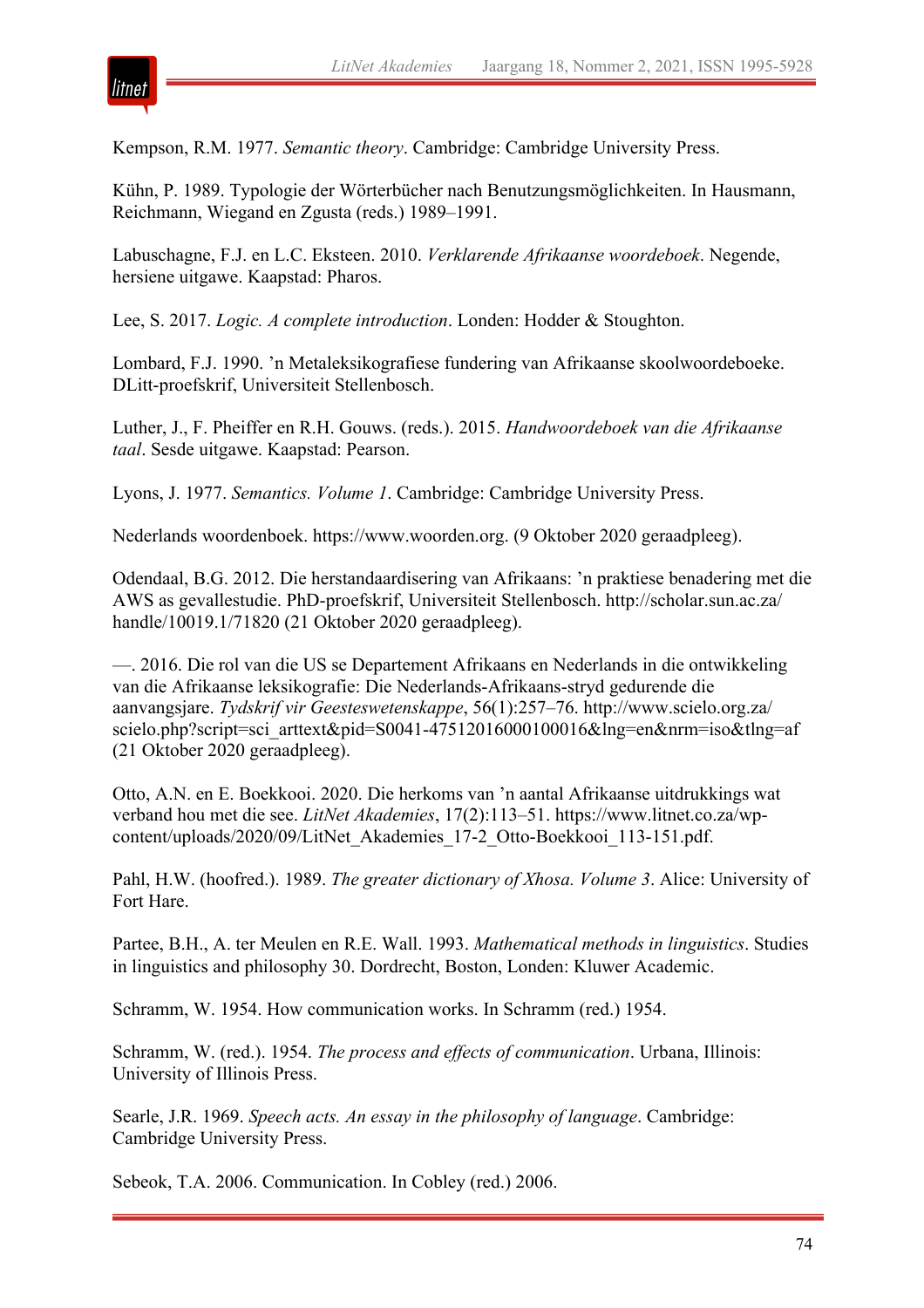

Shannon, C.E. en W. Weaver. 1949. *The mathematical theory of communication*. Urbana, Illinois: University of Illinois Press.

Simpson, J.A. en E.S.C. Weiner. 1989. *The Oxford English dictionary*. Tweede uitgawe. Deel VIII. Oxford: Clarendon Press.

Swanepoel, P.H. 2015. The design of morphological/linguistic data in L1 and L2 monolingual, explanatory dictionaries: A functional and/or linguistic approach? *Lexikos*, 25:353–86. https://lexikos.journals.ac.za/pub/article/view/1303 (21 Oktober 2020 geraadpleeg).

Taljard, E., D. Prinsloo en N. Bosman. 2017. Honderd jaar *Afrikaanse woordelys en spelreëls* – 'n oorsig en waardering. Deel 2: Die gebruiker in fokus. *Tydskrif vir Geesteswetenskappe*, 57(2-1):302–22. http://www.scielo.org.za/scielo.php?script=sci\_ arttext&pid=S0041-47512017000200006&lng=en&nrm=iso&tlng=af (21 Oktober 2020 geraadpleeg).

Tarp, S. 2008. *Lexicography in the borderland between knowledge and non-knowledge. General lexicographical theory with particular focus on learner's lexicography*. Lexicographica Series Maior, 134. Tübingen: Max Niemeyer.

—. 2013. Lexicographic functions. In Gouws, Heid, Schweickard en Wiegand (reds.) 2013.

—. 2018. The concept of dictionary. In Fuertes-Olivera (red.) 2018.

—. 2019. Connecting the dots: Tradition and disruption in lexicography. *Lexikos*, 29:224–49. https://lexikos.journals.ac.za/pub/article/view/1519 (21 Oktober 2020 geraadpleeg).

Tarp, S. en R. Gouws. 2019. Lexicographical contextualization and personalization: A new perspective. *Lexikos*, 29:250–68. https://lexikos.journals.ac.za/pub/article/view/1520 (21 Oktober 2020 geraadpleeg).

Van Huyssteen, G.B. 2017. Die aard, doel en omvang van die *Afrikaanse woordelys en spelreëls*. Deel 1. *Tydskrif vir Geesteswetenskappe*, 57(2–1):323–45. http://www.scielo.org.za/ scielo.php?script=sci\_arttext&pid=S0041-47512017000200007&lng=en&nrm=iso&tlng=af (21 Oktober 2020 geraadpleeg).

Van Niekerk, A. en J. Olivier. 2017. Pragmatiek. In Carstens en Bosman (reds.) 2017.

Van Rensburg, C. 2017. Ná honderd jaar: Die Afrikaans van die eerste taalkommissie. *Tydskrif vir Geesteswetenskappe*, 57(2-1):249–70. http://www.scielo.org.za/scielo.php? script=sci\_arttext&pid=S0041-47512017000200003&lng=en&nrm=iso&tlng=af (21 Oktober 2020 geraadpleeg).

Van Schalkwyk, D.J. (hoofred.). 1994. *Woordeboek van die Afrikaanse taal*. Deel IX. Stellenbosch: Buro van die WAT.

Van Sterkenburg, P. 2003. "The" dictionary: Definition and history. In Van Sterkenburg (red.) 2003.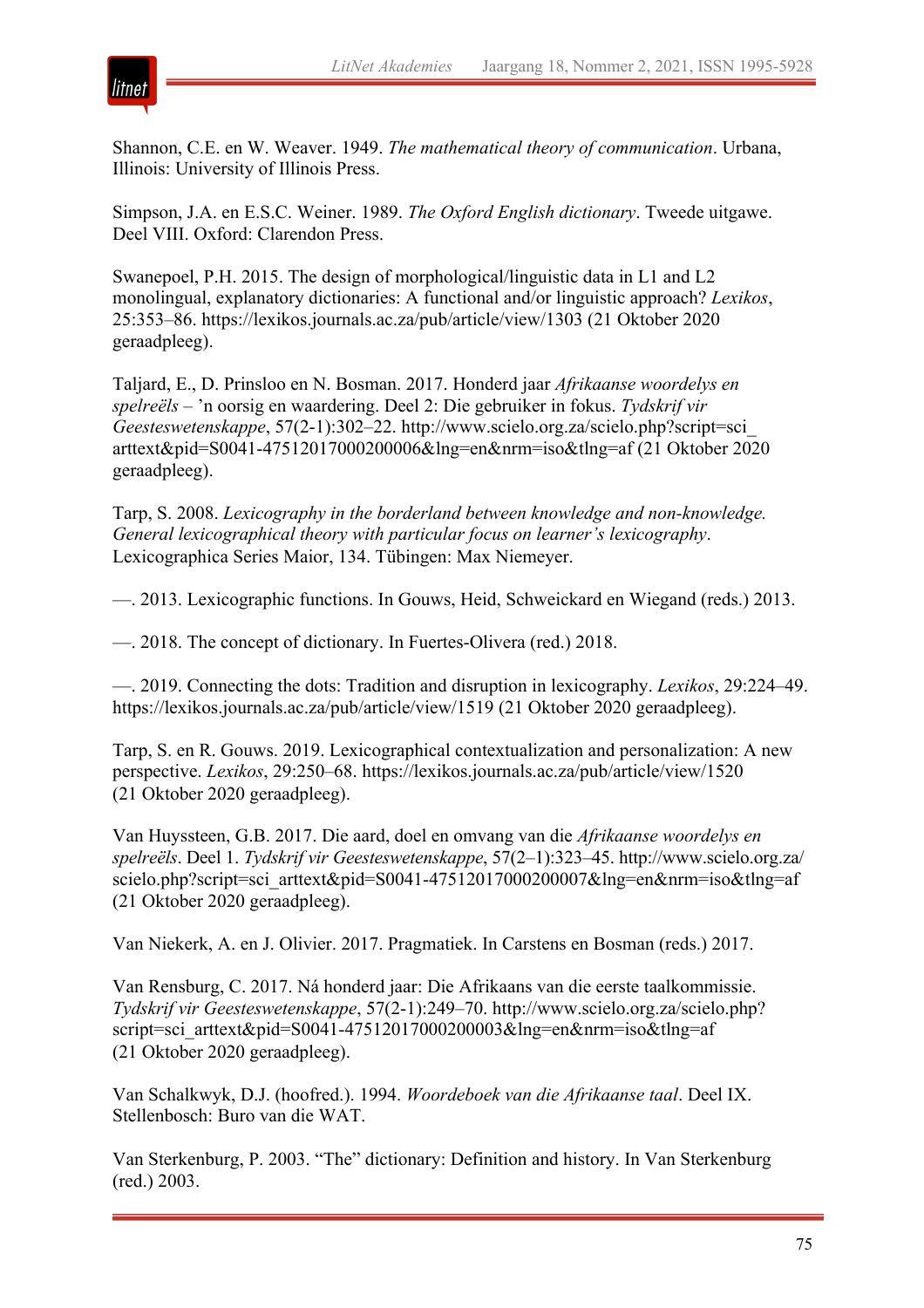

Van Sterkenburg, P. (red.). 2003. *A practical guide to lexicography*. Amsterdam, Philadelphia: John Benjamins,

Wiegand, H.E. 1984. On the structure and contents of a general theory of lexicography. In Hartmann (red.) 1984.

—. 1987. Zur handlungstheoretischen Grundlegung der Wörterbuchbenutzungsforschung. *Lexicographica, International Annual of Lexicography*, 3:178–227.

—. 1989. Der gegenwärtige Status der Lexikographie. Hausmann, Reichmann, Wiegand en Zgusta (reds.) 1989–1991.

—. 1990. Printed dictionaries and their parts as texts. An overview of more recent research as an introduction. *Lexicographica, International Annual of Lexicography*, 6:1–126.

—. 1996. A theory of lexicographic texts: An overview. *Suid-Afrikaanse Tydskrif vir Taalkunde*, 14(4):134–149.

—. 1996a. Textual condensation in printed dictionaries. A theoretical draft. *Lexikos*, 6:133–58. https://lexikos.journals.ac.za/pub/article/view/1029 (21 Oktober 2020 geraadpleeg).

Wiegand, H.E. en R.H. Gouws. 2013. Addressing and addressing structures in printed dictionaries. In Gouws, Heid, Schweickard en Wiegand (reds.) 2013.

Yong, H. en J. Peng. 2007. *Bilingual lexicography from a communicative perspective*. Amsterdam, Philadelphia: John Benjamins.

Zgusta, L. 1971. *Manual of lexicography*. Den Haag: Mouton.

—. 1973. Lexicology: Generating words. *Annals of the New York Academy of Sciences*, 211(1):14–20. https://nyaspubs.onlinelibrary.wiley.com/doi/abs/10.1111/j.1749-6632.1973. tb49460.x (6 April 2021 geraadpleeg).

# **Eindnotas**

<sup>1</sup> Hier kan wel genoem word dat ek, as lid van die Taalkommissie tydens die voorbereiding van *AWS11*, verantwoordelik was vir die konseptualisering van die Gebruikersgids, wat binne die raamwerk van die teorie van leksikografiese kommunikasie (TLK) gedoen is. Die formulering in (6) spruit direk voort uit die TLK se perspektief op die begrippe *leksikografie* en *woordeboek*, soos wat in afdeling 3 verduidelik word.

<sup>2</sup> Vergelyk o.m. *Handwoordeboek van die Afrikaanse taal* (Luther, Pheiffer en Gouws 2015:726) en *Woordeboek van die Afrikaanse taal* (Van Schalkwyk 1994:195), *Collins Online Dictionary* (2020) en *The Oxford English Dictionary* (Simpson en Weiner 1989:876) m.b.t. **lexicography**, en *Nederlands woordenboek* (2020) m.b.t. **lexicografie**.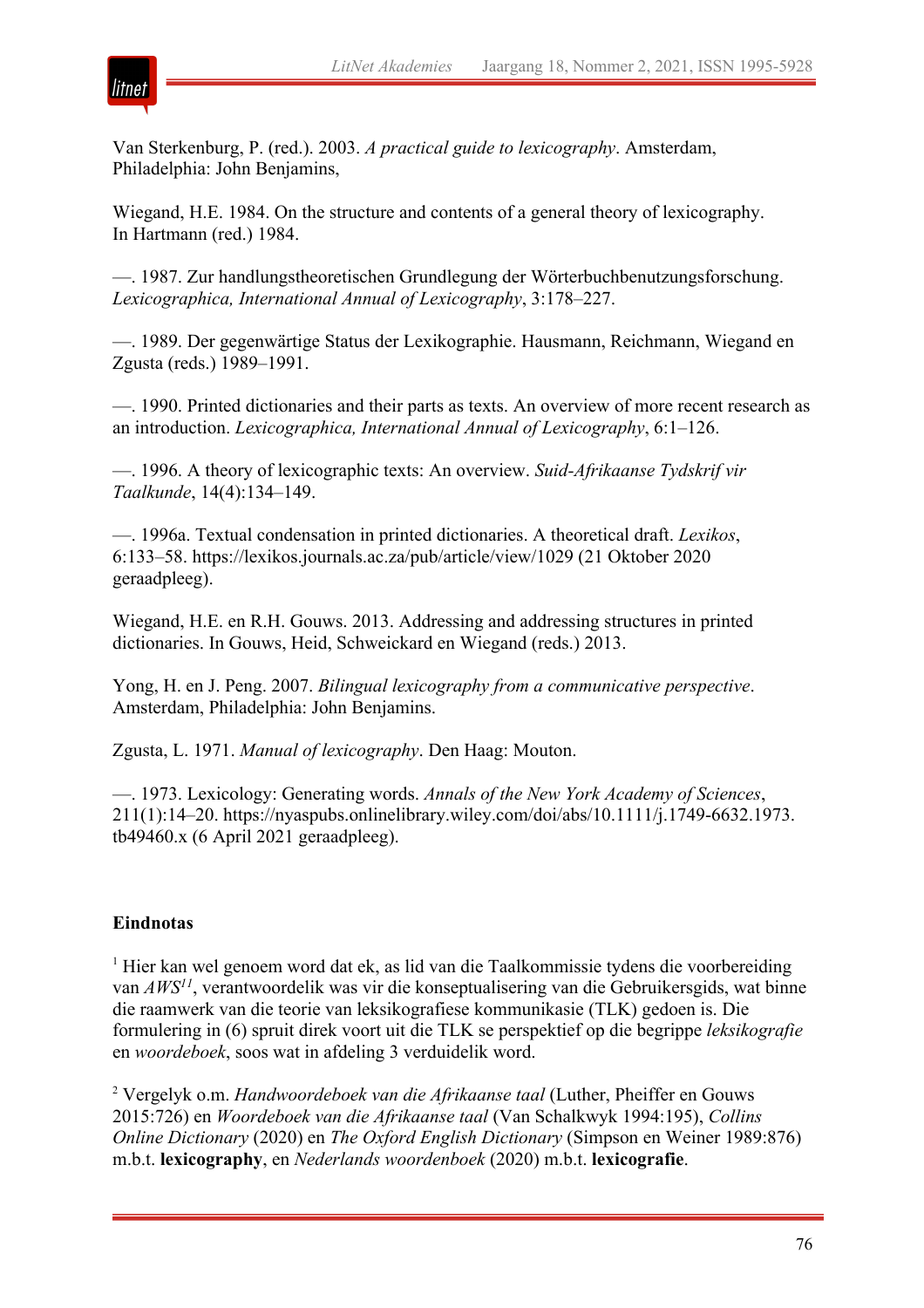

<sup>3</sup> Daar is wel minstens een woordeboek wat 'n verdere betekeniswaarde suggereer, naamlik *Verklarende Afrikaanse woordeboek* (Labuschagne en Eksteen 2010:630), waarin die hooflemma **leksikografies** deur die volgende betekenisparafrases verklaar word: "Wat op 'n woordeboek betrekking het; soos in 'n woordeboek".

<sup>4</sup> Data/inligting is abstrak en bestaan nie sonder kognisie nie; dit is wesenlik *betekenis* wat (as data) neerslag vind deur proposisies wat in uitdrukkings enkodeer word, en word deur die dekodering van uitdrukkings tot proposisies (as inligting) herwin. 'n Logiese afleiding is dan dat 'n spesifieke tipe data (bv. leksikale data) – omdat dit betekenis is – nie noodwendig tot 'n spesifieke tipe teks beperk hoef te wees nie, maar eerder tot spesifieke tipes proposisies, in watter tipes tekste hulle ook al tot uitdrukking mag kom.

<sup>5</sup> In Beyer (2014, 2018) en Beyer en Augart (2017) word die term *uiting* gebruik. Hier word die taalwetenskaplik en semioties presieser *uitdrukking* verkies.

 $6$  Dit is nie die enigste kommunikatiewe funksie wat die uitdrukking \ge-\ instansieer nie. Volgens die Gebruikersgids moet die gebruiker ook daaruit aflei dat dit volg dat die voorafgaande uitdrukking 'n werkwoordvorm verteenwoordig (*AWS11*:xxviii). Vergelyk die tweede bydrae in hierdie artikelreeks.

<sup>7</sup>  $|K| > 1$  lees "Die kardinaliteit van (d.w.s. die aantal elemente in) versameling *K* is groter as 1."

<sup>8</sup> Die feit dat die wese van 'n leksikografiese teks hier in terme van *proposisies* en nie *uitdrukkings* nie beskryf word, hou direk verband daarmee dat uitdrukkings morfologies en semanties kompleks kan wees en dus nie altyd slegs óf leksikografiese óf nieleksikografiese proposisies enkodeer nie. Die kommunikatiewe inhoud en intensionaliteit van 'n teks word deur die uitdrukking-geënkodeerde en -gedekodeerde boodskappe (d.w.s. betekenis) bepaal en nie deur die uitdrukkings self nie. Meer hieroor in die tweede bydrae.

<sup>9</sup> 'n Gegewe teks kan uiteenlopende eienskappe in terme van die verskillende konstitutiewe komponente van tekstualiteit vertoon. Sinvolle teksklassifikasie en -evaluering berus in 'n groot mate op die toepassing van die begrip *dominansie* van bepaalde eienskappe op die verskillende vlakke. Vgl. De Beaugrande en Dressler (1981).

<sup>10</sup> Die identifikasie en beskrywing van leksikogramme kan 'n formele beskrywing van die gepastheid van 'n soort leksikografiese teks moontlik maak. Dit kan ook 'n belangrike rol speel in die beplanning van woordeboekgebruikspedagogieë.

<sup>11</sup> 'n Woordeboek se *ekologie* is die produk van die veranderlikes wat verband hou met die woordeboek se doelstellings, die eienskappe van die soorte teikengebruikers, die gebruikersituasie(s) en die gebruiksituasie(s). In tekslinguistiese terme omvat dit die intensionaliteit, aanvaarbaarheid, kontekstualiteit en intertekstualiteit van 'n teks. Dit gaan dus oor die omgewing waarin die woordeboek/teks bedoel is om te funksioneer, en die teksdeelnemers wat in daardie omgewing daarby betrokke is.

<sup>12</sup> Uiteraard sou daar ook 'n groot mate van oorvleueling tussen 'n leksikografiese databasis en 'n woordeboek kon bestaan, byvoorbeeld as daar min of geen verskil is nie tussen die struktuur van die databasis en dié van die gegenereerde teks wat die eindgebruiker tydens 'n naslaanprosedure gebied word.